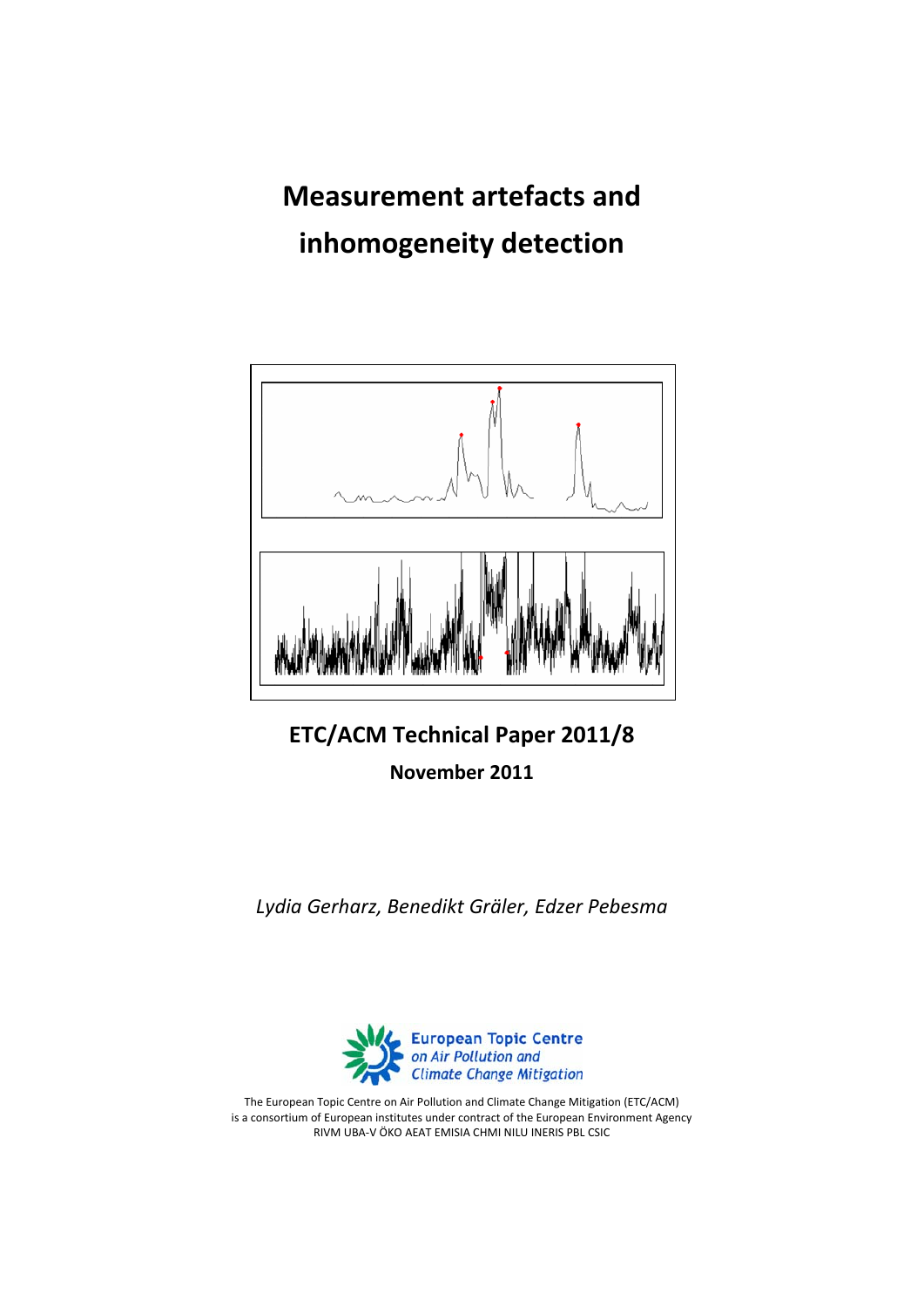#### *Front page picture:*

Top: Example of a Type I outlier: monthly mean CO concentration time series 1997 - 2009 for a station with detected outliers (red dots) of type I (peaks, i.e., additive isolated outliers not affecting the time series; the isolated observations exceed a fixed upper and lower threshold level. Possibly caused by a measurement error); - This paper, Appendix A.1, Monthly average data, graph I.co.

Bottom: Example of a Type II.b outlier: daily mean PM<sub>10</sub> concentration time series for Jan. - Jun. 2007 for Germany for a station with a detected temporal structure change or level shift (between red dots) classified as outliers of type II.b. (an innovative outlier that affects subsequent observations and as such the time series (Type II) with a class 'b' characteristic, i.e., an innovative outlier showing a transient change characteristic and as such a short-term effect in the time series. Possibly caused by wrong concentration units reported/registered *or missing correction factors); ‐ This paper, Appendix A.1, Hourly data, graph IIb.pm10.* 

#### *Author affiliation:*

*Lydia Gerharz, Benedikt Gräler, Edzer Pebesma: Institute For Geoinformatics (IfGI), University Of Muenster*

#### **DISCLAIMER**

This ETC/ACM Technical Paper has not been subjected to European Environment Agency (EEA) member country review. It does not represent the formal views of the EEA.

*© ETC/ACM, 2011. ETC/ACM Technical Paper 2011/8 European Topic Centre on Air Pollution and Climate Change Mitigation PO Box 1 3720 BA Bilthoven The Netherlands Phone +31 30 2748562 Fax +31 30 2744433 Email [etcacm@rivm.nl](mailto:etcacm@rivm.nl) Website <http://acm.eionet.europa.eu/>*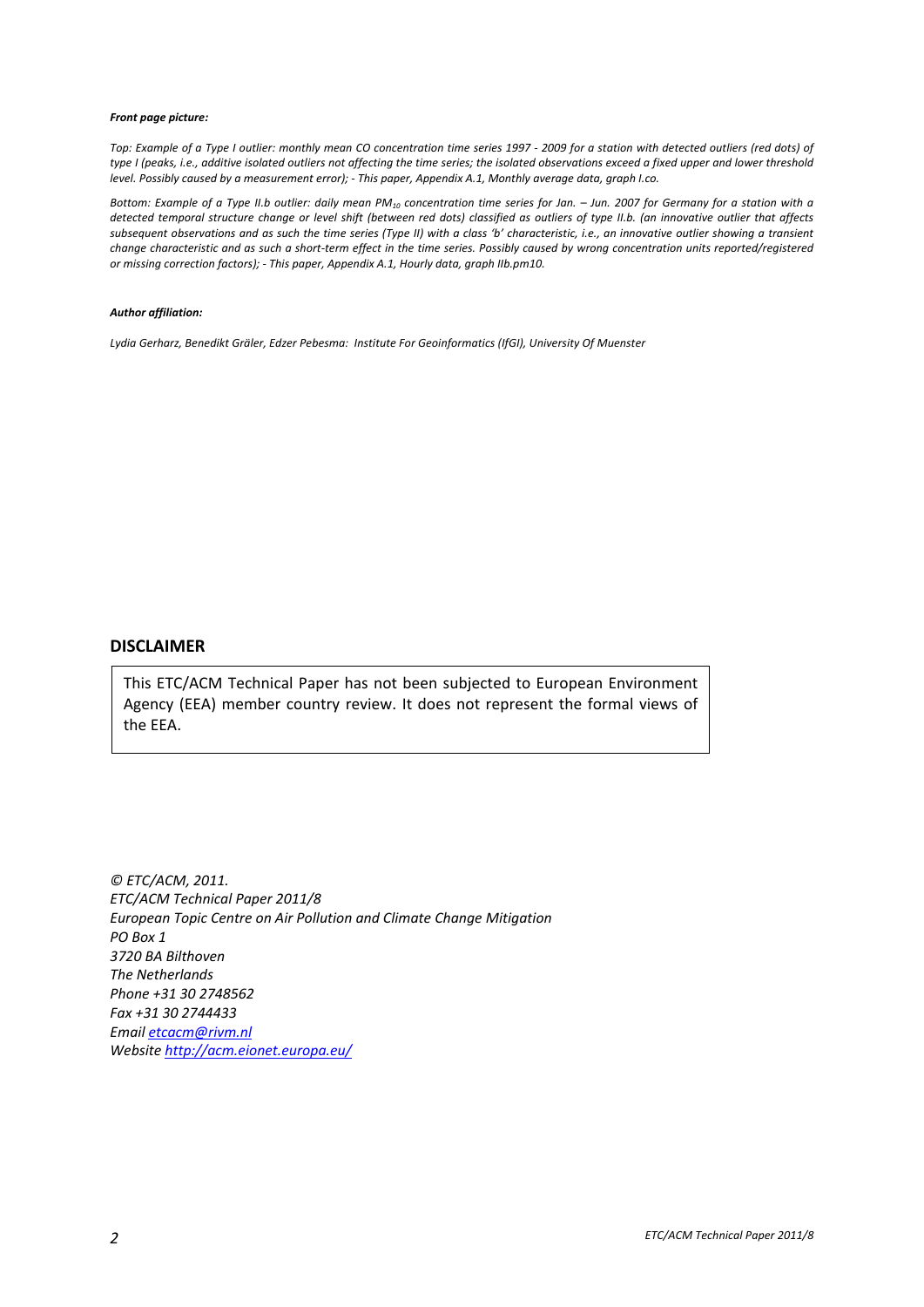# Measurement artefacts and inhomogeneity detection

*ETC/ACM Task 1.0.2.2 Subtask 3 ETC./ACM Technical Paper 2011/8*

**Lydia Gerharz, Benedikt Gräler, Edzer Pebesma** lydia.gerharz@uni‐muenster.de **11.11.2011**

*Measurement artefacts and inhomogeneity detection 3*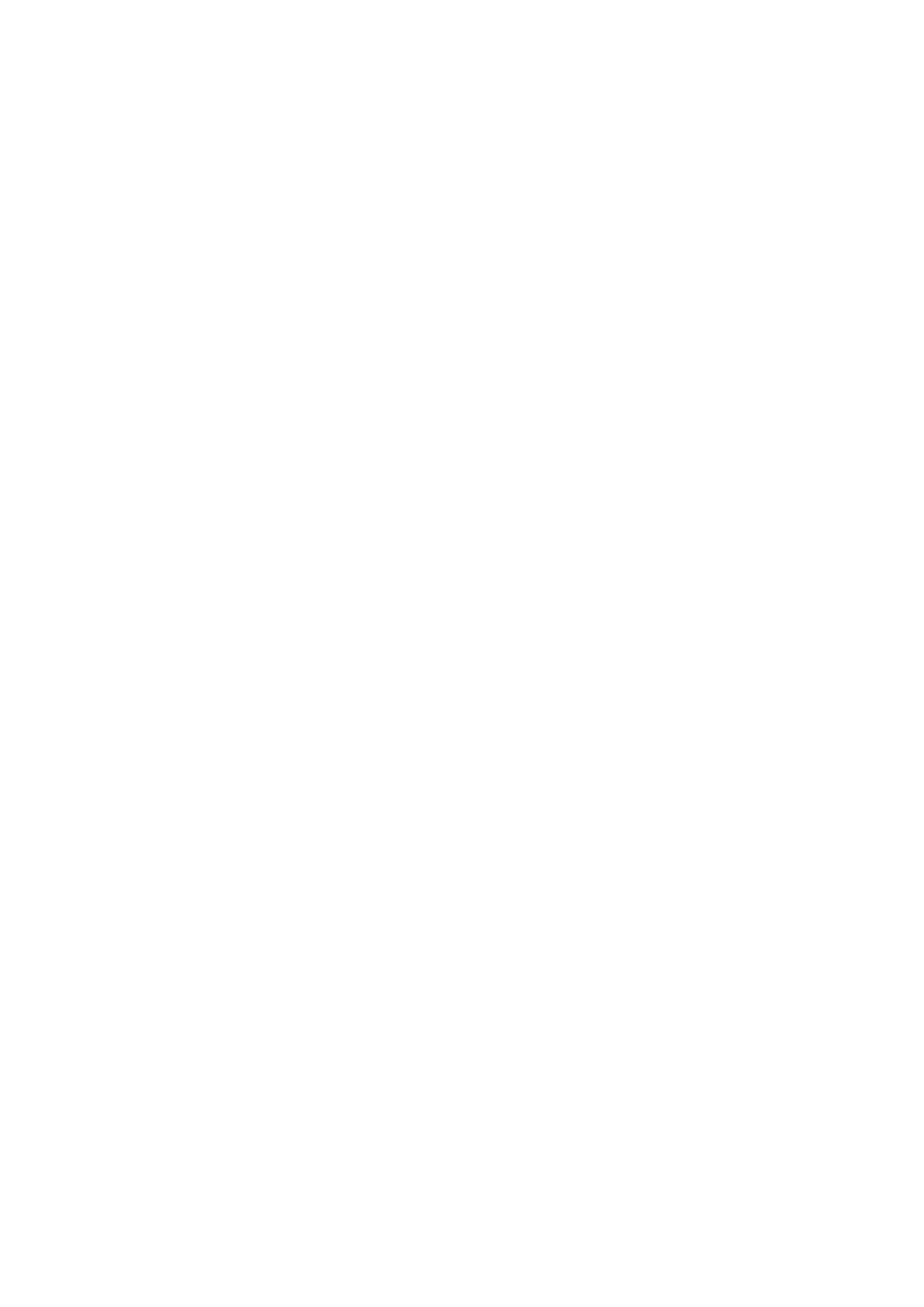# Content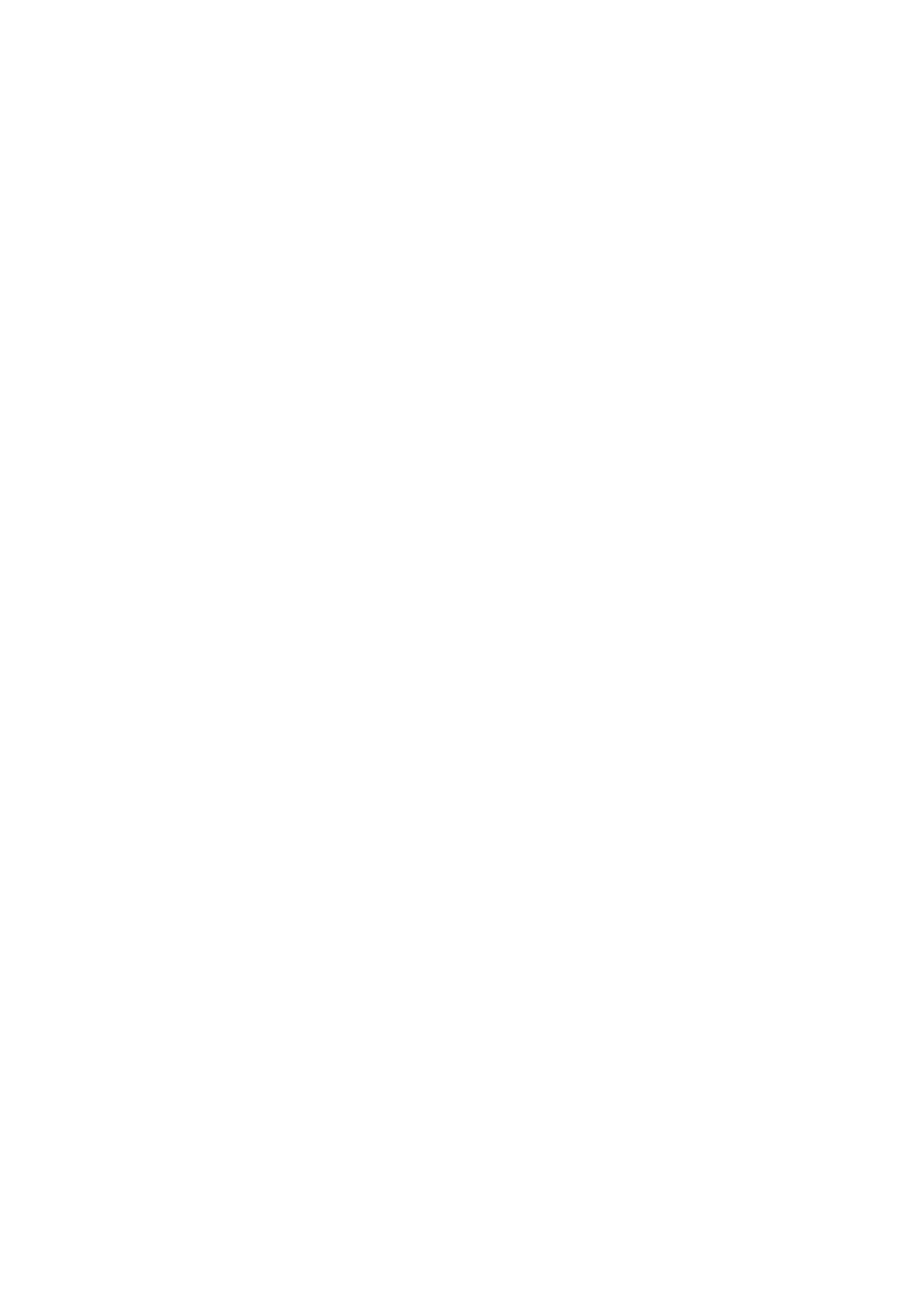#### <span id="page-6-0"></span>**Summary**

The aim of the presented study was the review and evaluation of methods for statistical detection of inhomogeneities in air quality measurement time series in AirBase. For air quality time series, two different types of inhomogeneities were identified (I) outliers and (II) structural changes or breaks.

A literature study was carried out to identify existing methods for statistical inhomogeneities detection. From the reviewed techniques, five simple stochastic methods were selected and implemented in R to be tested with air quality data. The selected methods are autoregressive lag-2 model, moving window (whole window) test, moving window (two-sided window) test, lag-1 differences and moving average filter.

Test time series with labelled inhomogeneities from AirBase for monthly and hourly data were prepared to evaluate the implemented methods. The selected methods were tested for their performance (number of correct detections) and their robustness (sensitivity of parameters for different data sets). The performance was measured using the Jaccard's coefficient  $\varphi$  which penalises false positive and false negative detections. Under maximisation of  $\varphi$  optimal parameters for each method could be estimated. Robustness was estimated by applying the methods on a validation data set with the parameters estimated beforehand using the test data sets.

For the outlier (type I) detection the moving window (whole window) test showed very good results for the performance as well as for the robustness tests. Results for the structural changes (type II) were not as clear as for the outliers. The most promising method was the moving average filter with a tendency to over-detection. However, the visual checks of the method's results indicated that the detection method of the extremes in variance of the window averages (which is the indicator for a structural change) could be improved which might help to reduce the over-detection problem. Therefore, further tests are recommended to develop a more robust method which can be used for automatic inhomogeneity detection.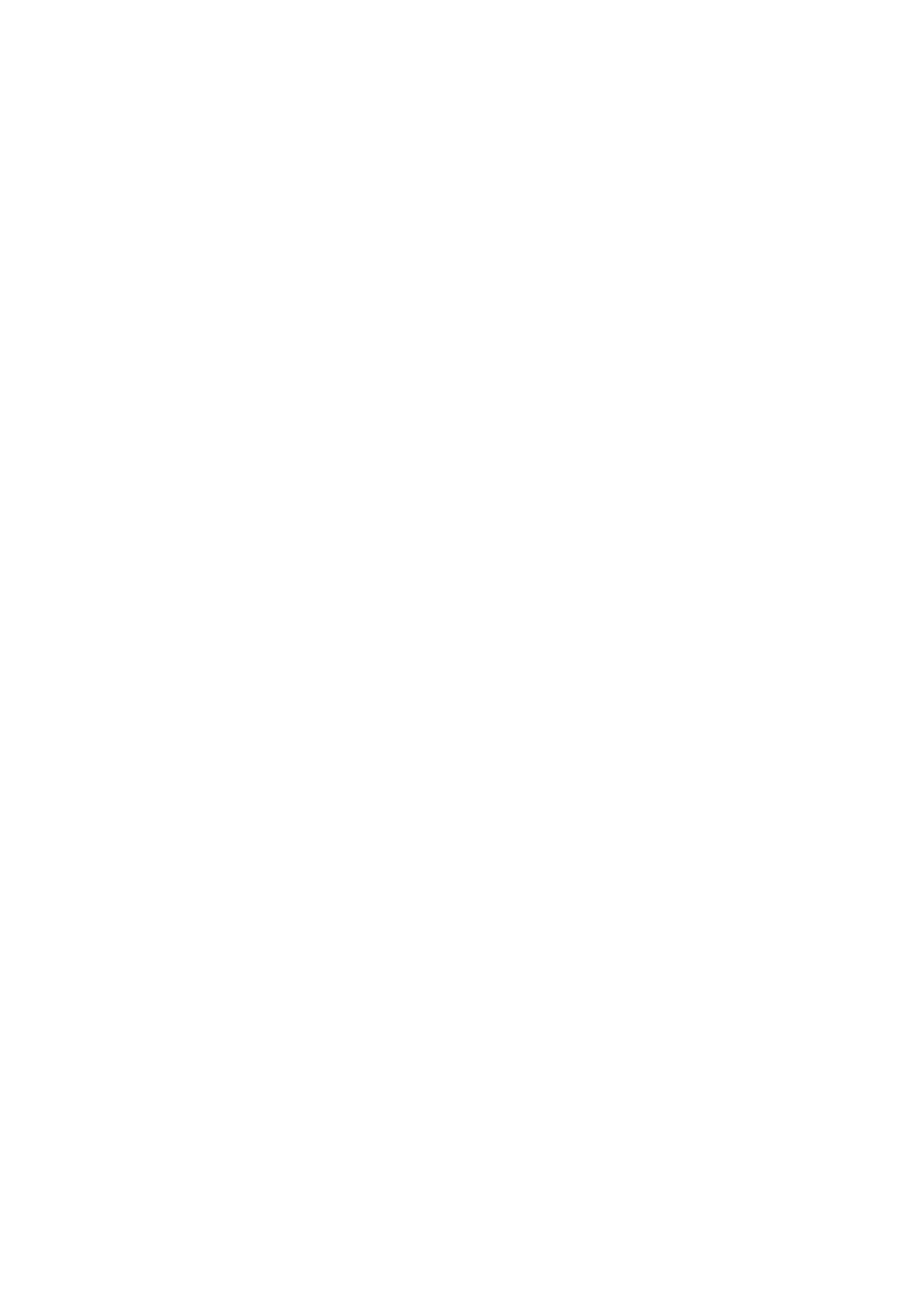## <span id="page-8-0"></span>**1 Introduction**

#### <span id="page-8-1"></span>**1.1 Aim**

Inhomogeneities and measurement errors are inherent to air quality measurement time series. In the AirBase database, data quality is ensured by several checking procedures. However, some outliers may still pass first checks and propagate into the derivative products like daily or monthly averages. The aim of this working paper is to provide a categorisation of different outlier types occurring in air quality time series, to review existing methods on their capability to capture those outliers, and to test a set of pre-selected methods on different types of time series from the AirBase database. Finally, a recommendation of simple and robust methods for outlier and inhomogeneity detection in air quality time series and an outlook on the possibility of implementing an (free, open source) outlier detection tool will be made based on the results of the prototypical implementation and tests of these methods.

#### <span id="page-8-2"></span>**1.2 Scope**

The data in AirBase comprises a large set of different pollutants, measurement devices, station types, temporal resolution and thus various types of possible outliers. We do not aim to give a comprehensive analysis of all existing outlier detection methods nor on a solution for all different air quality data types existing in AirBase. This report aims at providing an overview of different outlier detection methods and focuses on those using local statistics and robust parameterisation, which will be used for automatic detection of outliers in single (uni-variate)  $PM_{10}$ ,  $O_3$ , CO and  $NO_2$  measurement time series. Methods were implemented prototypically and provided in scripts for the R statistical language (Ihaka & Gentlemen, 1996). R provides an open source environment for statistical analysis of data. Parameters will be derived and tested for a number of different pollutant time series with varying temporal resolution.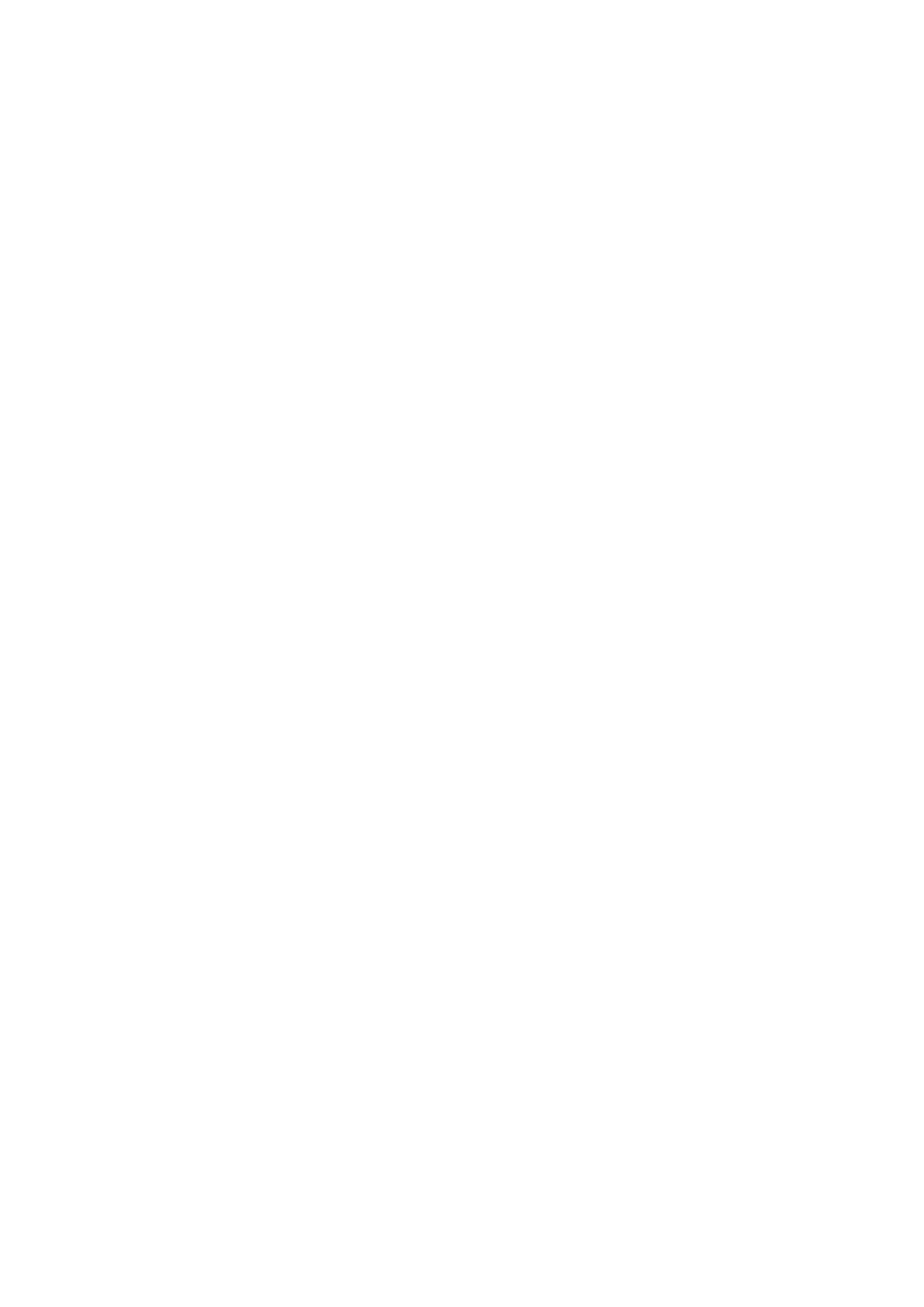## <span id="page-10-0"></span>**2 Inhomogeneities**

#### <span id="page-10-1"></span>**2.1 Inhomogeneities in air quality measurement time series**

From the statistical perspective, an inhomogeneity is an observation or a number of observations which show deviations from the general pattern of the time series. This does not always mean it is a true outlier from the air quality perspective. For example, the  $PM_{10}$ measurements during New Year's Eve usually show extremely high values around midnight due to the fireworks. As this happens only once a year this is truly an outlier from the time series from a modeller's perspective, but it is not a wrong measurement. Therefore statistical outlier detection is only the first step to identify potentially "suspicious" values which has to be followed by a thorough analysis of the possible causes.

Within meteorological and air quality measurement time series, different types of outliers can occur. Typically these outliers can have various reasons. Different methods are needed to detect the different types of outliers. For example, Tsay (1988) distinguishes between additional and innovational outliers. Whereas additional outliers affect a time series only at the point in time they occur, innovational outliers change the structure of the time series from the time on they occur. In air quality measurement time series the first type can occur due to measurement errors whereas the second one can be caused for example by changes in instrumentation.

In this report, based on the analysis of time series from AirBase, we distinguish between these two main types as "Outliers" and "Structure changes" whereas the latter one includes different definitions of inhomogeneities:

- I. Outliers: Additive outlier  $\rightarrow$  only one observation, does not affect rest of the time series (Peak)
- II. Structure changes/Level shifts: Innovation outlier  $\rightarrow$  affects time series (subsequent observations)
	- a. Persistent change  $\rightarrow$  Break (abrupt change, e.g., change of instrumentation)
		- a.1. Change in mean
		- a.2. Change in minimum
	- b. Transient change  $\rightarrow$  short-term effect on the process

| <b>Type</b> | <b>Description</b> | <b>Possible cause</b>                                                                                                   |
|-------------|--------------------|-------------------------------------------------------------------------------------------------------------------------|
|             | <b>Outliers</b>    | measurement error                                                                                                       |
| Ha1         | Break in mean      | change/replacement in monitors, data transfers,<br>change in reporting units (e.g., initially $\mu$ g/m3, later<br>ppb) |
| $\Pi$ a2    | Break in minimum   | change in treatment of data below detection limit                                                                       |
| <b>IIb</b>  | Transient change   | wrong concentration unit, missing correction factor                                                                     |

**Table 1:** Categorisation of inhomogeneities in air quality time series.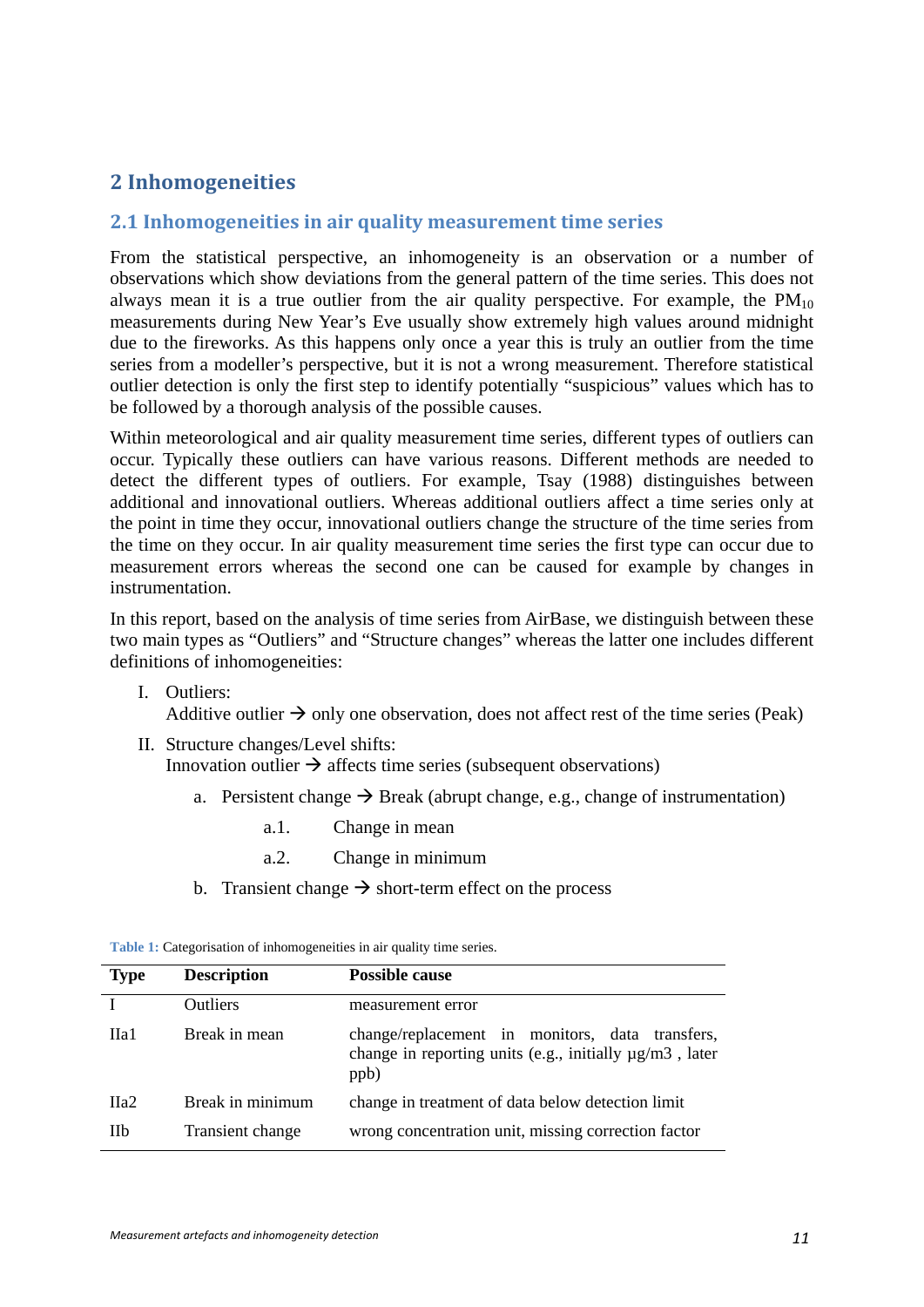Table 1 gives an overview of the inhomogeneity types identified in air quality time series and possible reasons causing these outliers. Of course, these definitions depend on the temporal resolution of the data. For example, outliers are more often found in time series with a higher temporal resolution, such as hourly data, and are averaged out when moving to coarser resolutions. Structural changes on the other hand are more regularly found in coarser resolved time series (see next section for examples).

#### <span id="page-11-0"></span>**2.2 Examples from AirBase**

Inhomogeneities occur at different temporal resolutions and for different pollutants. Thus examples are taken from AirBase for monthly and hourly averages of  $CO$ ,  $NO<sub>2</sub>$ ,  $SO<sub>2</sub>$  and PM<sub>10</sub>. The data shown here was also part of the test data used in the method evaluation (see appendix [A.1 Test data plots\)](#page-42-1).



**Figure 1:** Type I outlier examples for monthly CO and hourly PM<sub>10</sub> data.



**Figure 2:** Type IIa1 permanent change (break in mean) examples for monthly SO<sub>2</sub> data.



**Figure 3: Type IIa2 permanent change (break in minimum) examples for monthly O<sub>3</sub> and NO<sub>2</sub> data.**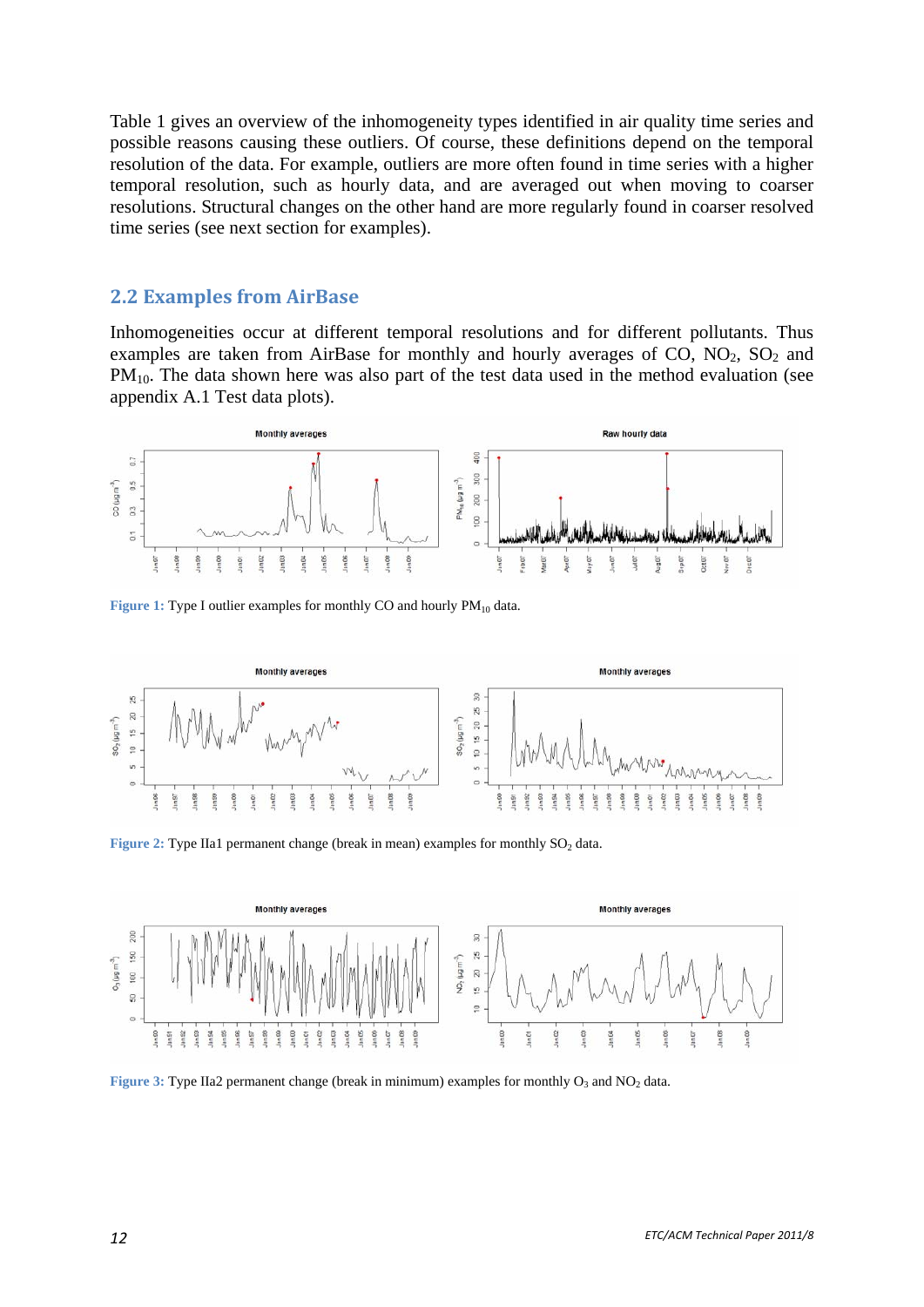

Figure 4: Type IIb transient change examples for monthly CO and hourly  $PM_{10}$  data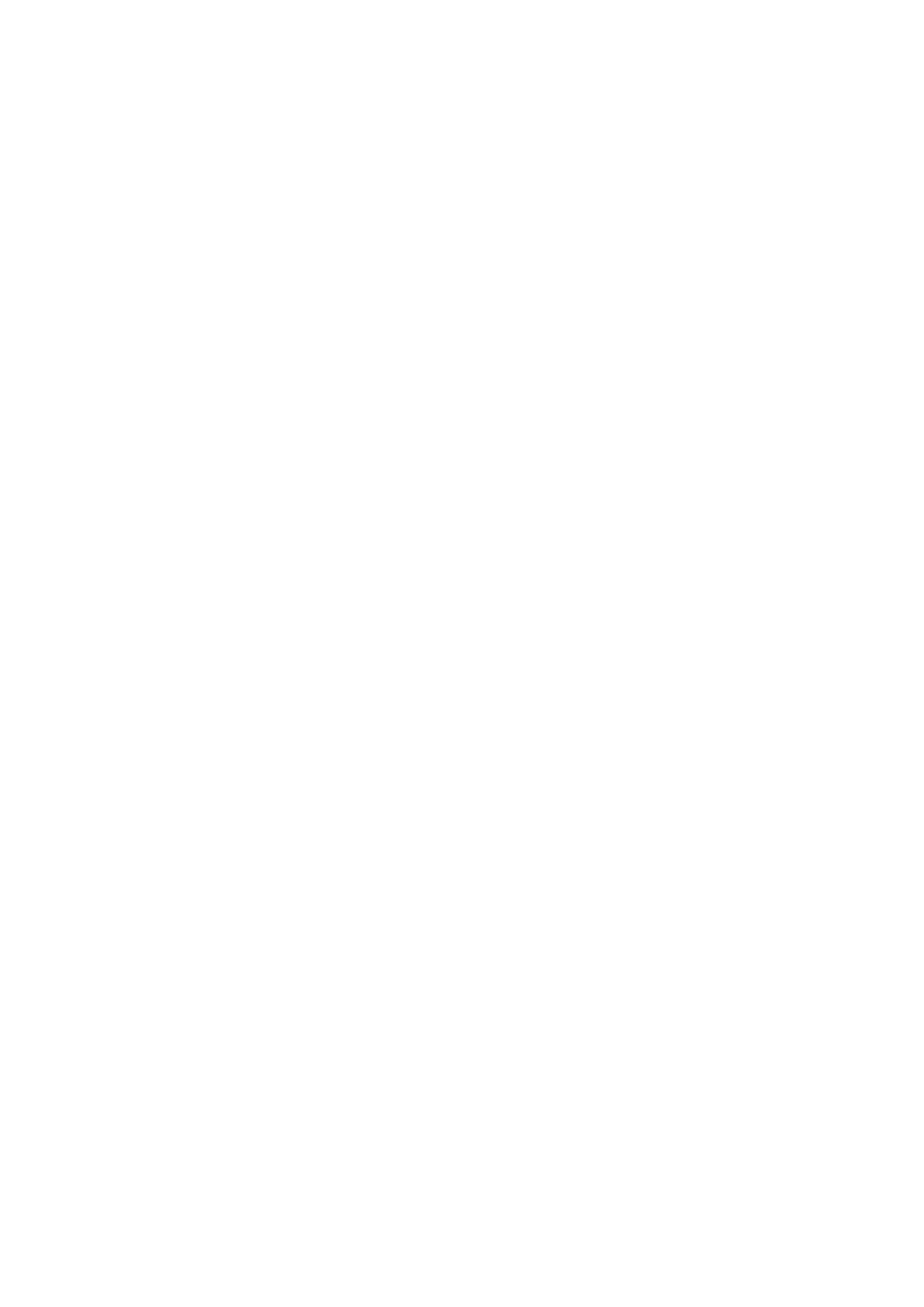## <span id="page-14-0"></span>**3 Current inhomogeneity checks in Airbase**

Raw data uploaded annually to AirBase undergoes beforehand the quality control of the responsible member state. If the member states use the Data Exchange Module (DEM) for submitting the data, additional quality checks are performed:

Outliers (type I) checks by:

Exceedance of fixed upper and lower threshold levels

Structural changes (type II) checks by:

- Yearly mean calculated from the submitted data is zero
- Yearly mean calculated from the submitted is negative
- Yearly mean is more than three times lower or higher than previous yearly mean

These checks for just that reporting year qualify all concentrations above or below a threshold value as being "questionable". The upper and lower threshold values are pollutant dependent but kept constant over the years and, in general, similar for all countries and station types. This simple and unrefined filter is efficient in detecting extreme isolated outliers (type I) and some flagrant structural extremes of type II, such as concentrations in wrong units or inserted default codes in the concentration field indicating for example 'missing value' or 'value below detection limit'. Many inhomogenieties and component specific behaviour in measurement patterns will be missed.

When suspicious data is detected via these checks, a report is send back to the member state with request for correction. The member state corrects data or accepts identified outliers which are then uploaded to AirBase.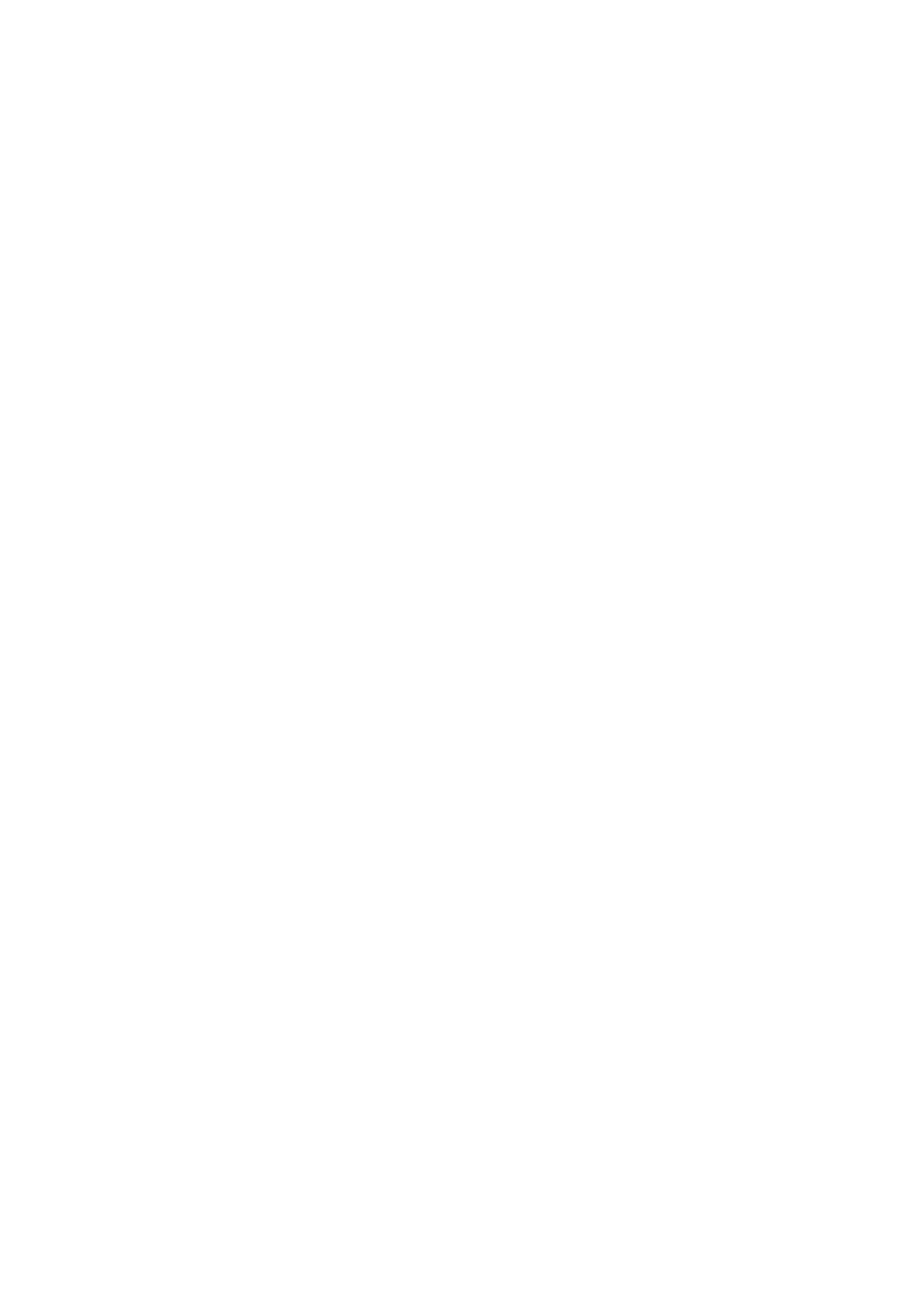## <span id="page-16-0"></span>**4 Review of methods for detecting inhomogeneities**

A plethora of different methods for detecting outliers and breaks in time series are available in literature. Inhomogeneities and outliers in times series are usually detected by statistical models or approximations of the "general" shape of the curve to detect deviations from this shape. Those models use statistical properties, for example the autoregression between values at different times, to describe the time series. Outliers can be defined as deviation from the shape described by the statistical properties. Such statistical outliers do not necessarily have to be true outliers as exceptional measurements in air quality can be caused by specific conditions, such as extreme emission events. A general way to model time series is to decompose the series up into different components (see for example Chatfield, 2004):

- Trend component, could be linear or non-linear
- Periodic component, e.g., daily or seasonal patterns usually approximated by sinus or cosinus functions
- Random component, i.e. white noise

The shape of the curve can be estimated globally by a parametric model (see 4.1/4.2) or locally within a window surrounding the value under investigation (4.3). Besides investigating a single time series at a time, multivariate methods use time series of nearby stations or different parameters at the same station to detect outliers (4.4). However, not all methods could be investigated and tested here. As the detection of inhomogeneities should be performed unsupervised, i.e. automatic, not every method in literature is equally suited for our purposes. In this report we will focus on simple, statistical methods for detecting outliers and structural changes. Other methods will be presented and briefly discussed in chapter 4.5.

#### <span id="page-16-1"></span>**4.1 ARIMA time series model**

Detecting and removing inhomogeneities is important for robust estimation of parameters for time series models used ,e.g., for prediction. One commonly used model type is the autoregressive integrated moving average (ARIMA) model (Chatfield, 2004). The ARIMA model consists of an autoregressive and a moving average component. The autoregressive (AR) component of order *p* is:

$$
y_t = \varepsilon_t + \sum_{i=1}^p a_i y_{t-i}
$$

The observation  $y$  at time  $t$  can be estimated by the sum of the previous observations within lag *p* and weighted with  $a_i$  plus an additional error term  $\varepsilon_t$ . The moving average (MA) model describes the observation at time *t* as the sum of errors within lag *q* weighted by  $b_i$ :

$$
y_t = \sum_{j=1}^q b_j \varepsilon_{t-j}
$$

The ARIMA model combines both models to one with the order *p* and *q* (orders of its AR and MA components):

$$
y_t = \varepsilon_t + \sum_{i=1}^p a_i y_{t-i} + \sum_{j=1}^q b_j \varepsilon_{t-j}
$$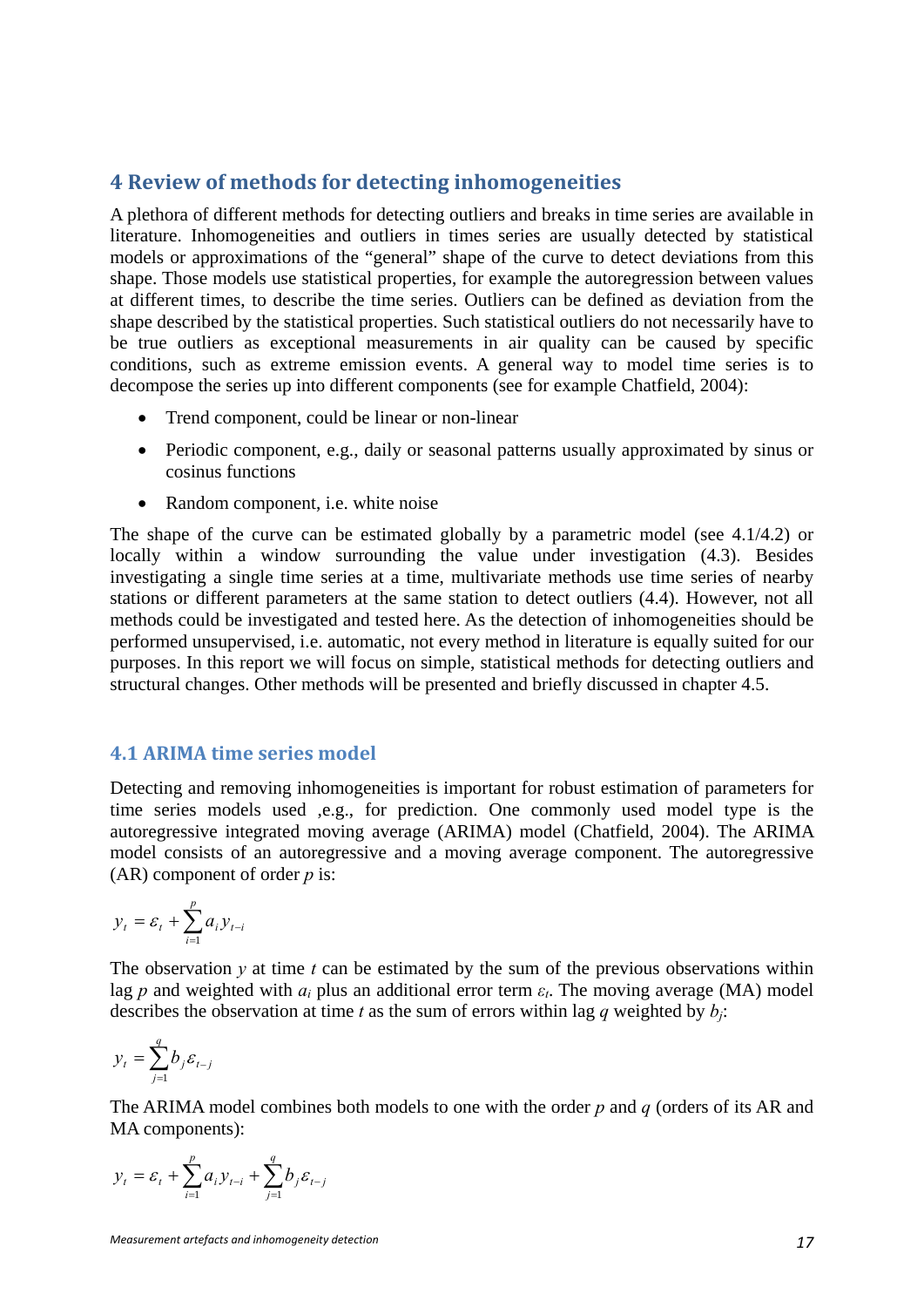#### <span id="page-17-0"></span>**4.1.1 Modelling inhomogeneities**

Numerous studies have dealt with the problem of detecting inhomogeneities using ARIMA models. Such approaches use a parametric, deterministic or stochastic, function to model the outliers, while the function is independent from the underlying ARIMA model fitted to the time series (Tsay, 1988). Thereby additional outliers (type I) as well as innovational outliers (structural changes, type II) can be considered and detected by hypothesis tests.

Methods based on the ARIMA model require parametric fitting of the model to complete times series or subsets of time series which requires considerable knowledge and prior analysis of the time series. For example, the time series needs to be cleaned from trend and seasonal components before the ARIMA model can be fitted (Fox, 1972). Thus the automated, unobserved inhomogeneity detection using this type of models remains difficult.

#### <span id="page-17-1"></span>**4.1.2 Autoregression model (AR2)**

A simplified version of the ARIMA model uses only the autoregressive properties of the time series. For a small lag in a time series of e.g. air quality measurements the values usually show a strong autocorrelation as the changes in air quality parameters are not completely random and happen slowly.

Zhang et al. (2011) used an AR model of order 2 to detect outliers in time series of air temperature and relative humidity. They found the detection useful in application of wireless sensor networks. As the method only uses retrospective data it can be used in real-time settings to detect outliers.

#### <span id="page-17-2"></span>**4.2 Distributionbased inhomogeneity detection**

In the distribution based inhomogeneity detection outliers are defined as outliers of a parametric distribution function representing the time series observations. Usually these methods require a fitting of a distribution to the whole time series. Grubb's test for outliers (Grubbs, 1950) offers a simple way of outlier detection but requires the assumption of a normal distribution. An outlier is detected by calculating a test statistic *G* which is the maximum deviation of an observation from the mean of the time series divided by the standard deviation of the time series. If *G* exceeds a certain threshold derived from the distribution function, the null hypothesis of no outliers is declined and the respective value is identified as outlier in the time series. By repeating this procedure, one outlier at a time can be identified until all are removed from the time series.

Another approach was followed by Van der Loo (2010). He used linear regression of Quantile-Quantile-plots of the measurements and the cumulative distribution function. In the extreme values package in R he offers two methods to identify outliers: (I) by determining the threshold above which only a certain number of observations is expected and (II) by deriving a test statistics if the extreme value could be drawn from the designated distribution. However, the implementation is not able to deal with data point with invalid or not available (NA) values in the time series and was therefore excluded from further analysis.

#### <span id="page-17-3"></span>**4.3 Moving window filters**

A widely used group of methods to check for inhomogeneities are based on examining the local neighbourhood of each point in time, i.e. all neighbouring values within a certain time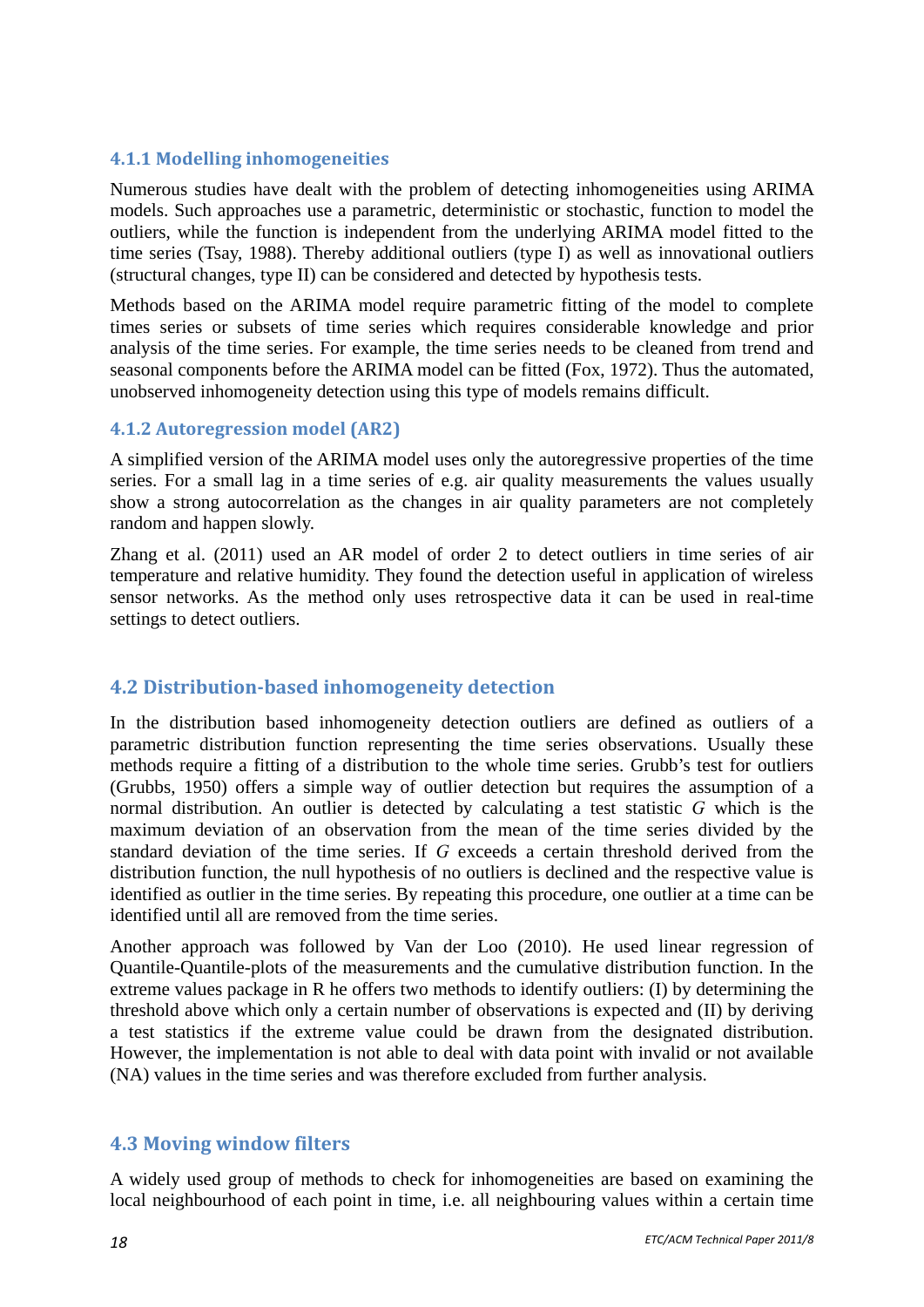window. The advantage of these methods is that no assumptions about stationarity of the time series have to be made. For an appropriate window size the influence of a global trend and periodic component can be ignored. Besides the window size and threshold values for inhomogeneity detection, no additional parameters need to be fitted. The optimal size of the window depends on the change rate within the time series and might be constant or adaptive. In the case of the AirBase measurement data the window size will likely be different for different temporal resolutions, possibly also for different pollutants.

#### <span id="page-18-0"></span>**4.3.1 Whole window – Simple statistics (MW)**

Basu & Meckesheimer (2007) demonstrated the use of window statistics on flight data recorder measurements on altitude and roll angle. In their method, the deviation of a measurement from the median of the surrounding measurements was used as detection methods for outliers (type I) in the sensor data. Alternatively to the median, the mean can be used although it is more sensitive to outliers.

For the whole window statistics thresholds for the deviation of a measurement from the window mean/median  $\Delta_{\mu}$  need to be estimated. In Basu & Meckesheimer (2007) absolute values depending on the phenomenon were chosen. Ideally, the thresholds are derived from the time series itself, e.g., by its variability. This can be done by using either the local standard deviation within the window or the global standard deviation estimated for the whole time series. Thereby values are classified as thresholds if they fall outside the range of +/- the standard deviation  $\sigma_v$  times a factor f of ,e.g., 3. The standard deviation can be estimated locally within the window or globally for the whole time series. An outlier test would then look like:

$$
if (\Delta_{t,\mu} < -f\sigma_y \mid \Delta_{t,\mu} > f\sigma_y) = true
$$

#### <span id="page-18-1"></span>**4.3.2 Twosided window – Simple statistics (MW2)**

A method to detect structural changes is to compare statistics between the lower, i.e. containing previous measurements, and the upper, i.e. containing future measurements, half of a window surrounding the value. Depending on the type of structural change, different statistics might be useful, e.g., a change in mean (type IIa1) could be assessed by comparing the means in both window halves. Potential test statistics are:

- T-Test on significant differences of means in both window halves
- Testing against thresholds of differences between both window halves in
	- o Means
	- o Medians
	- o Minima
	- o Maxima
	- o Quantiles
	- o Variance

While for the T-Test a level  $\alpha$  of significance is required, the thresholds for the other methods can be derived in a similar way as for the whole window approach but using a factor for the global standard deviation of the values as threshold.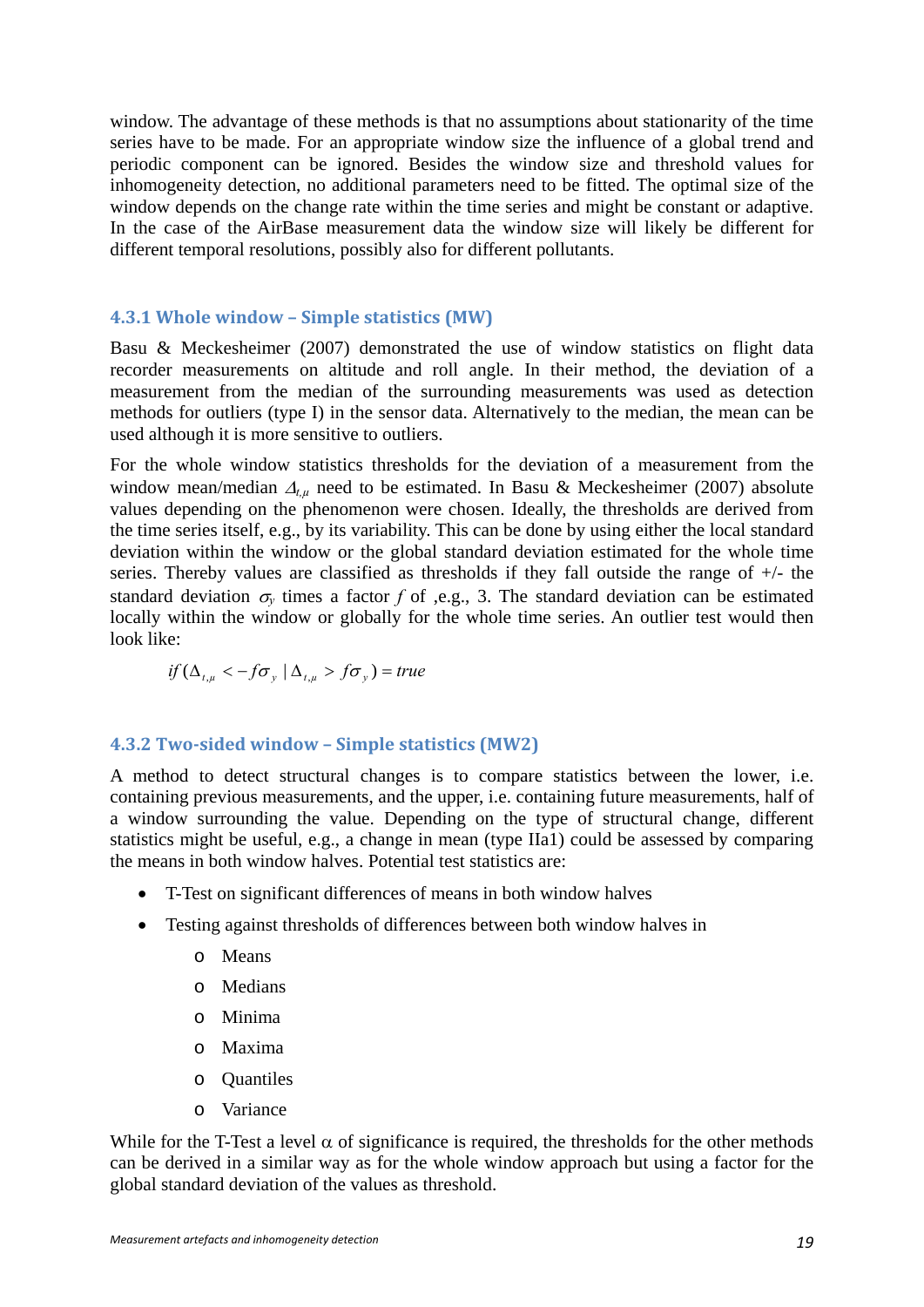#### <span id="page-19-0"></span>**4.3.3 Lag1 differences (LAG1)**

Instead of looking at the measurements, the first derivative (lag 1 differences) can be used to allow conclusions about outliers. Horálek et al. (2004) presented a methodology using the distribution of lag-1 differences  $\Delta_{t,t-1} = y_t - y_{t-1}$  between the measurements within a window to detect inhomogeneities. Therefore a double exponential (Laplace) distribution is fitted to the lag-1 differences per window and upper and lower quantiles derived from this distribution are tested against thresholds. Three error types can be distinguished:

#### **Type a**

One difference falls outside the quantiles of probability  $\alpha$  or *1*- $\alpha$ . This corresponds to an extreme growth or decline within the window (structural change, type II).

$$
if (\Delta_{t,t-1} < q_\alpha \mid \Delta_{t,t-1} > q_{1-\alpha}) = true
$$

#### **Type b**

Two subsequent differences fall outside the same quantiles of probability  $\beta$  or *1*- $\beta$ . This corresponds to an ongoing increase or decline in values (structural change, type II).

$$
if (\Delta_{t,t-1} \& \Delta_{t+1,t} < q_{\beta} \mid \Delta_{t,t-1} \& \Delta_{t+1,t} > q_{1-\beta}) = true
$$

#### **Type c**

Two subsequent observations fall outside different quantiles of probability  $\chi$  and *1-*  $\chi$ . This corresponds to an increase and decrease or decrease and increase of values, i.e. negative or positive peak, within one interval (outlier, type I).

$$
if ((\Delta_{t,t-1} < q_{\chi} \& \Delta_{t+1,t} > q_{1-\chi}) \mid (\Delta_{t,t-1} > q_{1-\chi} \& \Delta_{t+1,t} < q_{\chi}) = true
$$

#### <span id="page-19-1"></span>**4.3.4 Moving average filter (MA filter)**

Rao & Zurbenko (1994) used a moving average filter as a low pass filter to smooth upper-air measurement time series. Applying the moving average filter iteratively separates seasonal pattern and the trend from the short term variations that are averaged out. Thus, structural changes are preserved and cleaned from random components. For the smoothed time series the variance per window is calculated. At break (type II) locations local maxima for the variance remain. Detecting these maxima can be tricky, as the variance varies continuously with peaks of different size. It is critical to determine which peak size allows the conclusion of a true structural change. This can be done by, e.g., first separating the highest percentage of variance values and then detecting in each region the peaks in variance (see [Figure 5](#page-20-2) for illustration).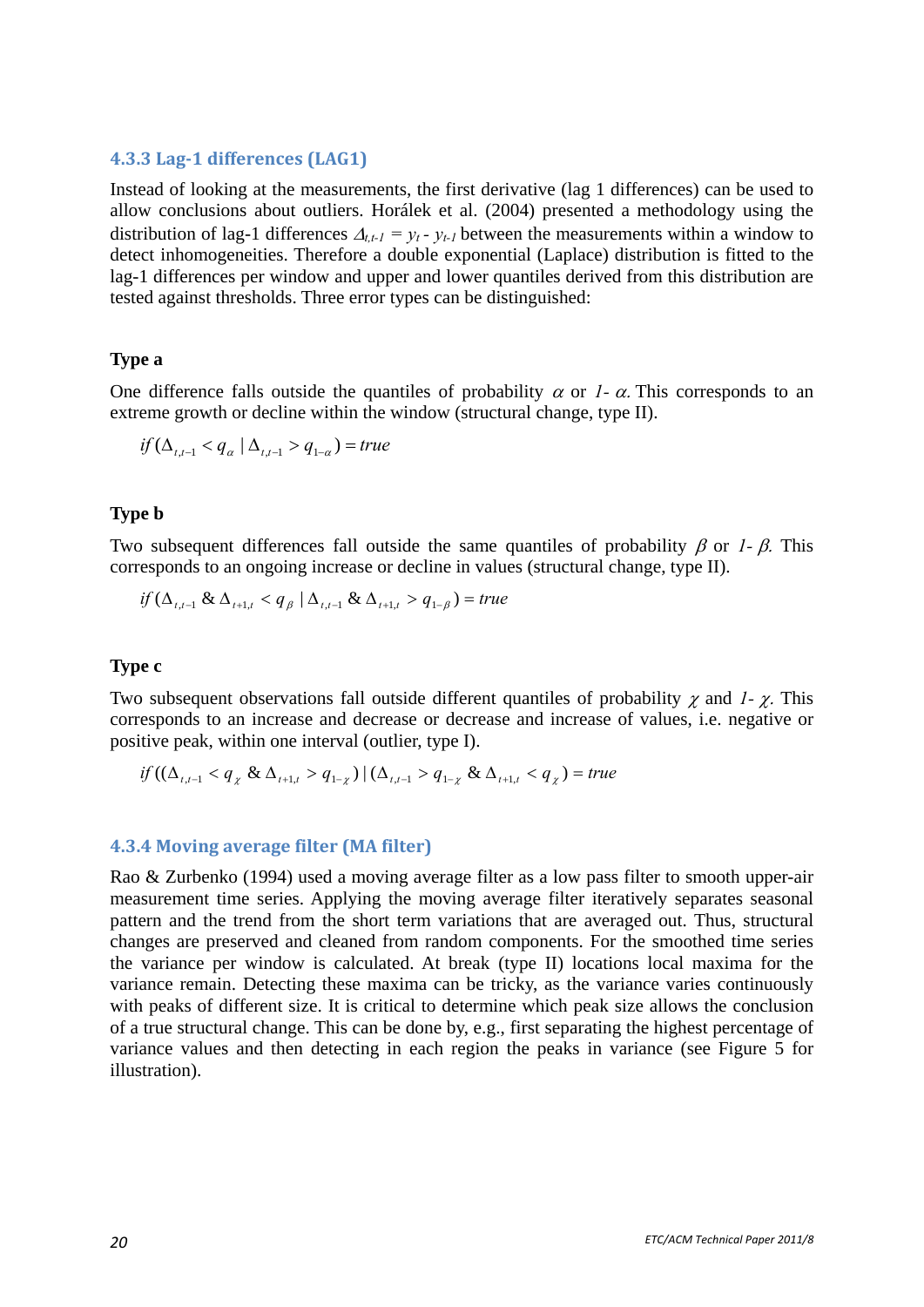

<span id="page-20-2"></span>**Figure 5:** Raw and, filtered time series with the variance of the filtered value. Local maxima in variance are detected by cutting of the upper percentage (red line) and estimate the maximum within each region.

In Zurbenko et al. (1996) the moving average filter approach was extended to an adaptive version. The adaptive filter dynamically adjusts length of the window depending on the rate of change (the more change, the smaller the window size). Therefore the data first needs to be smoothed by the non-adaptive moving average filter. Then the values can be used to calculate the rate of change (as differences between smoothed data points) to estimate the size of the adapted filter. If the differences are decreasing the half window size behind the data point is reduced, if differences are increasing, the half before the data point is reduced. This adaptive version requires additional computing time but possibly yield better results if the rate of change is highly variable within the time series.

#### <span id="page-20-0"></span>**4.4 Multivariate methods**

Instead of taking only the actual time series into account, using additional data from the same or neighbouring stations can be helpful to separate true inhomogeneities due to, e.g., measurement errors from regional effects. Although these techniques were not implemented for this report, a review of methods is presented here for consideration in future work.

#### <span id="page-20-1"></span>**4.4.1 Reference time series**

For climate data, i.e. annual averages, a common method is building reference time series from nearby stations. The aim is thereby to determine which stations will have least inhomogeneities and are comparable to the time series of interest. Alternatively to using neighbouring measurements of the parameter, covariate time series of other parameters or pollutants from the same station can be used for similar analyses if they are correlated.

Potter (1981) tested each time series against a mean series created from the nearby stations. By repeating this for each station he could determine which stations had inhomogeneities compared to the majority of the other stations. In the double mass curve analysis (Kohler, 1949) cumulative sums of candidate and reference time series (mean of several stations) are plotted together. Breaks in the line indicate structure change. Alternatively the residuals between candidate and reference time series can be tested for randomness in the residuals. The standard normal homogeneity test (SNHT, Alexandersson, 1986) detects non-randomness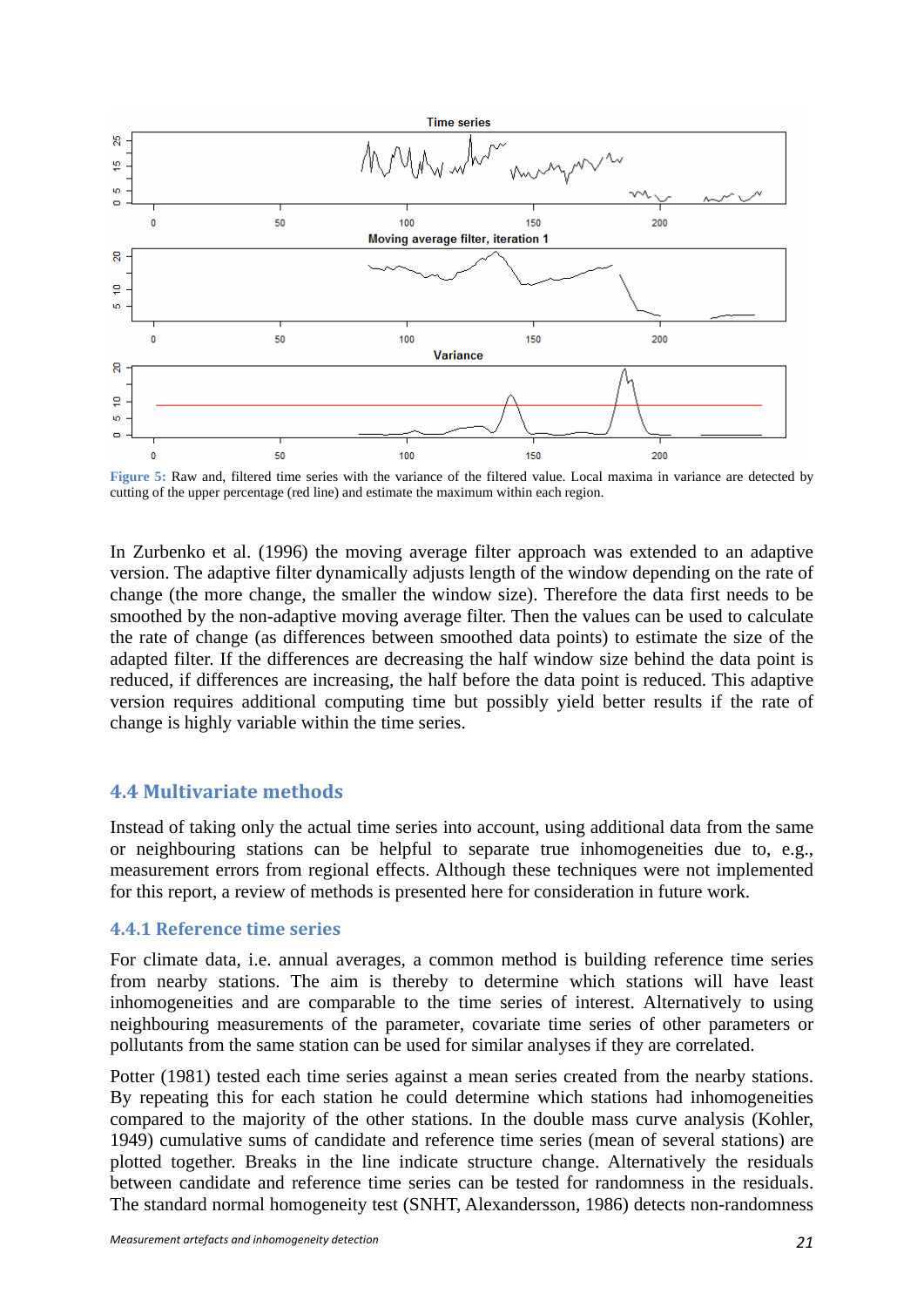which is an indicator for outliers or breaks. As another simple approach, multiple linear regression can be performed on the candidate series using nearby reference series as independent variables to predict the candidate series (Vincent, 1998). If the regression residuals are still auto-correlated, the time series is divided into segments. Thus, the time series is divided into homogeneous segments, separated by structural changes.

#### <span id="page-21-0"></span>**4.4.2 Spatiotemporal analysis**

Spatio-temporal analysis of measurement time series takes neighbouring time series together with their distance to the candidate time series into account. Spatial or spatio-temporal interpolation can help to identify outliers (type I). As shown by Gräler et al. (2011) crossvalidation of interpolations leaving one station out can reveal outliers.

## <span id="page-21-1"></span>**4.5 Other methods**

Numerous other methods for inhomogeneities exist but were excluded from further analysis as they are not well suited for simple, automated application. Peterson et al. (1998) gives a comprehensive overview of further inhomogeneity detection methods for climate data.

One group that should be mentioned here is imputation methods. Imputation aims to substitute missing values removed as outliers and can therefore also be applied to detect inhomogeneities by leaving out suspicious values. One commonly used method is interpolation of the missing value using nearby valid measurements. To detect outliers, each value can be interpolated and the deviation between the interpolated and measured value be compared to a defined threshold. Junninen et al. (2004) summarise a number of imputation methods from simple ones like Nearest Neighbour and regression-based imputation to more complex ones like self-organising maps and neural network multi-layer perceptron techniques.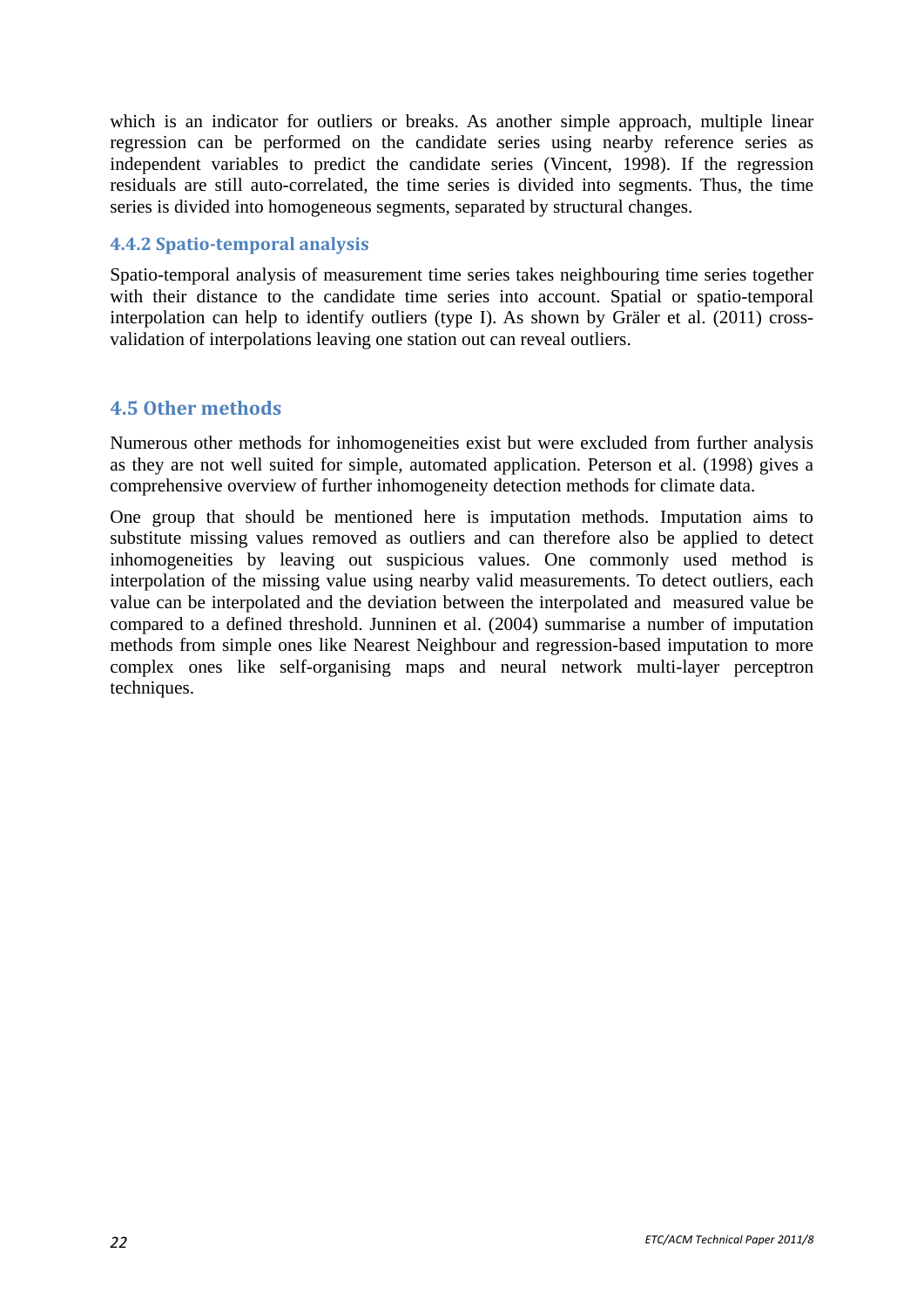## <span id="page-22-0"></span>**5 Method evaluation**

From the methods identified in the literature review a set of simple methods was selected for implementation and evaluation with AirBase data. The focus during this initial selection was on methods which require few parameterisation and can be run automatically. The further evaluation tests focused on

- Performance, i.e., correctly detected outliers
- Computing time, especially for large amounts of data, like hourly measurement time series
- Robustness, to allow prior parameterisation and application on new data sets without new calibration

Performance can be measured in numbers of correctly detected outliers (true positive and true negatives), over-detected outliers (false positives) and under-detected outliers (false negatives) as shown in [Table 2](#page-22-1). A higher performance requires minimisation of false negatives and false positives. A simple parameter to measure for the performance is the Jaccard's coefficient  $\varphi$  as used by Basu and Meckesheimer (2007):

$$
\varphi = \frac{1}{1 + \left(\frac{fp + fn}{tp}\right)}
$$

Thus, the coefficient will always be positive with a maximum of 1. Very small values for  $\varphi$  (~ 0) indicate bad performance of the method while the perfect detection of outliers would lead to  $\varphi = 1$ . Note that in the coefficient the number of true negatives is not included as this number is usually much higher than the other counts and would dilute the influence of these. In this version of the coefficient *fp* and *fn* get the same weight, which can be adapted if either under- or over-prediction is considered more important.

**Table 2:** Overview of performance measures for outlier detection.

<span id="page-22-1"></span>

|         | Method – not outlier                                                                                              | Method – outlier     |  |
|---------|-------------------------------------------------------------------------------------------------------------------|----------------------|--|
| outlier | <b>Ground truth - not</b>   Clean data points - true   Overdetected outliers -<br>$negatives$ (tn)                | false positives (fp) |  |
|         | <b>Ground truth – outlier</b> Underpredicted outliers – $\vert$ Outliers – true positives<br>false negatives (fn) | (tp)                 |  |

In this chapter first the data used for evaluation is introduced. Then the initial implementation of the methods with the necessary parameters will be described. Next, selected time series from AirBase with identified outliers were used to estimate the optimal parameters for the implemented methods under maximisation of Jaccard's coefficient. Finally, the robustness and the computation time per method are estimated for validation data sets using the optimised parameters.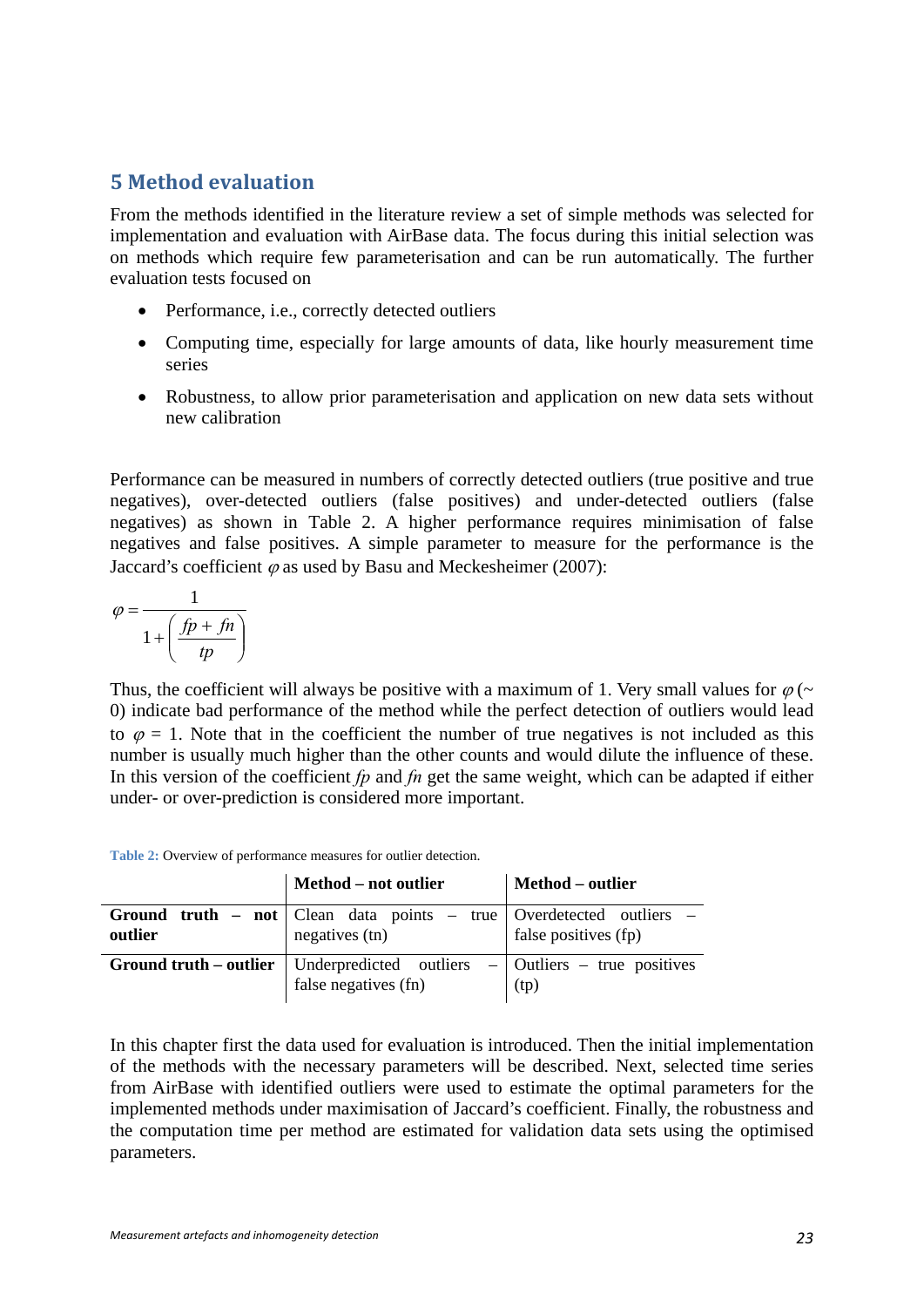#### <span id="page-23-0"></span>**5.1 Data**

## **5.1.1 Synthetic data**

<span id="page-23-1"></span>Following the approach of Zurbenko et al. (1996) synthetic data produced under controlled conditions was used to initially test the method implementations. The data was created from a linear trend, seasonal pattern (sinus function) and random noise sampled from a Gaussian distribution. Type I inhomogeneities were added by randomly selecting values to which the mean of the trend was added or substracted (see [Figure 6\)](#page-23-3). Type II inhomogeneities were added with size 0.1-0.5  $\sigma$  of the white noise component (see [Figure 7](#page-23-4)).



<span id="page-23-3"></span>Figure 6: Synthetic data with type I inhomogeneities.



<span id="page-23-4"></span>Figure 7: Synthetic data with type II inhomogeneities.

#### <span id="page-23-2"></span>**5.1.2 AirBase data**

As test data sets time series of different pollutants and temporal resolution were selected from AirBase to estimate the optimal parameters per method. Specifically data available was:

- Monthly data of CO,  $NO_2$ ,  $O_3$ ,  $SO_2$  (1990/97-2009) for Europe
- Hourly data of  $PM_{10}$  (2007) for Germany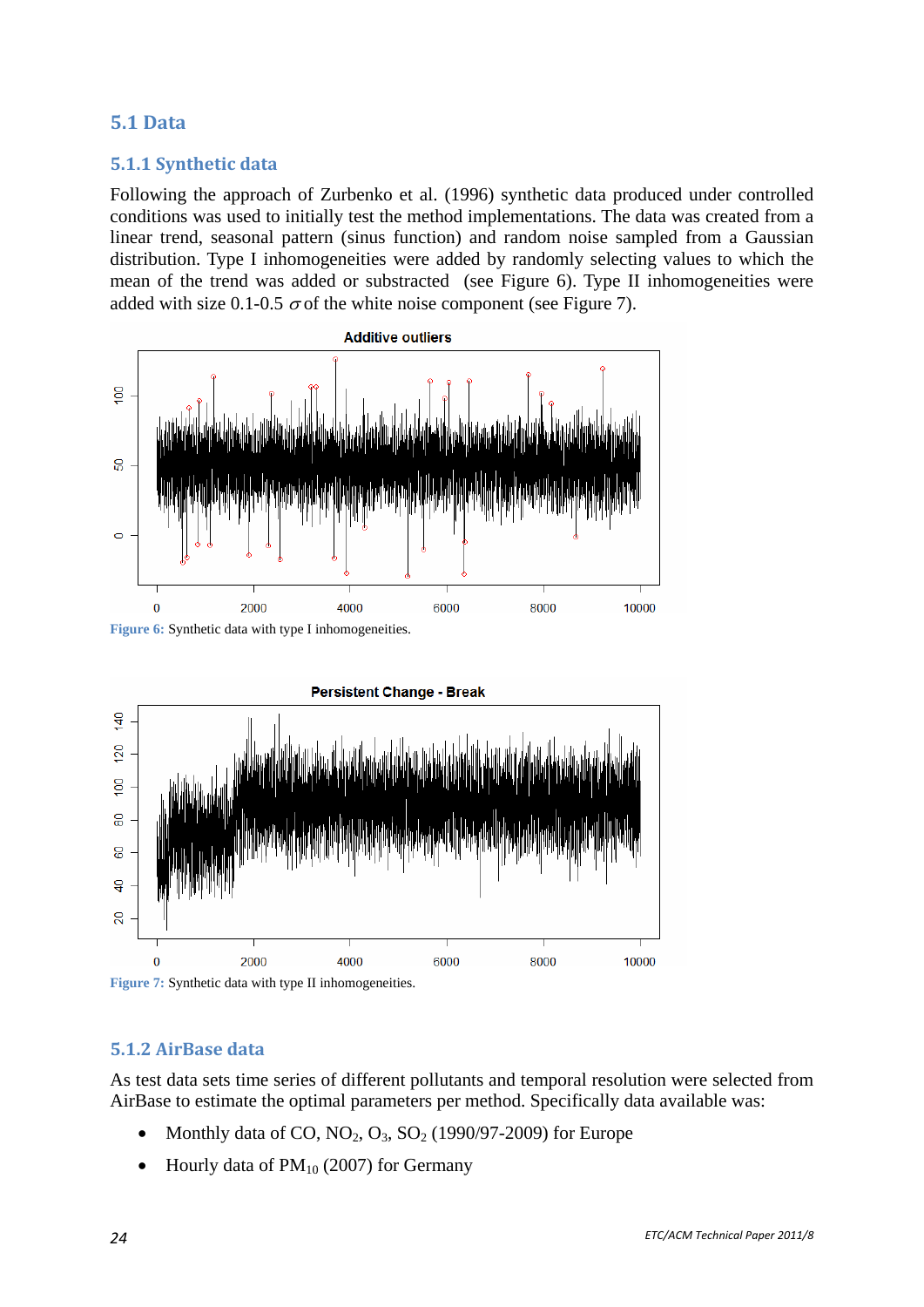From these data sets, time series with inhomogeneities of type I, IIa1, IIa2, IIb and clean time series as reference, depicted as type III, were selected as shown in [Table 3.](#page-24-1) For each time series the locations of the inhomogeneities was recorded to allow the calculation of  $\varphi$ . Plots of the time series are in appendix [A.1 Test data plots.](#page-42-1)

For each time series or part of a time series (e.g. within a window) the number of missing values was estimated. Only if  $> 75$  % of the data was available, the respective statistics were calculated. Therefore, outliers in regions with many missing values might be missed by some of the methods, depending also on the size of the window used for the analysis.

<span id="page-24-1"></span>

| <b>Time series ID</b> | <b>Outlier type</b>         | <b>Pollutant</b> | <b>Temporal</b><br>resolution |
|-----------------------|-----------------------------|------------------|-------------------------------|
| I.co                  | Outlier                     | CO               | Monthly                       |
| I.so2                 | Outlier                     | SO <sub>2</sub>  | Monthly                       |
| I.pm10.1              | Outlier                     | $PM_{10}$        | Hourly                        |
| I.pm10.2              | Outlier                     | $PM_{10}$        | Hourly                        |
| IIa1.so2.1            | Permanent change in mean    | SO <sub>2</sub>  | Monthly                       |
| IIa1.so2.2            | Permanent change in mean    | SO <sub>2</sub>  | Monthly                       |
| IIa1.so2.3            | Permanent change in mean    | SO <sub>2</sub>  | Monthly                       |
| IIa2.o3.1             | Permanent change in minimum | $O_3$            | Monthly                       |
| IIa2.o3.2             | Permanent change in minimum | $O_3$            | Monthly                       |
| IIa2.no2              | Permanent change in minimum | NO <sub>2</sub>  | Monthly                       |
| IIb.co                | Transient change in mean    | CO               | Monthly                       |
| $IIb$ .pm $10$        | Transient change in mean    | $PM_{10}$        | Hourly                        |
| III.co                | Clean data series           | CO               | Monthly                       |
| III.03                | Clean data series           | $O_3$            | Monthly                       |
| III.no2               | Clean data series           | NO <sub>2</sub>  | Monthly                       |
| III.pm10.1            | Clean data series           | $PM_{10}$        | Hourly                        |
| III.pm10.2            | Clean data series           | $PM_{10}$        | Hourly                        |

**Table 3:** Time series from AirBase selected as test data.

Additionally, for the tests on performance and robustness a different collection of validation data sets was selected. Therefore for each type I, II and III one monthly and one hourly time series was chosen, resulting in 6 validation time series.

## <span id="page-24-0"></span>**5.2 Method implementation**

Each selected method was implemented as a function in the R statistical environment (Ihaka & Gentlemen, 1996). The functions take the time series and additional parameters like window size and threshold values and return the IDs of detected outliers. Furthermore a number of helper functions were implemented to, e.g., get the values within a moving window filter which could be reused by a number of methods. The implemented outlier detection methods were: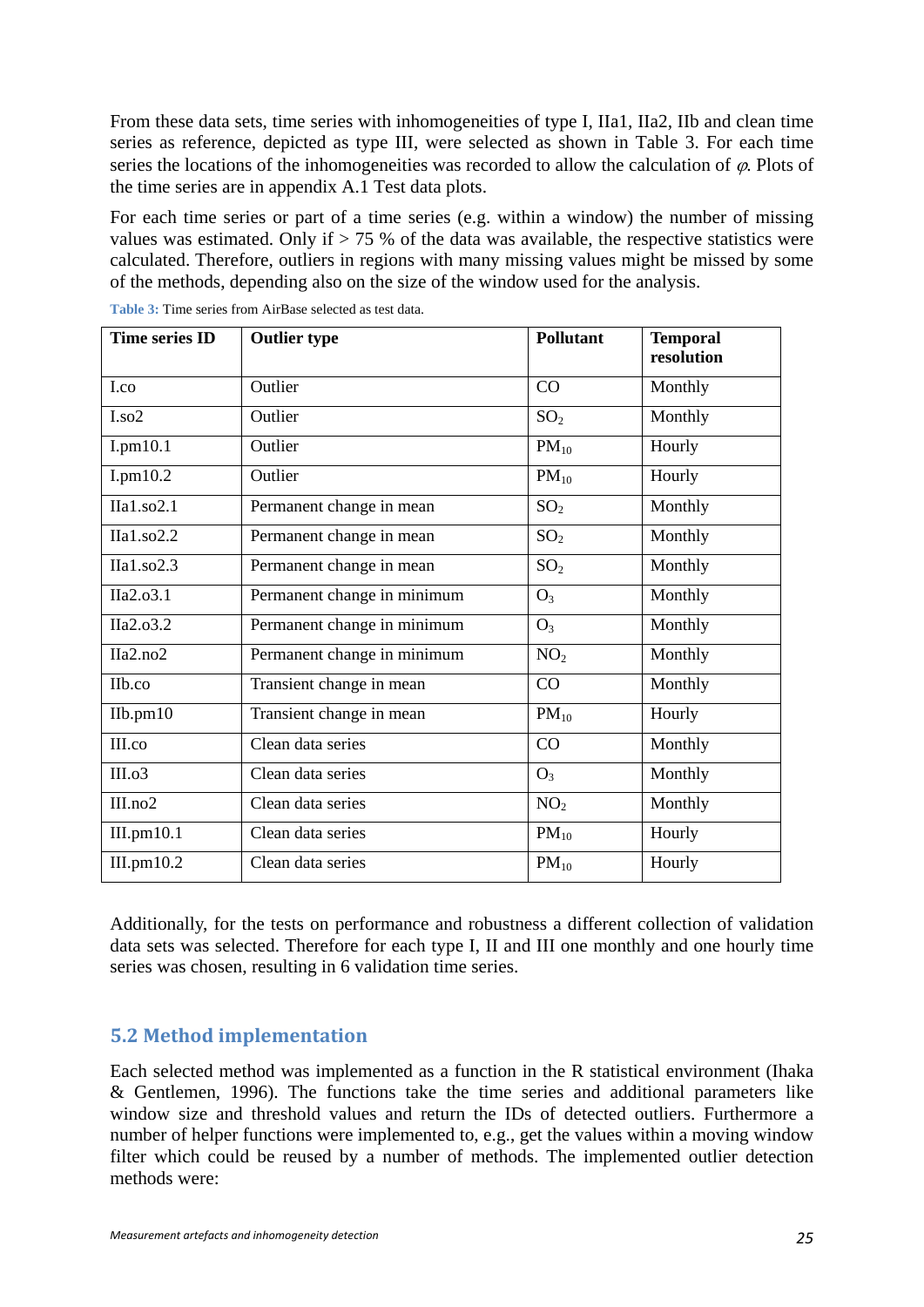#### **AR2** (AR lag-2 model)

- o Name: ar.outliers
- o Parameters: raw time series, lag, sd\_factor (for threshold)

#### **MW** (Moving window – whole window)

- o Name: mw.outliers.sd
- o Parameters: raw time series, half window size, difference function (mean, median), sd\_factor (for threshold), differences per window (alternatively if moving window differences have been calculated beforehand)
- o Name: mw.outliers.sd.local
- o Parameters: raw time series, half window size, difference function (mean, median), sd factor (for threshold), differences per window (alternatively if moving window difference have been calculated beforehand)

#### **MW2** (Moving window – two-sided window)

- o Name: mw2.outliers.sd
- o Parameters: raw time series, half window size, difference function (mean, median, variance, minimum, maximum, quantiles), sd\_factor (for threshold), values per window (alternatively if moving window values have been calculated beforehand)
- o Name: mw2.outliers.t.test
- o Parameters: raw time series, half window size, p-threshold (test probability), values per window (alternatively if moving window values have been calculated beforehand)

**LAG1** (Lag-1 differences)

- o Name: lag1.outliers.all
- o Parameters: raw time series, half window size, distribution type (normal, Laplace), probabilities (for type a, b and c errors), type of error (a, b, c), moving window lags (pre-processed, alternatively)
- o Requirements: package VGAM (for the Laplace distribution)

#### **MA filter** (Moving average filter)

- o Name: kz.outlier
- o Parameters: raw time series, half window size, number of iterations, adaptive (Boolean if filter should be adaptive), quantile (for selecting upper values and detect extremes), plot (boolean if results should be plotted)

#### **Jaccard's coefficient**

To evaluate the performance of the method the calculation of the Jaccard's coefficient was implemented as well:

- o Name: jaccard
- o Parameters: raw time series, detected outliers (by method), true outliers (as labelled), tolerance (number of ids the detected outliers might be shifted compared to the true outliers), plot (boolean if results should be plotted)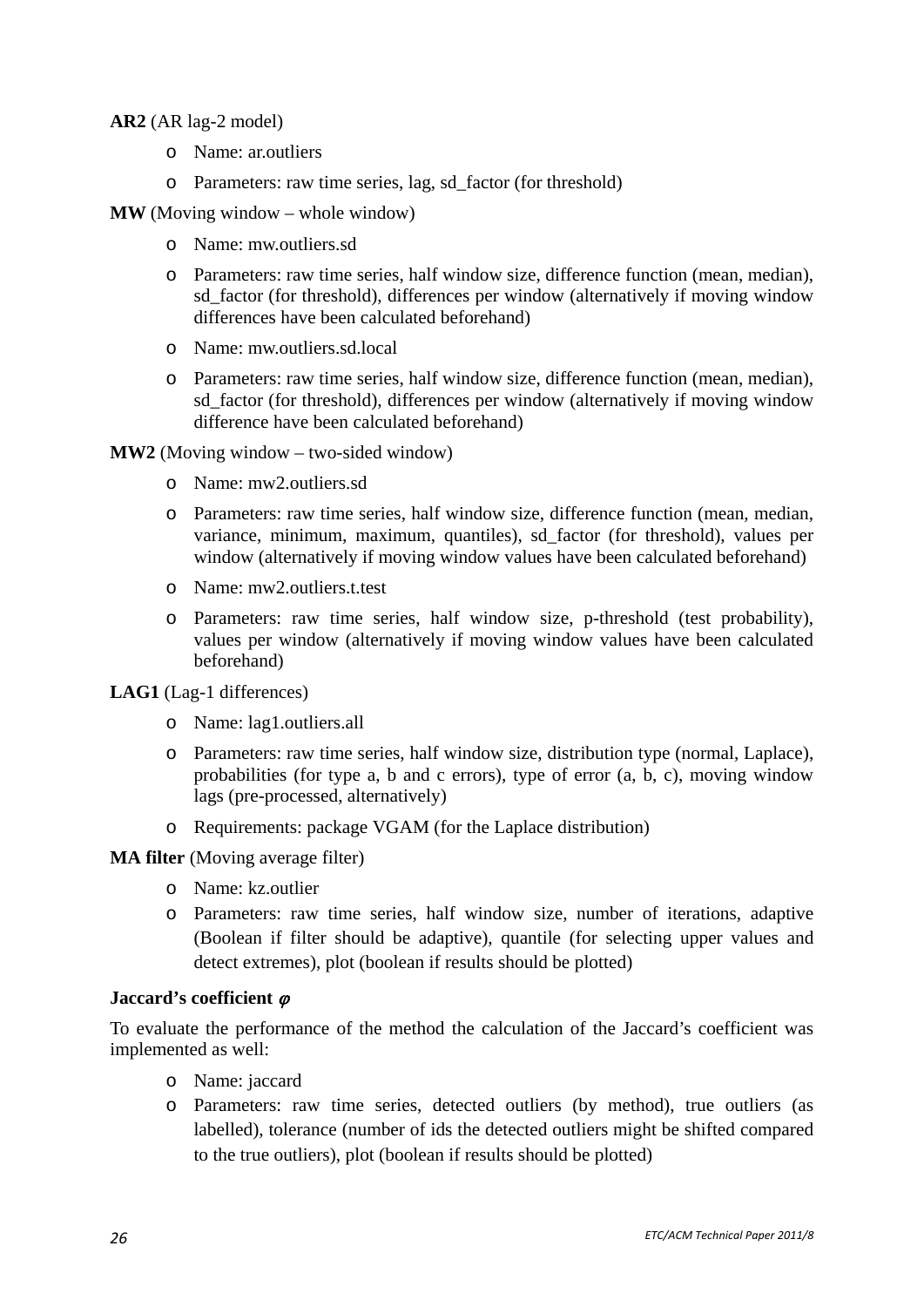All implementations were tested with the synthetic data for their performance. Pre-test results showed rather poor results for the AR2 method in correctly detecting outliers. Furthermore the MA filter in the adaptive setting showed long calculation times. Therefore, the adaptive version of the moving average filter was excluded from the performance tests on the AirBase data sets.

#### <span id="page-26-0"></span>**5.3 Parameter optimisation**

Each method was tested with the selected type I or type II time series depending on the error types the method could detect. The type III time series without outliers were used in each method as reference check for over-detection, i.e. the methods should detect here no outliers. For the parameters per method, ranges and a step size within these ranges were defined. Each time series was tested for each combination of parameters in the method by running the functions in loops. For each run the used parameters and the resulting value for  $\varphi$  were stored to evaluate the optimal combination of parameters afterwards.

The evaluation took place for monthly and daily data separately. For methods where different versions of the methods were available, e.g., using different statistics, distribution types, threshold methods or number of iterations, the version with the highest number of the overall maximum for  $\varphi$  was selected. It was desirable to select only one version of the method to be used for further tests. For the selected version the average  $\varphi$  values over all window sizes (except for AR2) and threshold values were calculated respectively. Those parameters leading to the upper 5 % of the  $\varphi$  averages were considered as optimal.

Using the averages of the Jaccard's coefficient allowed the identification of an optimal range of window size and threshold values instead of a single value. Optimal parameters were given per time series, for all time series and for all inhomogeneities (type I/II) time series together.

In this section, for each method the used parameter ranges for the tests are given first. The resulting optimal values per time series and combined analysis using average  $\varphi$  from all time series (or grouped by outlier type I and II) are listed in the Tables 4 to 8. For well performing methods level plots of  $\varphi$  per window size and threshold value are shown for the combined analysis. In these plots the threshold values (thr) are given on the x-axis and the window sizes (q) are given on the y-axis. For each combination of threshold and window size the resulting value for  $\varphi$  is given as grey shade. Areas with high values for  $\varphi$  are depicted darker than areas with low  $\varphi$  indicating bad performance. Averages of  $\varphi$  over rows and columns were used to identify the optimal values for threshold and window size, respectively as given in the tables. In contrast to the table values, the plots give an idea of the robustness of the results for neighbouring values. For instance, if the areas in the plot change slowly it means that slight changes in the parameters do not change the performance considerably. In contrast, random distributions of lighter and darker areas with immediate changes lead to the conclusion of non-robust parameters where small differences can lead to large changes in the performance. Plots per time series are given in appendix [A.2 Parameter optimisation plots per time series](#page-48-0).

For the robustness tests the combined results of the time series containing inhomogeneities (excluding the clean data series) per method were used. This was necessary as the results for the clean data series showed often a larger range and thus larger insensitivity especially if the method performed bad and detected no outliers at all. This lead to a large number of high  $\varphi$ values for clean data series which influenced the combined analysis negatively.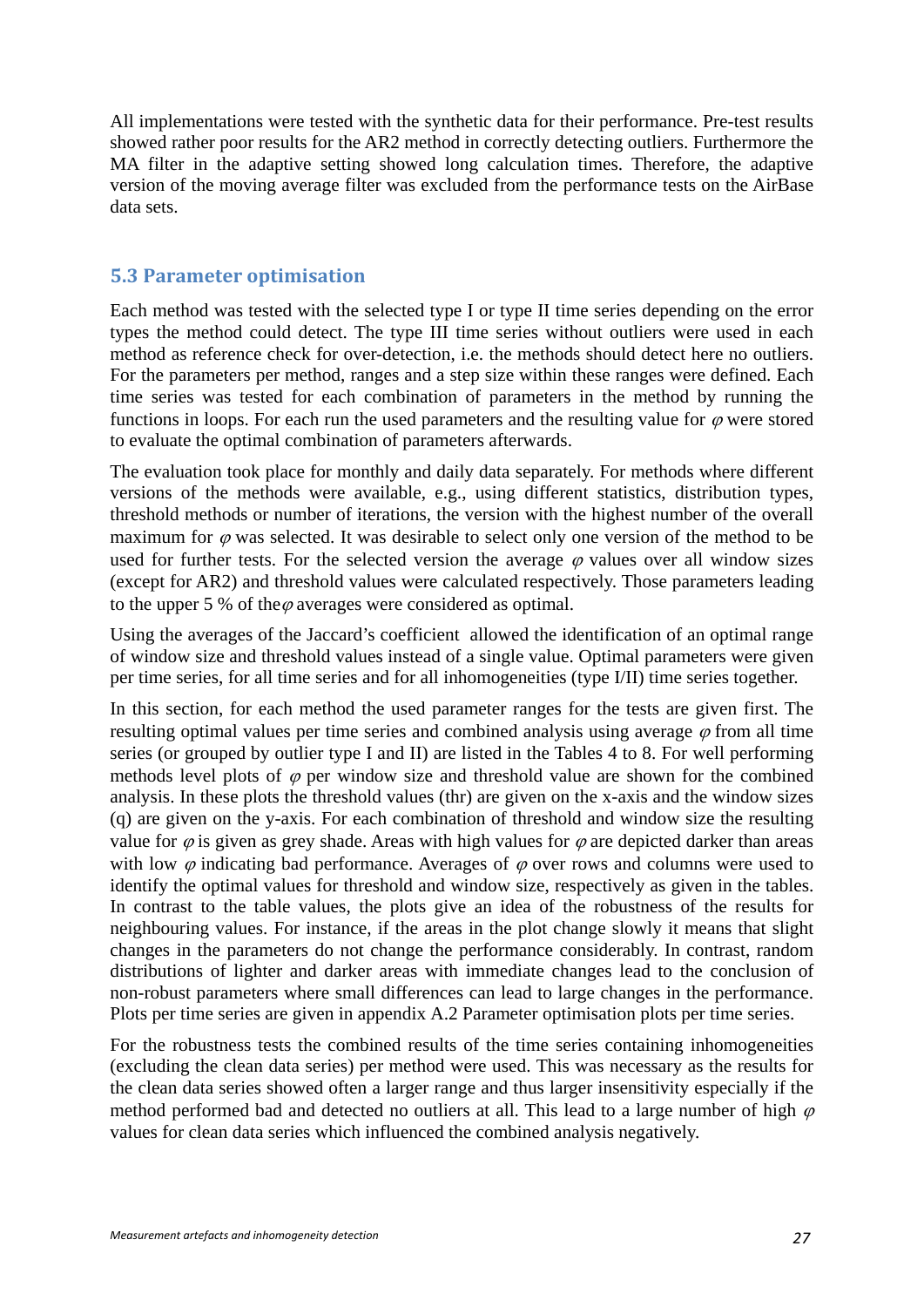#### **5.3.1 AR2**

#### <span id="page-27-0"></span>**Parameter range**

*Threshold values* 

Standard deviation factor: Min 1.5, Max 20, Step Size 0.5

#### **Results**

**Table 4:** Parameter optimisation for AR2 method.

| Data set          | Maximum $\varphi$ | <b>Threshold value</b>   |
|-------------------|-------------------|--------------------------|
| I.co              | 0.17              | $5-6$                    |
| I.so2             | 0.5               | $8 - 11$                 |
| III.co            | 1                 | 13.5-20                  |
| III.o3            | $\overline{0}$    | $\overline{\phantom{a}}$ |
| III.no2           | 1                 | 13.5-20                  |
| All monthly       | 1                 | 14.5-17.5                |
| I.pm10.1          | 0.005             | 4.5                      |
| I.pm10.2          | 0.02              | 13                       |
| III.pm10.1        | $\overline{0}$    | $\overline{\phantom{a}}$ |
| III.pm10.2        | $\Omega$          | $\overline{\phantom{a}}$ |
| <b>All hourly</b> | 0.02              | 13                       |

Plots were omitted here as only one parameter was left and the results were rather poor for all time series.

#### **5.3.2 MW**

#### <span id="page-27-1"></span>**Method versions**

Statistics used: mean, median

Threshold method: Standard deviation global (*Sd global*) , standard deviation local (*Sd local*)

#### **Parameter range**

Window size: Min 1, Max 50, Step size 1 *Threshold values*  Sd factor local: Min 1.5, Max 6, Step size 0.5 Sd factor global: Min 1.5, Max 6, Step size 0.5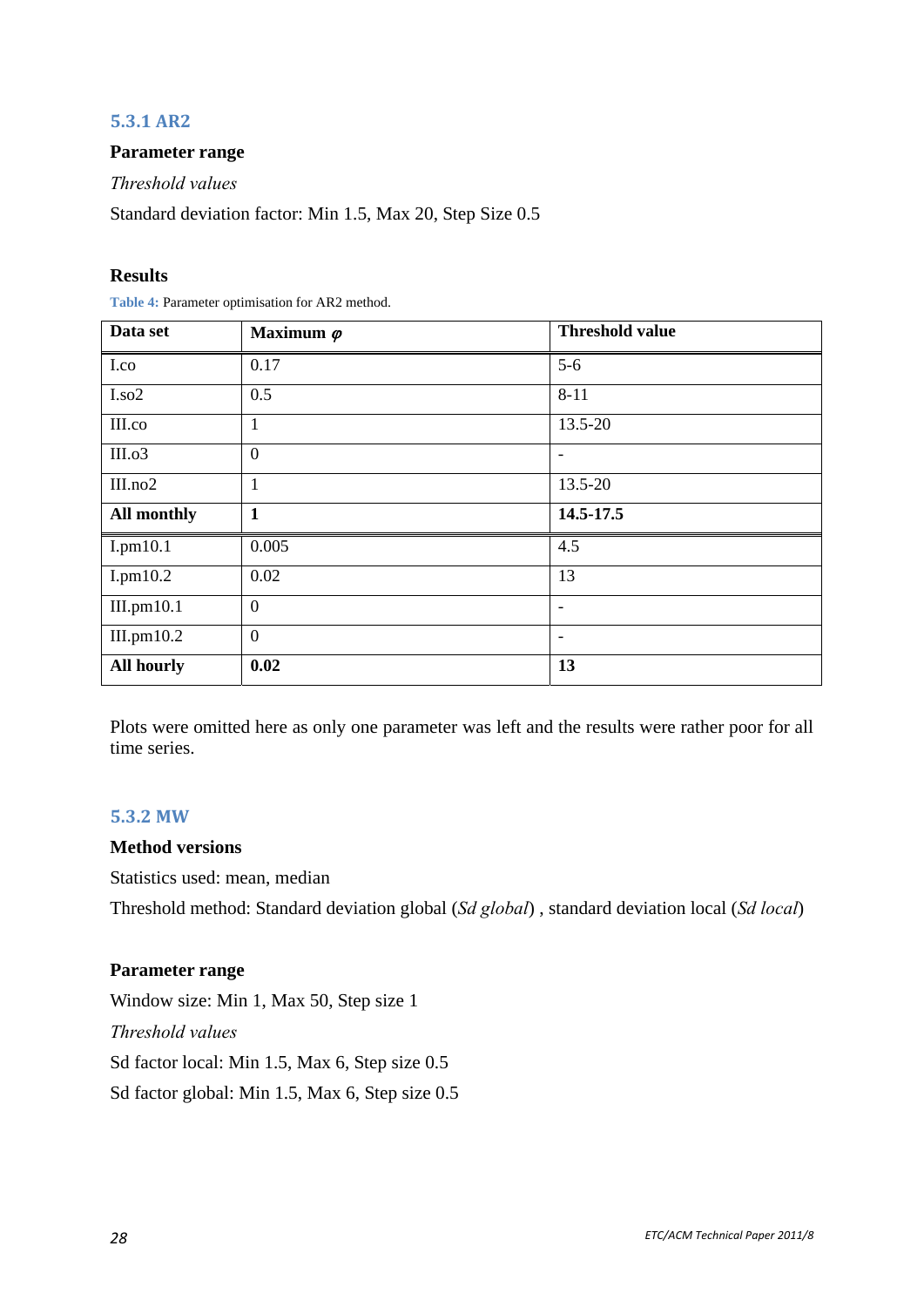#### **Results**

<span id="page-28-0"></span>

| Data set           | Maximum $\varphi$ | <b>Statistic</b> | <b>Threshold</b><br>method | <b>Threshold</b><br>value | <b>Window size</b> |
|--------------------|-------------------|------------------|----------------------------|---------------------------|--------------------|
| I.co               | 0.75              | Median           | Sd global                  | 1.5                       | 31, 32, 41-50      |
| $I.$ so $2$        | 1                 | Median           | Sd global                  | 3.5, 4                    | $8 - 20$           |
| III.co             | $\mathbf{1}$      | Mean             | Sd global                  | $3.5 - 6$                 | $1-3$ (all)        |
| III.o3             | $\mathbf{1}$      | Mean             | Sd global                  | $2.5 - 6$                 | $5-50$ (all)       |
| III.no2            | $\mathbf{1}$      | Mean             | Sd global                  | $3-6$                     | $1-3$ (all)        |
| I monthly          | 0.7               | <b>Mean</b>      | Sd global                  | $\mathbf{3}$              | $9 - 15$           |
| <b>All monthly</b> | 0.9               | <b>Mean</b>      | Sd global                  | $\overline{\mathbf{4}}$   | $1-4$ , $13-15$    |
| I.pm10.1           | $\mathbf{1}$      | Mean             | Sd global                  | $5.5 - 6$                 | 6,7                |
| I.pm10.2           | 0.6               | Mean             | Sd global                  | $3.5 - 6$                 | $1 - 14$           |
| III.pm10.1         | $\mathbf{1}$      | Mean             | Sd global                  | $5-6$                     | all                |
| III.pm10.2         | $\mathbf{1}$      | Mean             | Sd global                  | $5-6$                     | all                |
| I hourly           | 0.7               | <b>Mean</b>      | Sd global                  | 5.5, 6                    | 6,7                |
| <b>All hourly</b>  | 0.8               | <b>Mean</b>      | Sd global                  | 6                         | $2 - 6$            |

**Table 5:** Parameter optimisation for the MW method.

Differences between mean and median results are very small. As mean is calculated slightly faster, this is proposed as optimal parameter.

#### **Plots**

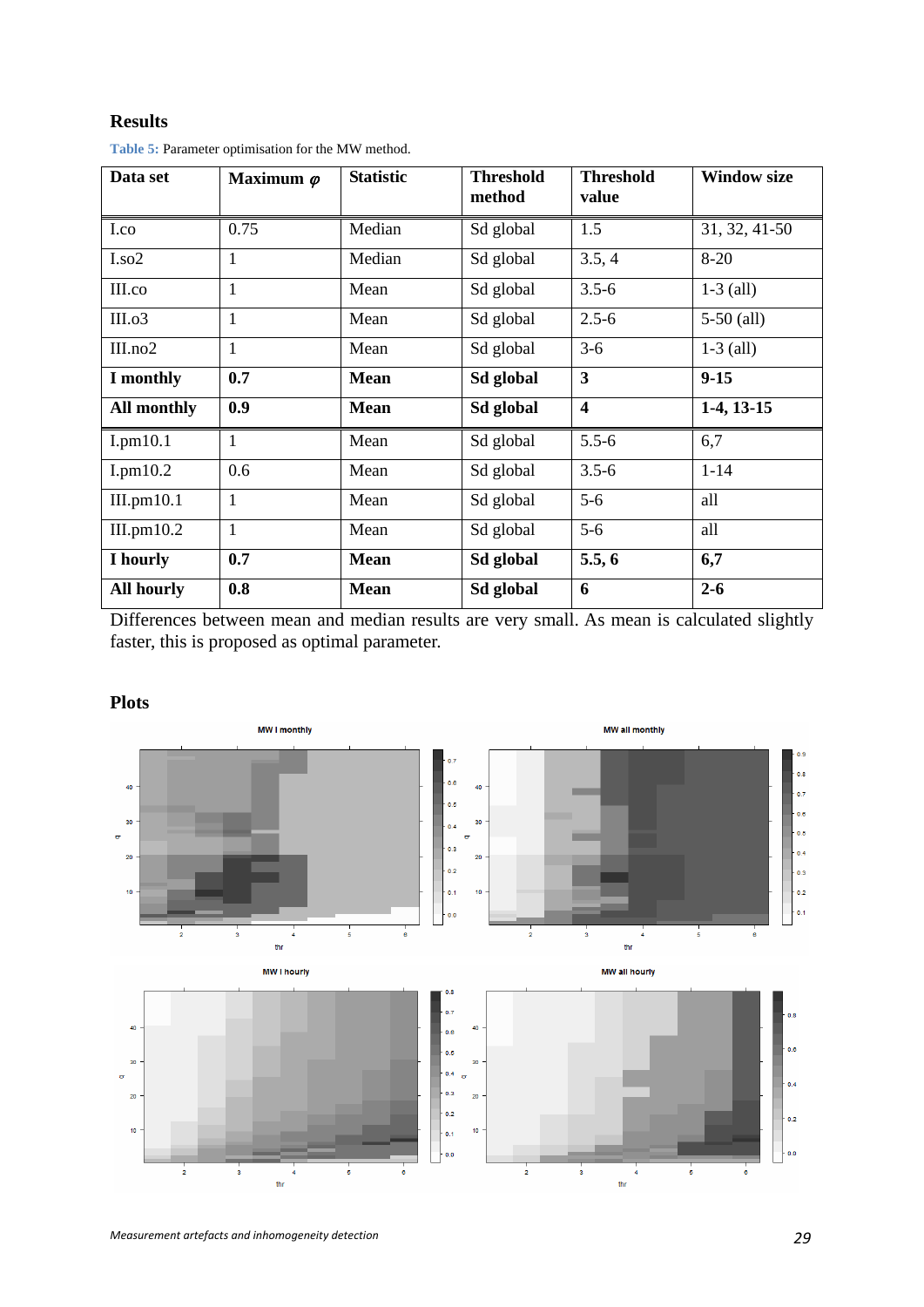#### **5.3.3 MW2**

#### <span id="page-29-0"></span>**Method versions**

Statistics used: mean, median, minimum (*Min*), maximum (*Max*), variance (*Var*), quantiles 0.05, 0.25, 0.75 and 0.95 (*Q05, Q25, Q75, Q95*)

Threshold method: Standard deviation global (*Sd global*), T-Test probability

#### **Parameter range**

Window size: Min 10, Max 50, Step size 1

*Threshold values* 

Sd factor global: Min 0.2, Max 1.1, Step size 0.1

T-Test probabilities: Min 0.001, Max 0.01, Step size 0.001

#### **Results**

| Data set            | Maximum $\varphi$ | <b>Statistic</b>         | <b>Threshold</b><br>method | <b>Threshold</b><br>value | <b>Window size</b>                |
|---------------------|-------------------|--------------------------|----------------------------|---------------------------|-----------------------------------|
| IIa1.so2.1          | 0.5               | Q75                      | Sd global                  | 0.7                       | 35, 39, 40                        |
| IIa1.so2.2          | $\mathbf{1}$      | Q75                      | Sd global                  | 0.9                       | 10, 13, 22                        |
| IIa1.so2.3          | $\mathbf{1}$      | Q75                      | Sd global                  | 0.9                       | 27-29                             |
| IIa2.o3.1           | $\mathbf{1}$      | Q <sub>05</sub>          | Sd global                  | $\mathbf{1}$              | 12, 19, 22                        |
| IIa2.no2            | $\mathbf{1}$      | Q25                      | Sd global                  | 0.8                       | 28-30                             |
| IIa2.o3.2           | $\mathbf{1}$      | Min                      | Sd global                  | 1.1                       | 28-30                             |
| IIb.co              | 0.5               | Mean                     | Sd global                  | 1.1                       | 11-12, 26-27                      |
| III.co              | $\mathbf{1}$      | Q <sub>05</sub>          | Sd global                  | $0.7 - 1.1$               | $45 - 50$                         |
| III.o3              | $\mathbf{1}$      | Var                      | Sd global                  | $0.7 - 1.1$               | $21 - 50$                         |
| III.no2             | $\mathbf{1}$      | T-Test                   | T-Test                     | $0.001 -$<br>0.002        | 10-15, 21-26, 33-37,<br>$45 - 50$ |
| IIa1/IIb<br>monthly | 0.3               | Q75                      | Sd global                  | 0.9                       | 22, 26-29                         |
| <b>Ha2</b> monthly  | 0.4               | Min                      | Sd global                  | 0.8                       | 20, 27-30                         |
| All monthly         | 0.3               | Var                      | Sd global                  | 1.1                       | 36, 41, 46-48                     |
| Ilb.pm10            | $\mathbf{1}$      | Var                      | Sd global                  | $\mathbf{1}$              | 12,14                             |
| III.pm10.1          | $\overline{0}$    | $\overline{\phantom{0}}$ | $\overline{a}$             | $\bar{\phantom{a}}$       | $\bar{\phantom{a}}$               |
| III.pm10.2          | $\overline{0}$    |                          | $\blacksquare$             | $\overline{\phantom{a}}$  | $\overline{\phantom{a}}$          |

Table 6: Parameter optimisation for the MW2 method.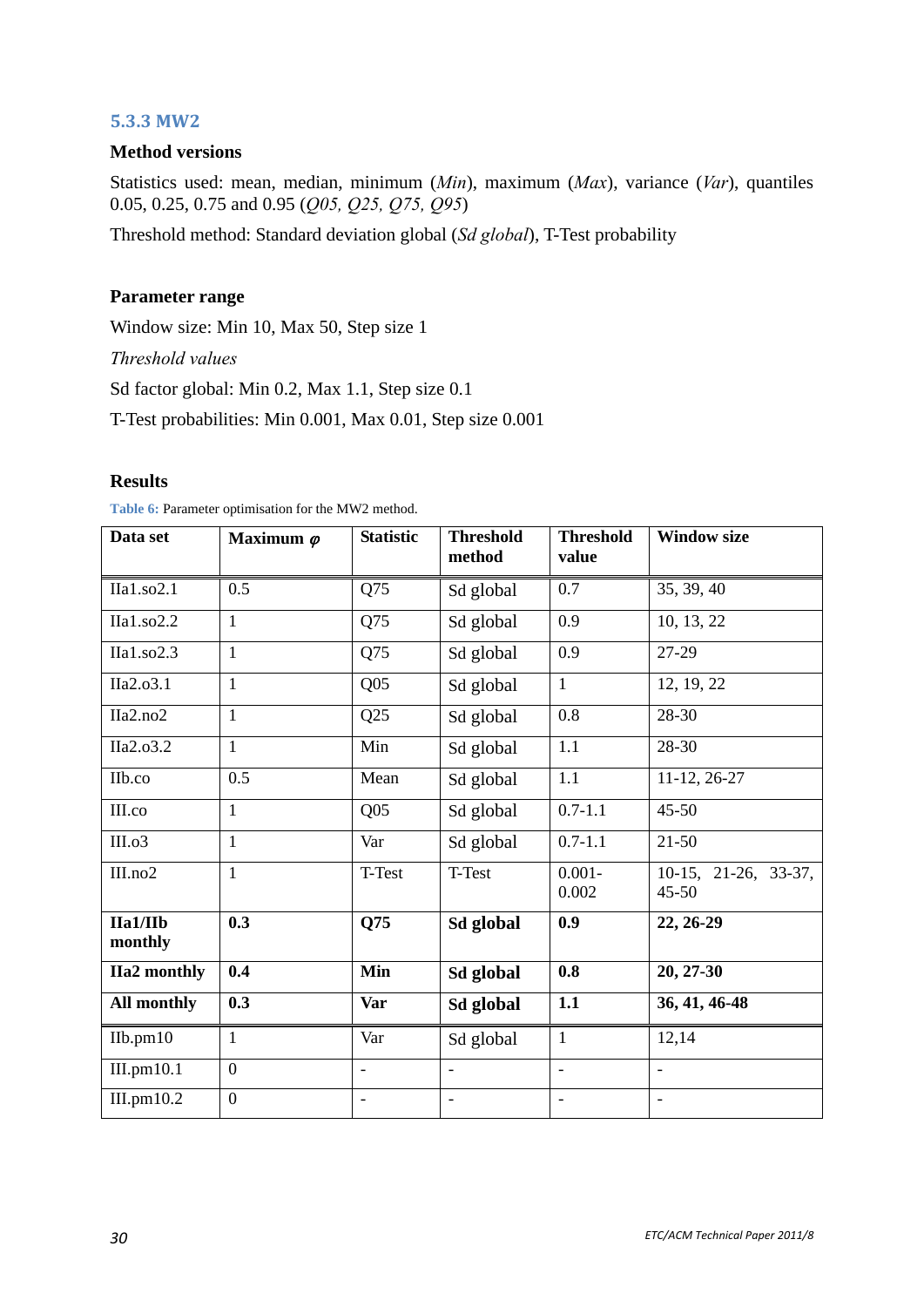#### **Plots**



## **5.3.4 LAG1**

#### <span id="page-30-0"></span>**Method versions**

Distributions used: Normal, Laplace Threshold method: a, b, c

#### **Parameter range**

Window size: Min 2 (for hourly data 10), Max 50, Step size 1

*Threshold values* 

a: for monthly data - Min 0.00005, Max 0.00015, Step size 0.00001, for hourly data - Min 0.001, Max 0.01, Step size 0.001

b: Min 0.001, Max 0.01, Step size 0.001

c: Min 0.001, Max 0.01, Step size 0.001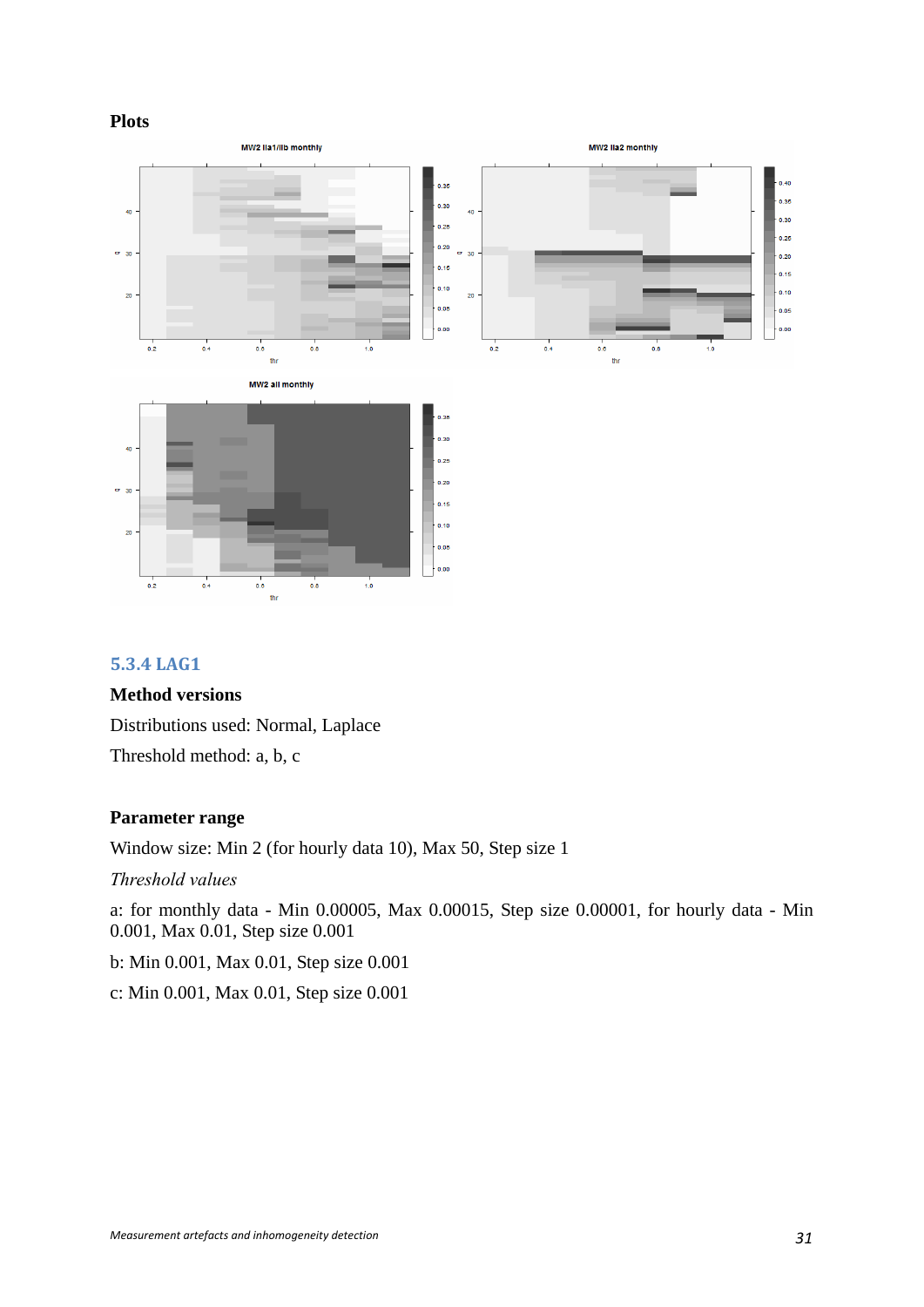## **Results**

| Data set                              | Maximum $\varphi$ | <b>Distribution</b> | <b>Threshold</b><br>method | <b>Threshold</b><br>value | <b>Window size</b>       |
|---------------------------------------|-------------------|---------------------|----------------------------|---------------------------|--------------------------|
| I.co                                  | 0.25              | Normal              | a                          | all                       | all                      |
| I.so2                                 | $\theta$          | $\blacksquare$      |                            |                           | $\overline{a}$           |
| $\Pi$ a1.so2.1                        | $\overline{0}$    | $\overline{a}$      | $\overline{a}$             | $\overline{a}$            | $\overline{a}$           |
| IIa1.so2.2                            | $\overline{0}$    | $\overline{a}$      | $\blacksquare$             | $\overline{a}$            | $\overline{a}$           |
| $\overline{\text{Ila}1.\text{so}2.3}$ | $\overline{0}$    | $\overline{a}$      | $\overline{\phantom{a}}$   | $\overline{\phantom{0}}$  | $\overline{a}$           |
| IIa2.o3.1                             | $\overline{0}$    | $\overline{a}$      | $\blacksquare$             | $\overline{a}$            | $\overline{\phantom{a}}$ |
| IIa2.o3.2                             | $\overline{0}$    | $\blacksquare$      |                            | $\overline{\phantom{a}}$  | $\overline{a}$           |
| IIa2.no2                              | $\overline{0}$    | $\blacksquare$      | $\overline{\phantom{a}}$   | $\overline{\phantom{a}}$  | $\overline{\phantom{a}}$ |
| IIb.co.1                              | $\boldsymbol{0}$  | $\equiv$            | $\overline{\phantom{a}}$   | $\overline{a}$            | $\overline{a}$           |
| III.co                                | $\mathbf{1}$      | Normal/Laplace      | a                          | all                       | all                      |
| III.o3                                | $\mathbf{1}$      | Laplace             | $\mathbf{a}$               | all                       | all                      |
| III.no2                               | $\mathbf{1}$      | Normal/Laplace      | a                          | all                       | all                      |
| All monthly                           | $\blacksquare$    | Normal/Laplace      | $\mathbf{a}$               | all                       | all                      |
| $I.pm10.\overline{1}$                 | $\overline{0}$    | Normal/Laplace      | a                          | all                       | all                      |
| I.pm10.2                              | 0.02              | Normal/Laplace      | $\mathbf{a}$               | all                       | all                      |
| $IIb$ .pm $10$                        | 0.25              | Normal/Laplace      | a                          | all                       | all                      |
| III.pm10.1                            | 0.02              | Normal/Laplace      | $\rm{a}$                   | all                       | all                      |
| III.pm10.2                            | 0.00              | Normal/Laplace      | $\mathbf{a}$               | all                       | all                      |
| <b>All hourly</b>                     | $\blacksquare$    | Normal/Laplace      | $\mathbf{a}$               | all                       | all                      |

**Table 7:** Parameter optimisation for the LAG1 method.

Plots were omitted here as the results were poor for all time series.

## **5.3.5 MA filter**

<span id="page-31-0"></span>**Method versions** 

Number of iterations: 1-4

#### **Parameter range**

Window size: Min 2 (hourly data: 10), Max 50, Step size 1 (hourly data: 2)

*Threshold values* 

Maximum quantiles: Min 0.005, Max 0.1 (hourly data: 0.05), Step Size 0.005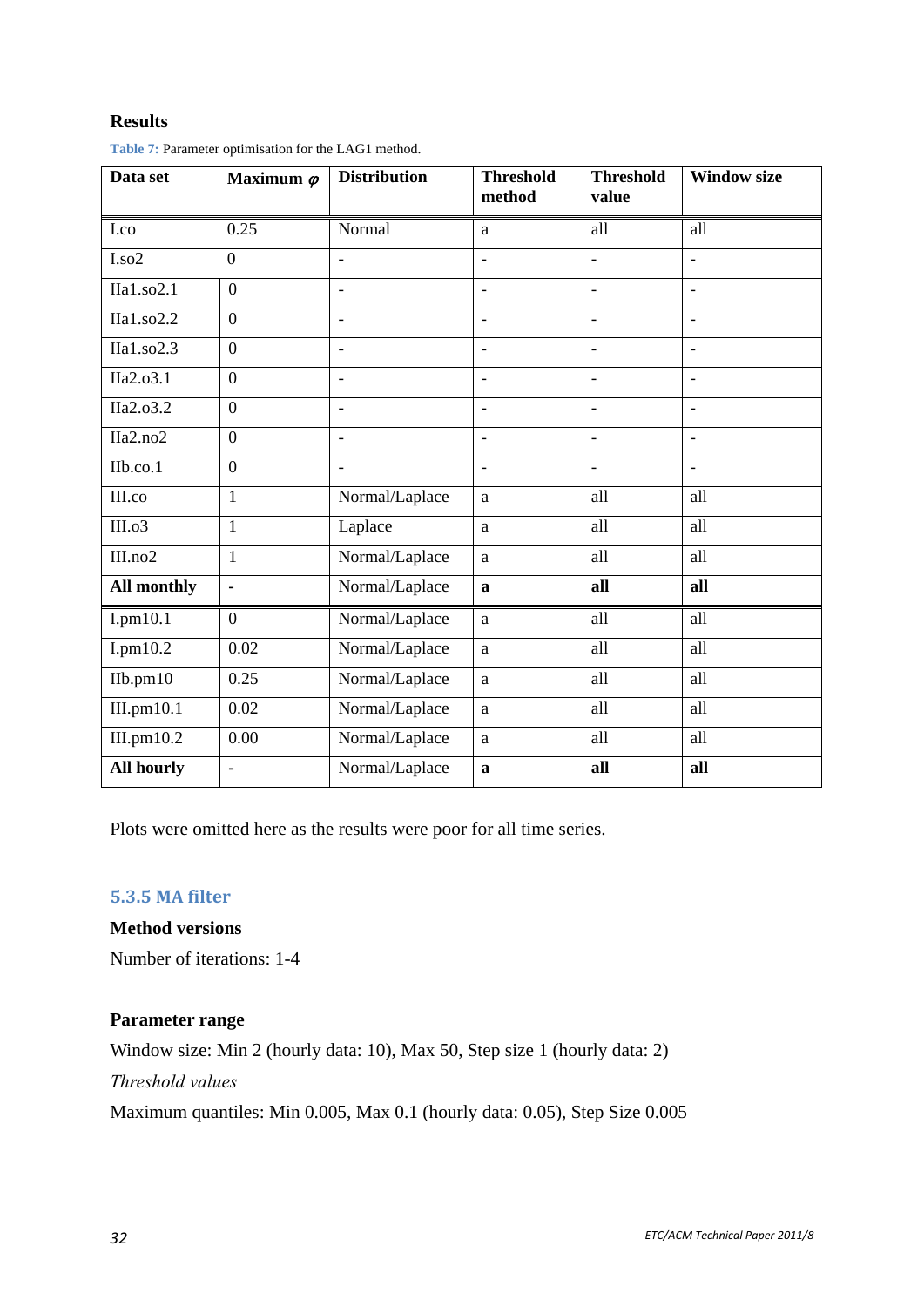#### **Results**

<span id="page-32-0"></span>

| Data set          | Maximum $\varphi$ | <b>Iterations</b>        | <b>Threshold value</b> | <b>Window size</b> |
|-------------------|-------------------|--------------------------|------------------------|--------------------|
| IIa1.so2.1        | 1                 | $\overline{\mathcal{A}}$ | 0.005                  | 7                  |
| IIa1.so2.2        | $\mathbf{1}$      | 1                        | 0.045                  | 15                 |
| IIa1.so2.3        | $\mathbf{1}$      | $\mathbf{1}$             | 0.005                  | $\overline{4}$     |
| IIa2.o3.1         | 1                 | 3                        | 0.005                  | $\overline{3}$     |
| IIa2.no2          | $\mathbf{1}$      | $\mathbf{1}$             | 0.005                  | 32                 |
| IIa2.o3.2         | $\mathbf{1}$      | $\mathbf{1}$             | 0.005                  | 22                 |
| IIb.co            | 0.67              | 3                        | 0.005                  | $3, 7-8$           |
| III.co            | $\mathbf{1}$      | $\overline{4}$           | $0.05 - 0.065$         | $25 - 50$          |
| III.o3            | 1                 | $\overline{4}$           | $0.045 - 0.05$         | $43 - 50$          |
| III.no2           | $\mathbf{1}$      | $\overline{4}$           | $0.01 - 0.07$          | 28-50              |
| II monthly        | 0.63              | $\mathbf{1}$             | 0.005                  | $1 - 20$           |
| All monthly       | 0.3               | $\overline{\mathbf{4}}$  | 0.01                   | $43 - 50$          |
| Ilb.pm10          | 0.5               | $\mathbf{1}$             | 0.025                  | 18, 24             |
| III.pm10.1        | $\mathbf{1}$      | $\overline{4}$           | 0.015, 0.04            | 40                 |
| III.pm10.2        | $\mathbf{1}$      | $\overline{4}$           | 0.015                  | 36, 40, 44, 46     |
| <b>All hourly</b> | 0.7               | $\overline{\mathbf{4}}$  | 0.015                  | 22, 36-42          |

**Table 8:** Parameter optimisation for MA filter method.

#### **Plots**





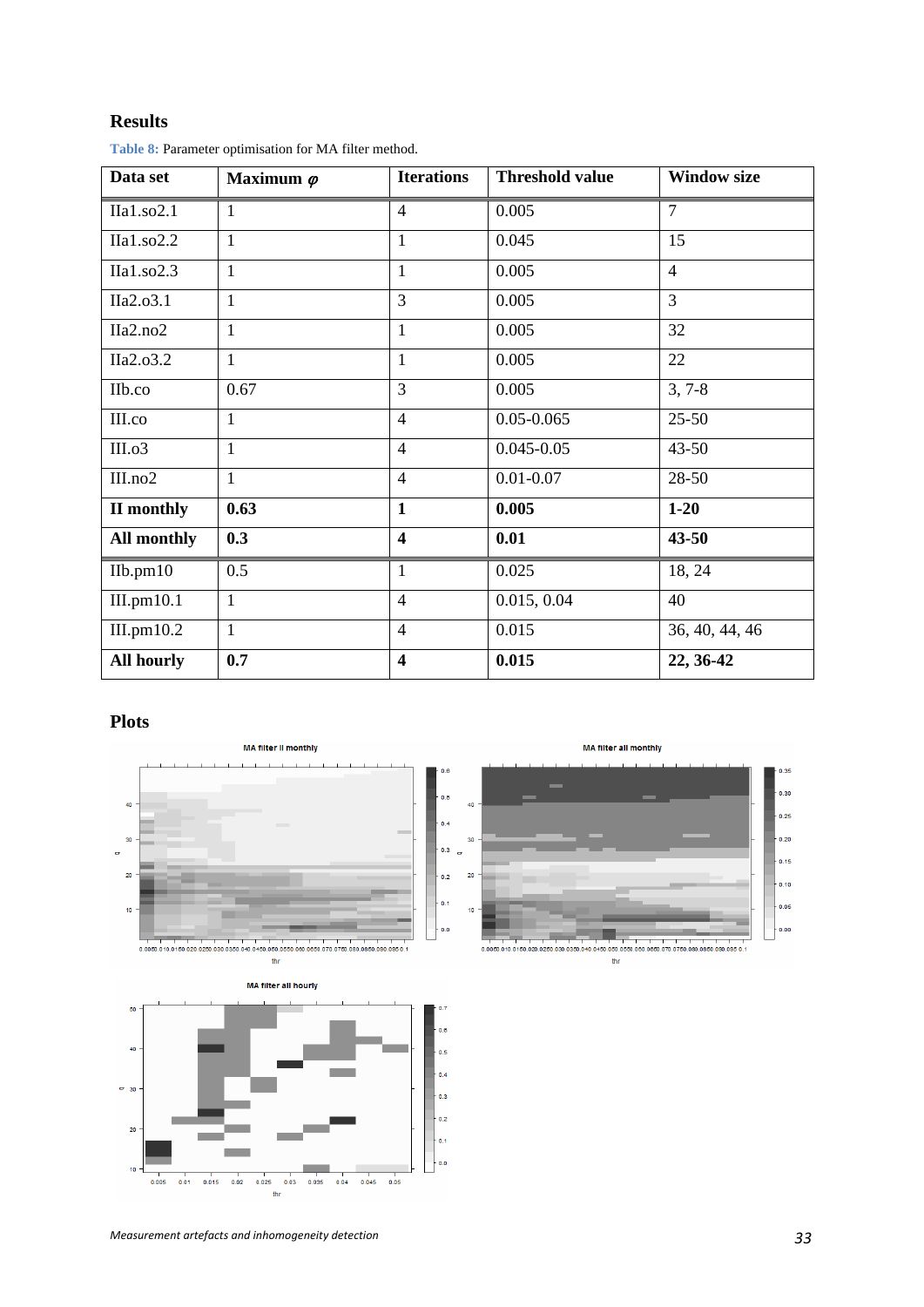## <span id="page-33-0"></span>**5.4 Performance and robustness tests**

Based on the optimal parameters evaluated in section 5.3, performance tests for each method were carried out on validation data sets for type I, II and III for monthly and hourly resolution (i.e., one time series per type). Therefore the optimal parameters for each method as determined in the previous sections was tested with parameter values taken from estimated optimal ranges (see Table 4-8). The parameter combinations with the best results are shown in [Table 9](#page-33-1) and [Table 10.](#page-34-0) The resulting values for  $\varphi$  serve as indicators how robust the methods worked with the same parameters for different data sets. The computation time was measured to compare which methods are better suited to process large data sets in a considerable time frame. These values are only for a first orientation as the method implementations in R were not optimised on computation time and might be improved for this purpose. Running time was estimated with the R 64bit version running on a Windows 7 system installed on an Intel® Core™ 2 Duo P9600 (2.53GHz, 1066MHz, 6MB L2 Cache) processing unit with 4 GB main memory.

<span id="page-33-1"></span>

| <b>Parameter</b>                        | <b>AR</b> | <b>MW</b><br>mean, sd global | MW2<br>IIa1/b<br>Q75, sd global | MW2<br>IIa <sub>2</sub><br>min, sd global | LAG1<br>Laplace              | MA filter<br>1 iteration |
|-----------------------------------------|-----------|------------------------------|---------------------------------|-------------------------------------------|------------------------------|--------------------------|
| Window<br>size                          |           | 14                           | 28                              | 28                                        | 25                           | 15                       |
| Threshold<br>value                      | 15.5      | 3                            | 0.9                             | 0.8                                       | 0.0001,<br>0.0005,<br>0.0025 | 0.005                    |
| Average<br>computatio<br>$n \times [s]$ | 0.34      | 0.01                         | 0.22                            | 0.22                                      | 0.05                         | 0.01, 0.03               |
| $\varphi$ (I)                           | 0.33      |                              | $\Omega$                        |                                           | $\theta$                     | $\Omega$                 |
| $\varphi$ (II)                          |           |                              | 0.036                           | 0.037                                     | $\overline{0}$               | $\mathbf{1}$             |
| $\varphi$ (III)                         | $\theta$  |                              | $\overline{0}$                  | 1                                         |                              | $\theta$                 |

**Table 9:** Computing time and results for  $\varphi$  per method with optimised parameters for monthly data.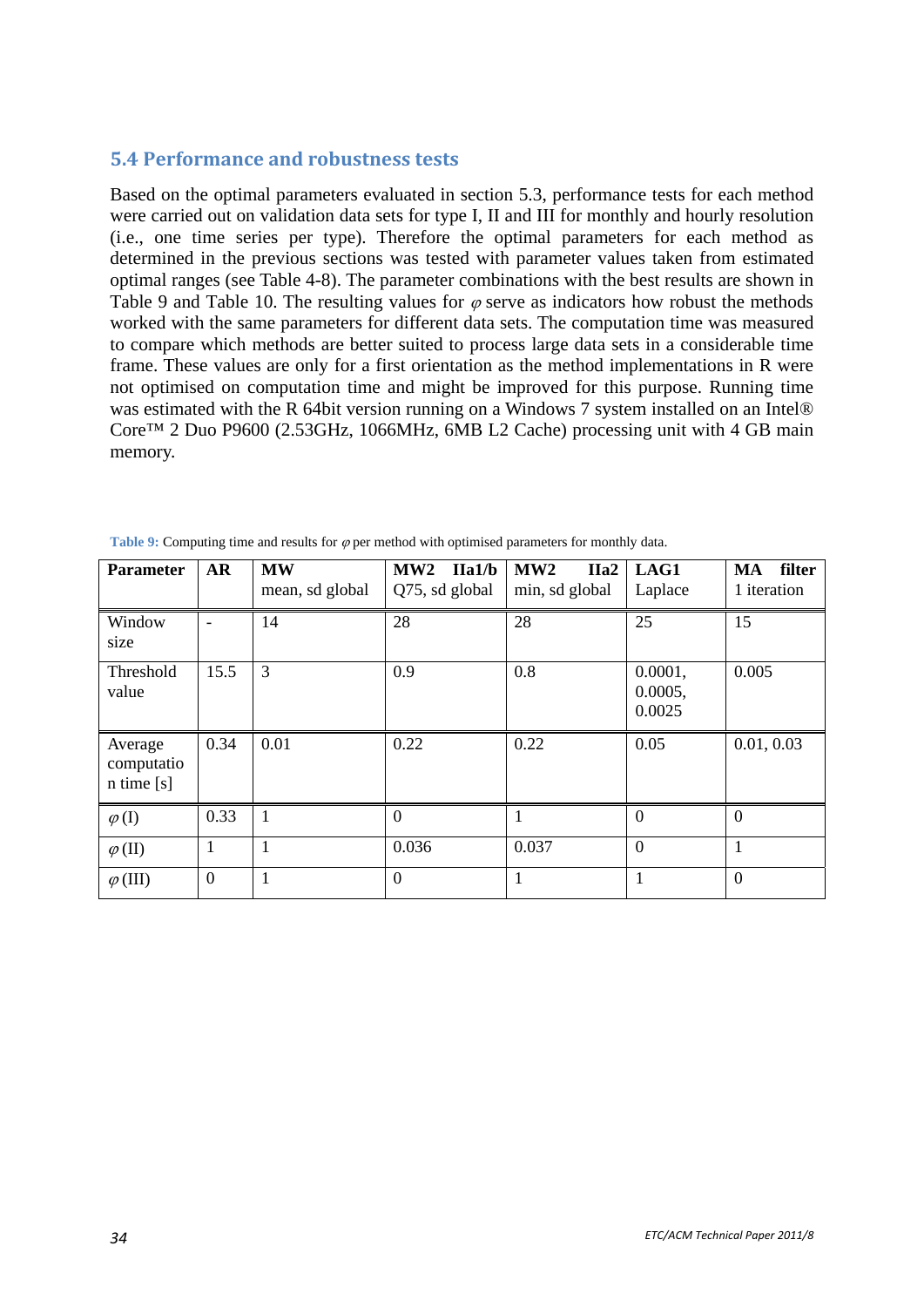Table 10: Computing time and results for  $\varphi$  per method with optimised parameters for hourly data.

<span id="page-34-0"></span>

| <b>Parameter</b>                  | AR2                      | <b>MW</b><br>mean, sd global | MW2<br>Var, sd global | LAG1<br>Laplace              | <b>MA</b><br>filter<br>4 iterations |
|-----------------------------------|--------------------------|------------------------------|-----------------------|------------------------------|-------------------------------------|
| Window size                       | $\overline{\phantom{a}}$ | 6                            | 12                    | 25                           | 24                                  |
| Threshold<br>value                | 13                       | 6                            |                       | 0.0001,<br>0.0005,<br>0.0025 | 0.0015                              |
| Average<br>computation<br>time[s] | 14.07                    | 0.55                         | 1.30                  | 1.83                         | 1.66                                |
| $\varphi$ (I)                     | $\overline{0}$           |                              | $\Omega$              | $\overline{0}$               | $\theta$                            |
| $\varphi$ (II)                    | $\overline{0}$           |                              | $\theta$              | $\overline{0}$               | 0.5                                 |
| $\varphi$ (III)                   | $\theta$                 |                              | $\theta$              | 1                            | $\theta$                            |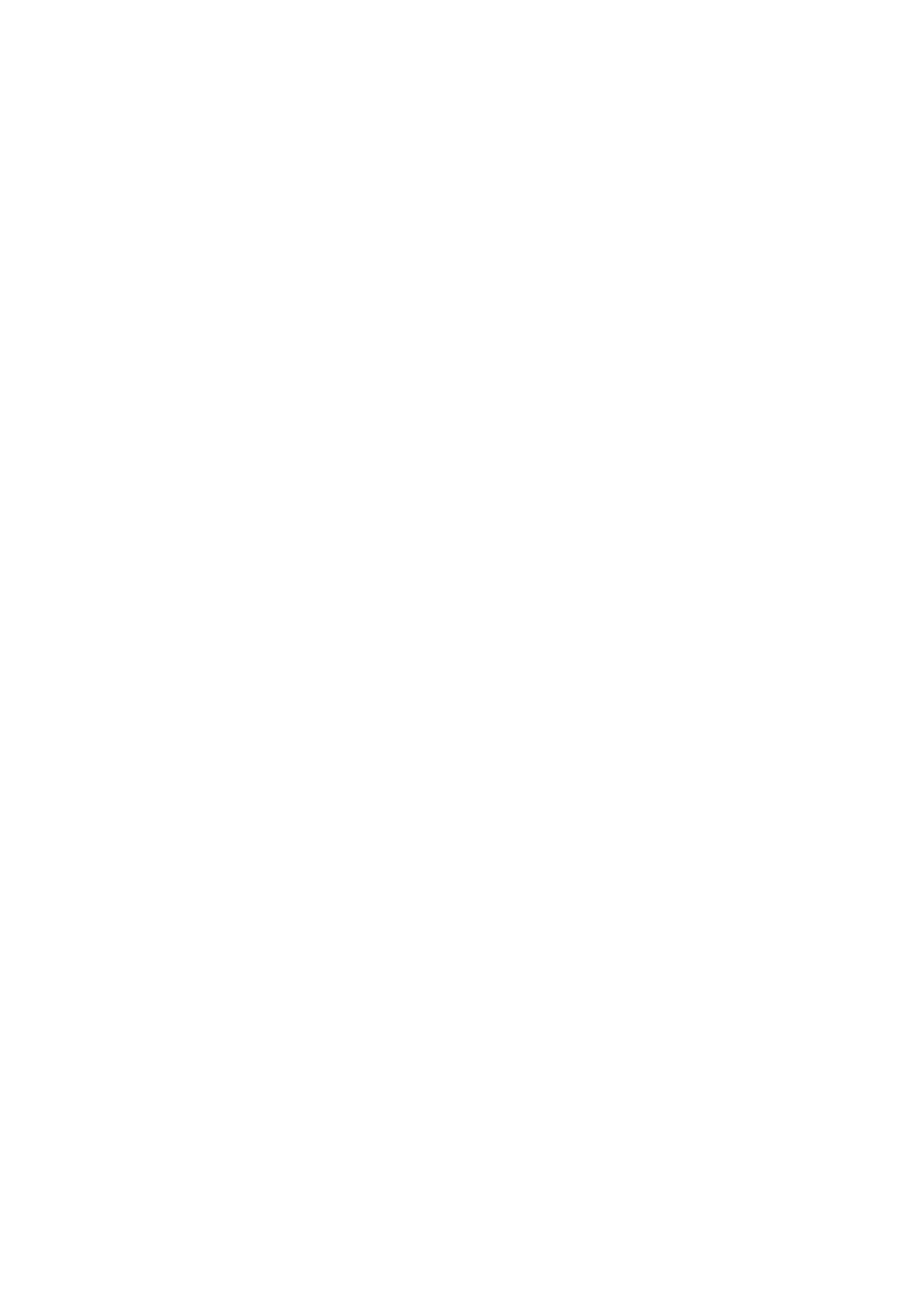# <span id="page-36-0"></span>**6 Recommendation and conclusions**

## <span id="page-36-1"></span>**6.1 Summary results per method**

## **AR2**

The autoregressive model showed very poor results. One reason might be that an order of 2 is too small, and only short-term variations are identified as outliers, whereas outliers persisting over larger periods were missed. As the computation took relatively long and probably would slow down with increasing lag size, this method is not recommended for the aim of this study.

## **MW**

The Moving window method yielded very good results for all data sets with a minimum of 0.6 for the maximum Jaccard's coefficient  $\varphi$  [\(Table 5\)](#page-28-0). The results were generally better for larger thresholds and for the hourly data for small window sizes  $\left(\langle 10 \rangle\right)$ . With a very short running time and very good results on the validation data sets the moving window method using the deviation from the window mean seems to be a robust and useful method for outlier detection.

## **MW2**

The two-sided moving window method showed good results for the monthly data sets but failed for the hourly raw data. As both clean data sets got  $\varphi$  values of zero there is a clear over-prediction in outliers by the method. Furthermore, the plots in appendix [A.2 Parameter](#page-48-0)  [optimisation plots per time series](#page-48-0) indicate that the parameters are not very robust and yield only good results for very specific combinations in threshold values and window size. The application of the optimised parameters [\(Table 9](#page-33-1)) showed mixed results, with better performance of the minimum comparison. Results on hourly validation data sets were very poor with a strong over-prediction.

Interestingly, the comparison between minimum of the upper and lower window half showed the best results whereas the T-Test was less efficient. This might be due to the relative large number of observations the T-Test needs in each window half. Due to many invalid values (NAs) in the time series it was probably not always possible to reach the required count.

## **LAG1**

The lag-1 difference method failed completely in our tests. For the data sets  $\varphi$  was larger than 0, the optimal threshold and window values covered the whole range. Therefore a sensible application of this method was not possible. A correct detection only occurred for clean data sets as the method under-predicted all types of inhomogeneities. However in pre-tests using the synthetic data, the method worked quite well for type I outliers with a probability  $c=0.02$ .

One reason might be the problem of how to deal with NAs. If an NA occurred during a temporal break, no lag-1 differences were available and thus no inhomogeneity could be detected. Using the last value before the break could be a solution, but might be error prone as well. Another reason might be that the probability values which were chosen accordingly to Horálek et al. (2004) are too small.

#### **MA filter**

The Moving Average Filter showed reasonable results in the separate time series analysis ([Table 8\)](#page-32-0) but weak performance for the validation data. The large differences in results for outliers and clean data sets especially for hourly data (see plots in appendix [A.2 Parameter](#page-48-0)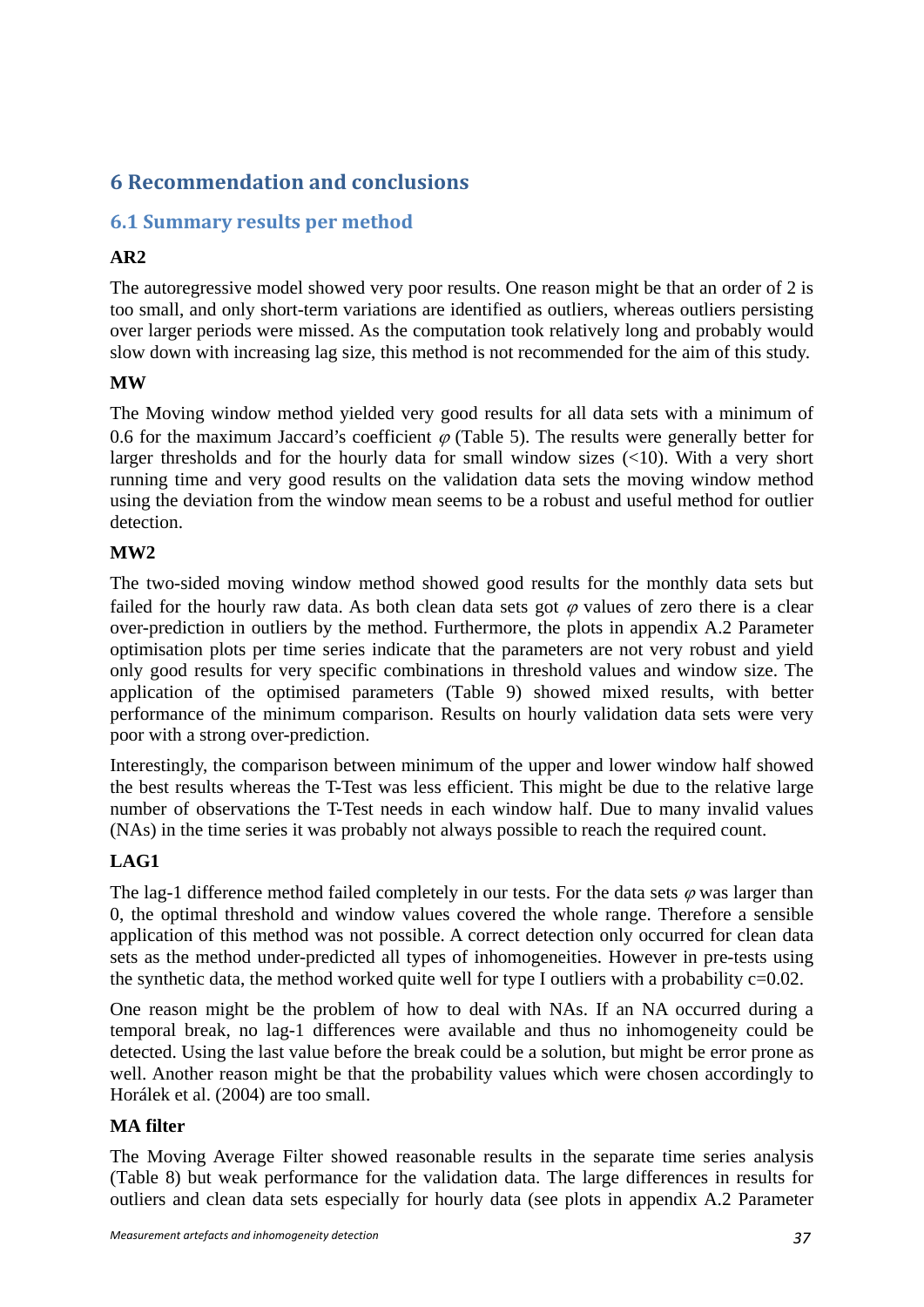optimisation plots per time series) indicate an over-detection of outliers. This over-detection shows the sensitivity of the method to very small breaks. Zurbenko et al. (1996) were able to detect breaks much smaller and thus less visible than the ones we assigned as outliers in our AirBase data sets. The method might be able to detect very small changes in the structure which are not assigned as inhomogeneities by us. When looking at the plots of variance it gets clear that the efficiency of the filter could be better if the detection of extremes would be improved. So far, the risk of over-detection in clean data sets is high, as also very small changes in the variance could be assigned as maxima. Iterating the filter more often helps as the results in [Table 8](#page-32-0) show. However, iterating too often could dilute the results for true structural changes.

## <span id="page-37-0"></span>**6.2 Recommended methods**

For **type I** outliers the **Moving Window** approach calculating the deviation of single values from the average of the surrounding values seems to be a fast, effective and robust method. As the results for mean and median were very similar, the use of the mean might be recommended as the calculation is slightly faster. As threshold value a multiplicative factor of the standard deviation for the whole time series seems to be most suitable. This factor is about 3 to 6 depending on the temporal resolution. The window size also needs to be adapted for different temporal resolutions. However, the values are probably stable enough between different pollutant types that they do not need to be adapted. However, these parameter values should be validated by further tests.

The **Moving Average Filter** is the most suitable method for detecting **type II** structural changes. Results were less robust than for the MW detection method as shown in section 5.3. Compared to the MW2 approach the MA filter showed a better potential to be used for data sets with different temporal resolution. The main reason for poor performances seemed to be a clear over-prediction due to the detection method for extremes in the variance. As the method is sensitive to very small breaks, for clean data set an over-prediction occurred. In [Figure 8](#page-38-1) the MA filter analysis of the type III (clean) validation data set used for the raw hourly data is shown. It is clear that even small breaks which are considered to be negligible get variance peaks even after several iterations.

To make use of the MA filter, more analyses have to take place. First, the definition and assignment of breaks in test data has to be reconsidered thoroughly. The detection of local extremes in the variance could be improved which would prevent false predictions for clean data sets as it occurred here.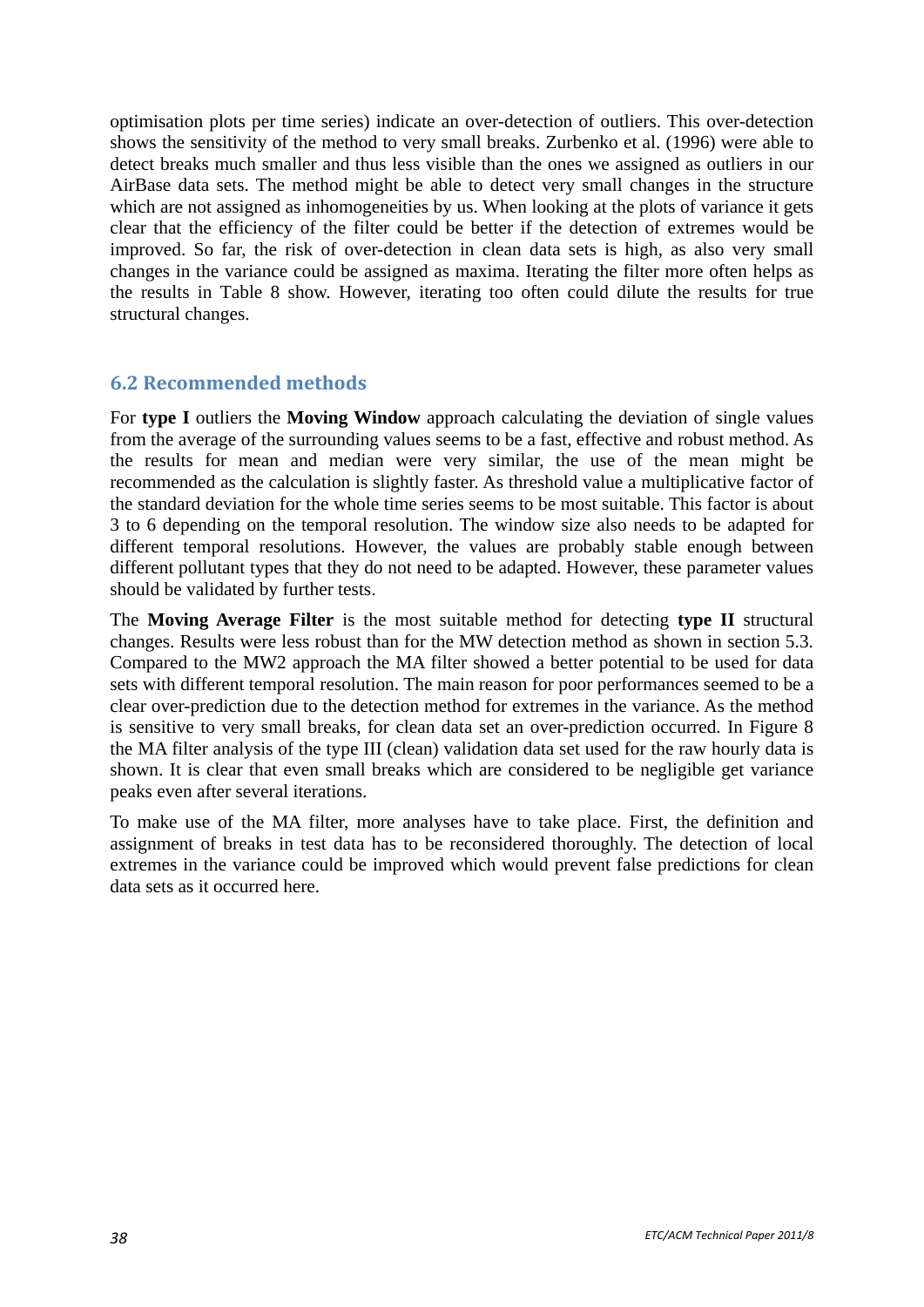

<span id="page-38-1"></span>**Figure 8:** Moving average filter results for four iterations and the variance of the fourth iteration for clean raw data validation data set.

## <span id="page-38-0"></span>**6.3 Conclusion and outlook**

The aim of the presented work was the review, testing and evaluation of suitable methods for detecting inhomogeneities in air quality measurement time series. The focus was on simple methods (purely statistical approach) to allow simple, automatic detection with the long term aim of implementing a tool allowing such outlier analysis automatically. For each of the two identified groups of inhomogeneities, i.e. outliers and structural changes, a useful method could be identified. Both methods show reasonable to very good results for the limited number of data sets used for the presented study. For final tuning of the parameters and evaluation of the methods, a larger number of time series than considered in this report should be included.

The interpretation of the Jaccard's coefficient  $\varphi$  is limited. For example, for clean data sets a detection of even one outlier leads to a value of 0. For outliers, the performance depended strongly on the correct assignment of outliers manually which was not always easily possible as some changes could be small and therefore overseen. Looking at the MA filter results, for example, revealed much better results as when looking only at the  $\varphi$  values. Furthermore, the Jaccard's coefficient could be adapted by changing the weights for either over- or underprediction. In the current form both are weighted equally.

For the future implementation of a free and open source tool, the implemented R functions used for this report could form the basis; they are available upon request from the authors. An open issue is how to integrate such a tool with the existing or future infrastructure of reporting and processing of data that feed into AirBase. One aspect of this work was on computation time to allow relatively fast checks on outliers. It is possible that too complicated methods with long run time would prevent users from applying the tool on their data. On the other hand, when outlier detection is needed for validating data, it is carried out relatively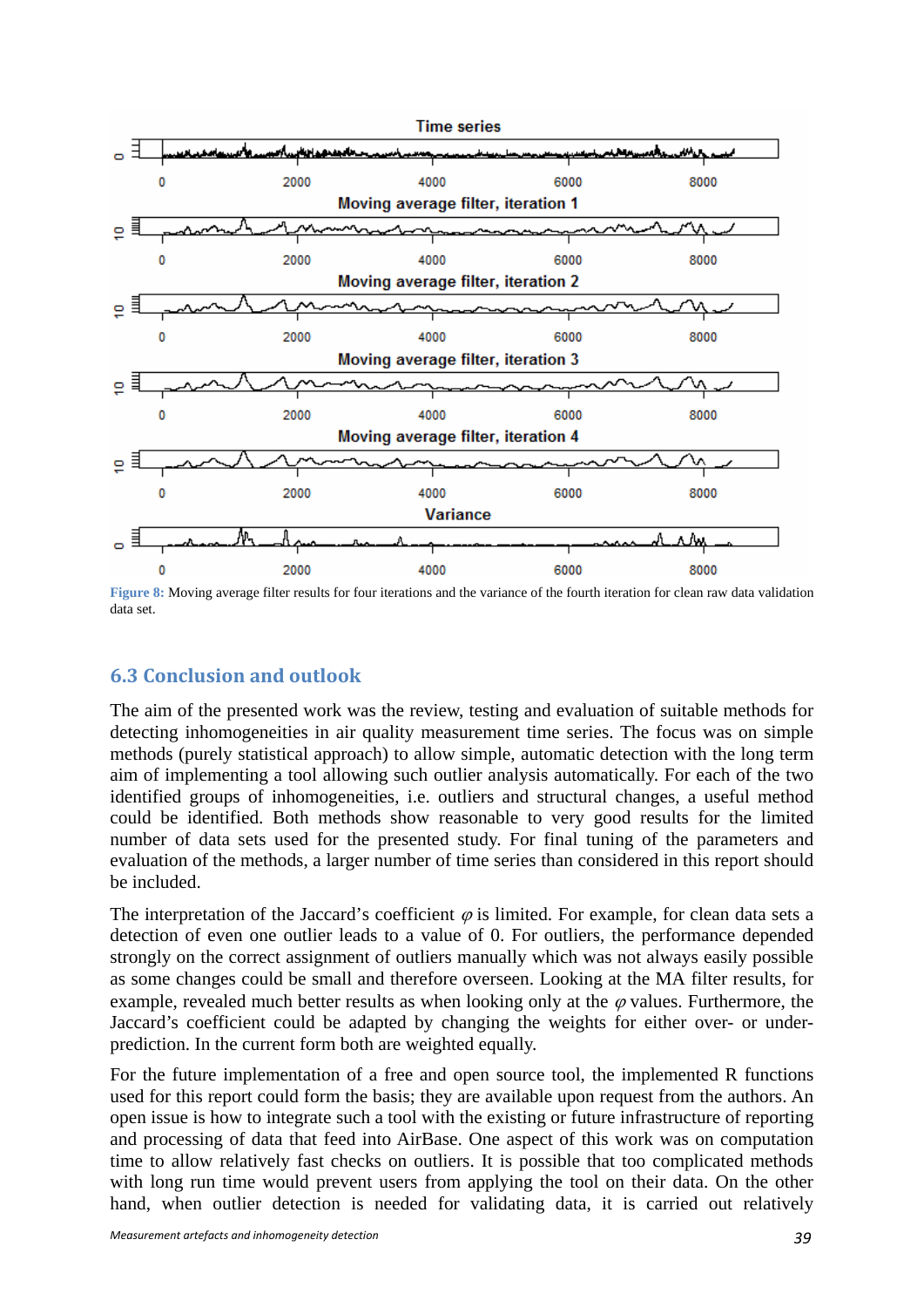infrequently and only the best methods should be considered, even when they are computationally expensive.

In this report we only consider single time series at a station, whereas in principle time series of nearby stations in similar conditions or time series of other pollutants at the same station should be informative and could help to establish whether measurements are outliers or not. The further integration of spatio-temporal methods for outlier detection requires additional information about the spatial location of the stations providing the time series. Thus, a detailed requirement analysis on the intended use cases and user groups and the technical infrastructure would be necessary to develop such a tool.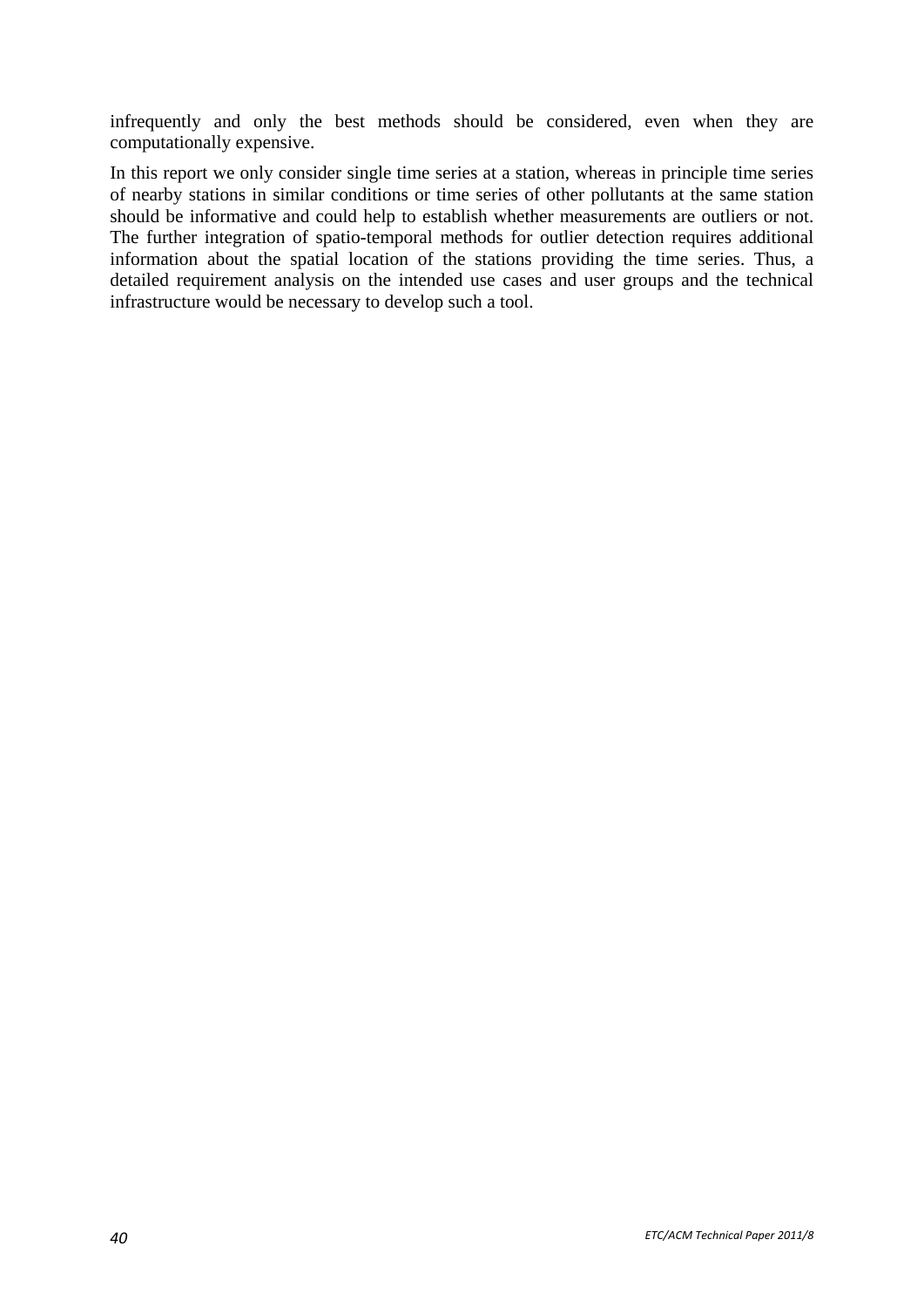## <span id="page-40-0"></span>**References**

AirBase, European air quality database, <http://airbase.eionet.europa.eu/>

Alexandersson, H. 1986. A homogeneity test applied to precipitation data. Journal of Climate, 6:661–675.

Chatfield, C. (2004). The Analysis of Time Series. An Introduction.  $6<sup>th</sup>$  edition. Texts in statistical science. Chapman & Hall/CRC.

Basu, S. and M. Meckesheimer (2007). Automatic outlier detection for time series: an application to sensor data. Knowledge and Information Systems 11(2);137-154.

Fox, A. J. (1972). Outliers in Time Series. Journal of the Royal Statistical Society. Series B 3:350-263.

Gräler, B., Gerharz, L., Pebesma, E. (2011). Spatio-temporal (3D) analysis and interpolation. ETC/ACM Technical Paper 2011/10 *(in prep.; to be released at [http://acm.eionet.europa.eu/reports/#tp\)](http://acm.eionet.europa.eu/reports/#tp)* 

Grubbs, F. E. (1950). Sample Criteria for Testing Outlying Observations. The Annals of Mathematical Statistics. 21(1):27–58.

Horálek, J., J. Fiala, M. Brabec and J. Hrdá (2004). Detection of gross errors in air pollution data sets. In: QA/QC in the field of emission and air quality measurements: harmonisation, standardisation and accreditation (pp. 242-248). European Commission, Luxembourg.

Ihaka, R., Gentleman, R. (1996). A language for data analysis and graphics. Journal of Computational and Graphical Statistics 5:299-314.

Junninen, H., Niska, H., Tuppurainen, K., Ruuskanen, J. and M. Kolehmainen (2004). Methods for imputation of missing values in air quality data sets. Atmospheric Environment 38:2895-2907.

Kohler, M. A. 1949. Double-mass analysis for testing the consistency of records and for making adjustments. Bull. Amer. Meteorol. Soc., 30:188–189.

Peterson, T.C., Easterling, D.R., Karl, T.R., Groisman, P., Nicholls, N., Plummer, N., Torok, S., Auer, I., Boehm, R., Gullett, D., Vincent, L., Heino, R., Tuomenvirta, H., Mestre, O., Szentimrey, T., Salinger, J., Forland, E., Hanssen-Bauer, I., Alexandersson, H., Jones, P. and D. Parker (1998). Homogeneity adjustment of in situ atmospheric climate data: a review. International Journal of Climatology 18:1493-1517.

Potter, K. W. 1981. Illustration of a new test for detecting a shift in mean in precipitation series. Mon. Wea. Re6., 109:2040–2045.

Rao, S. T., and I. Zurbenko (1994). Detecting and tracking changes in ozone air quality. Journal of Air and Waste Management Association 44:1089-1095.

Tsay, R.S. (1988). Outliers, Level Shifts, and Vairance Changes in Time Series. Journal of Forecasting 7:1-20.

Van der Loo, M. P. J. (2010). Distribution based outlier detection in univariate data. Discussion paper (10003). Statistics Netherlands, The Hague/Heerlen.

Vincent, L. 1998. A technique for the identification of inhomogeneities in Canadian temperature series. J. Climate, 11, 1094–1104.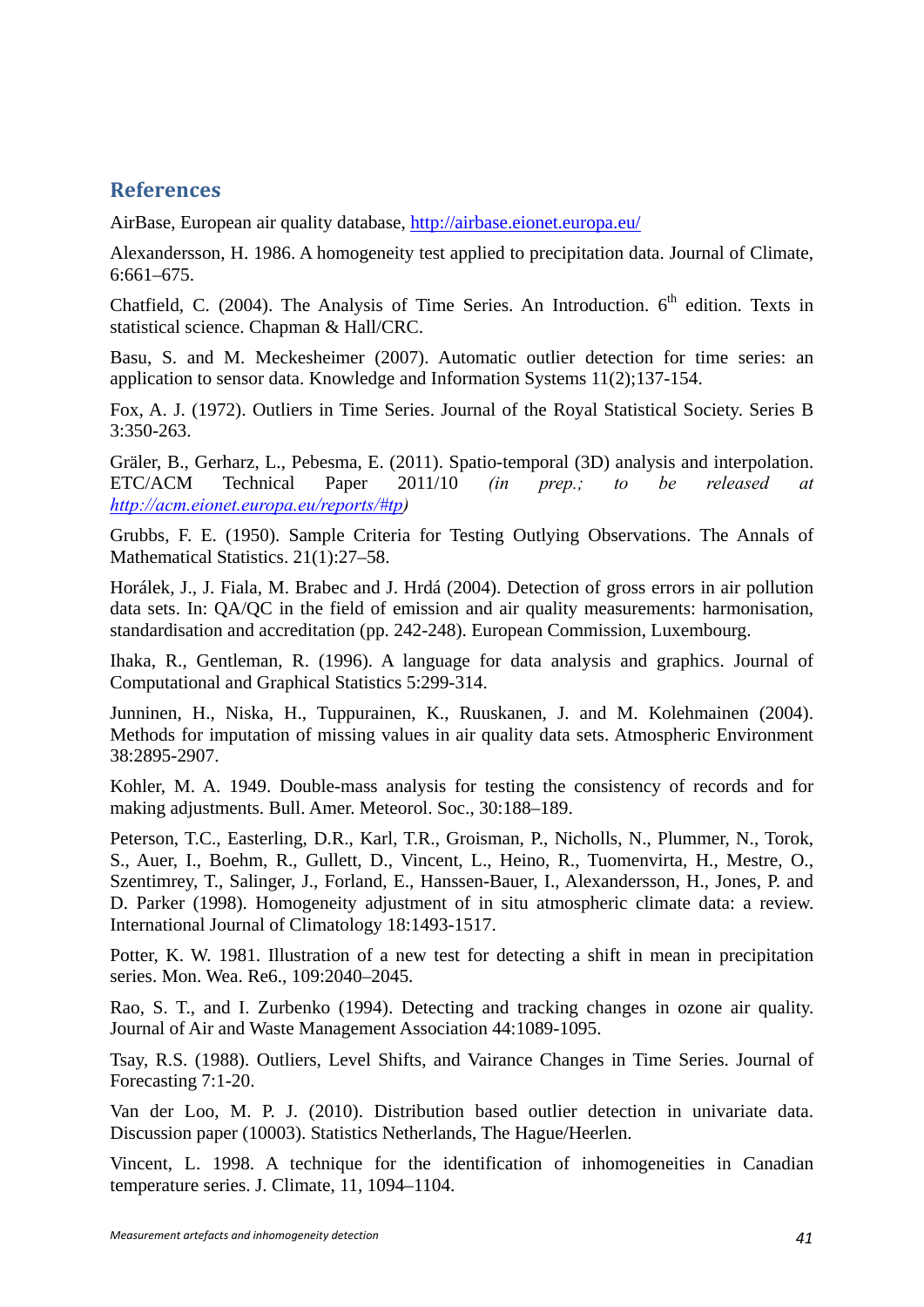Zurbenko, I., P. S. Porter, S. T. Rao, J. Y. Ku, R. Gui and R. E. Eskridge (1996). Detecting Discontinuities in Time Series of Upper-Air Data: Development and Demonstration of an Adaptive Filter Technique. Journal of Climate 9:3548-3560.

Zhang, Y., N. Hamm, N. Meratnia, A. Stein, P. Havinga (2011). Statistically based outlier detection for wireless sensor networks. Poster presented at the 1<sup>st</sup> conference on Spatial Statistics – Mapping global change.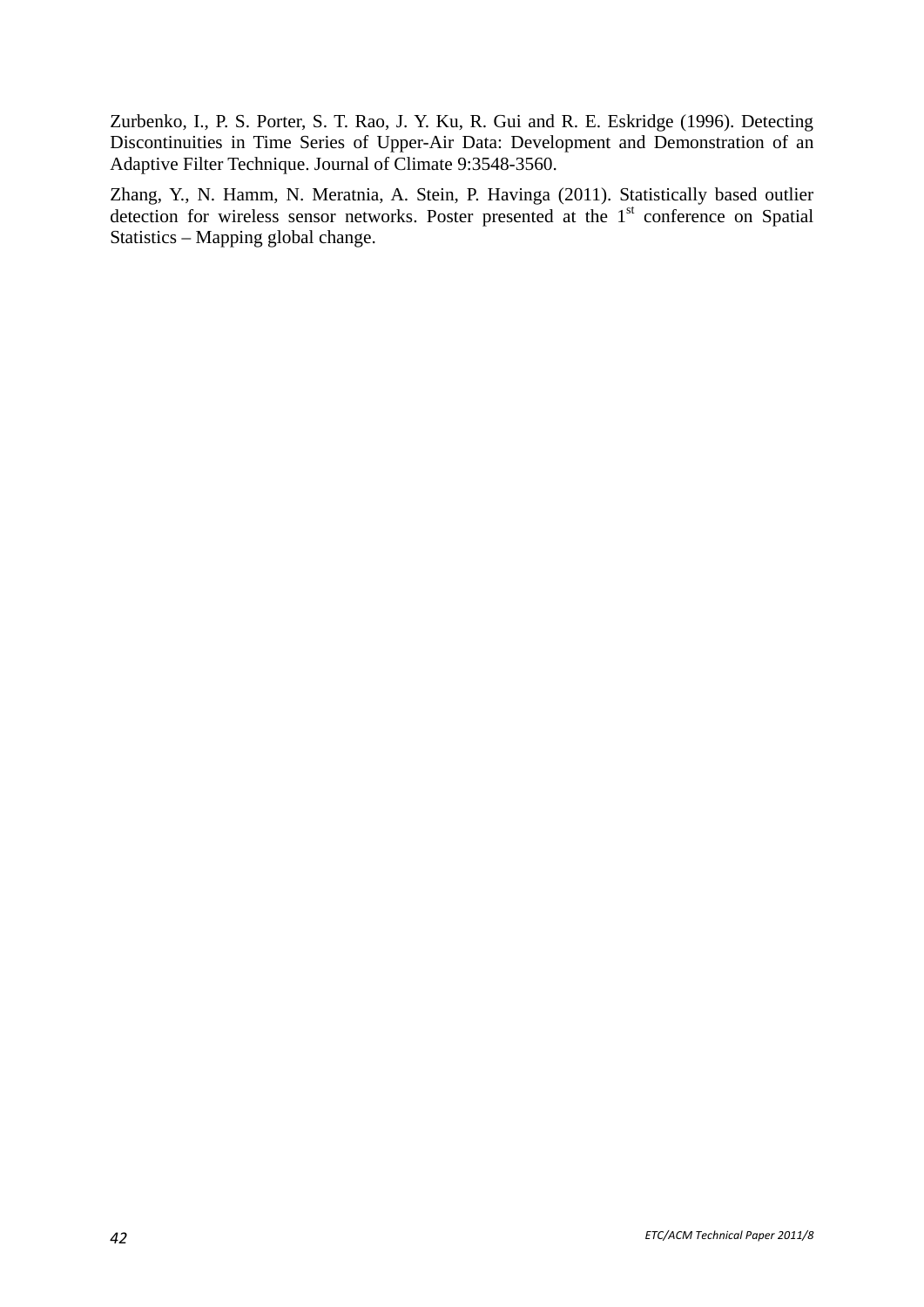## <span id="page-42-0"></span>**Appendix/Supplementary data**

## <span id="page-42-1"></span>**A.1 Test data plots**

Plots of time series of the different pollutants and temporal resolution selected from AirBase used in the tests: monthly data of CO,  $NO_2$ ,  $O_3$ ,  $SO_2$  (1990/97-2009) for Europe, and hourly data of  $PM_{10}$  (2007) for Germany.

The plots represent the time series with inhomogeneities of type I, IIa1, IIa2, IIb and clean time series as reference, depicted as type III. For each time series the locations of the inhomogeneities was recorded: the red dots in the plots.

<span id="page-42-2"></span>

#### **Monthly average data**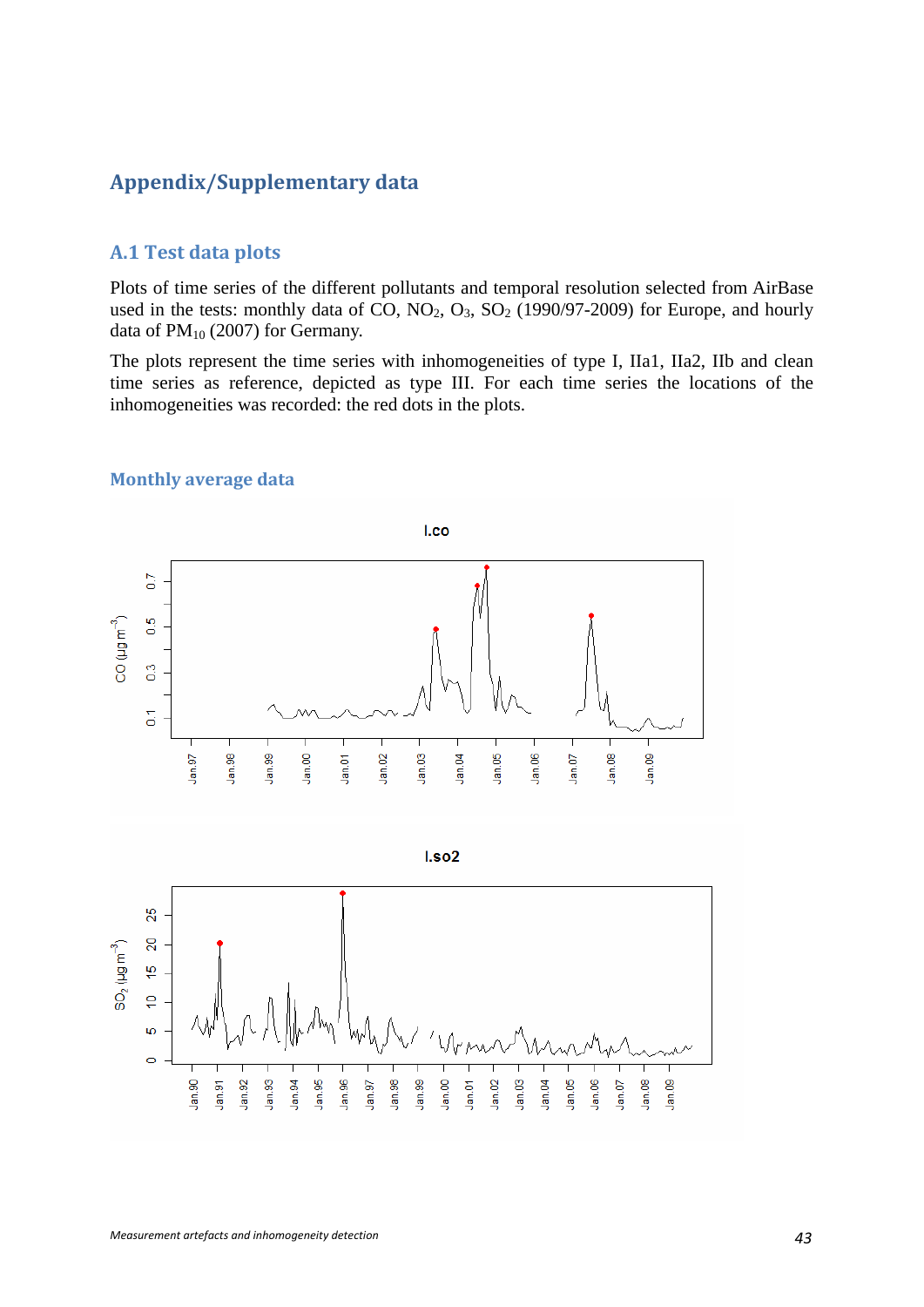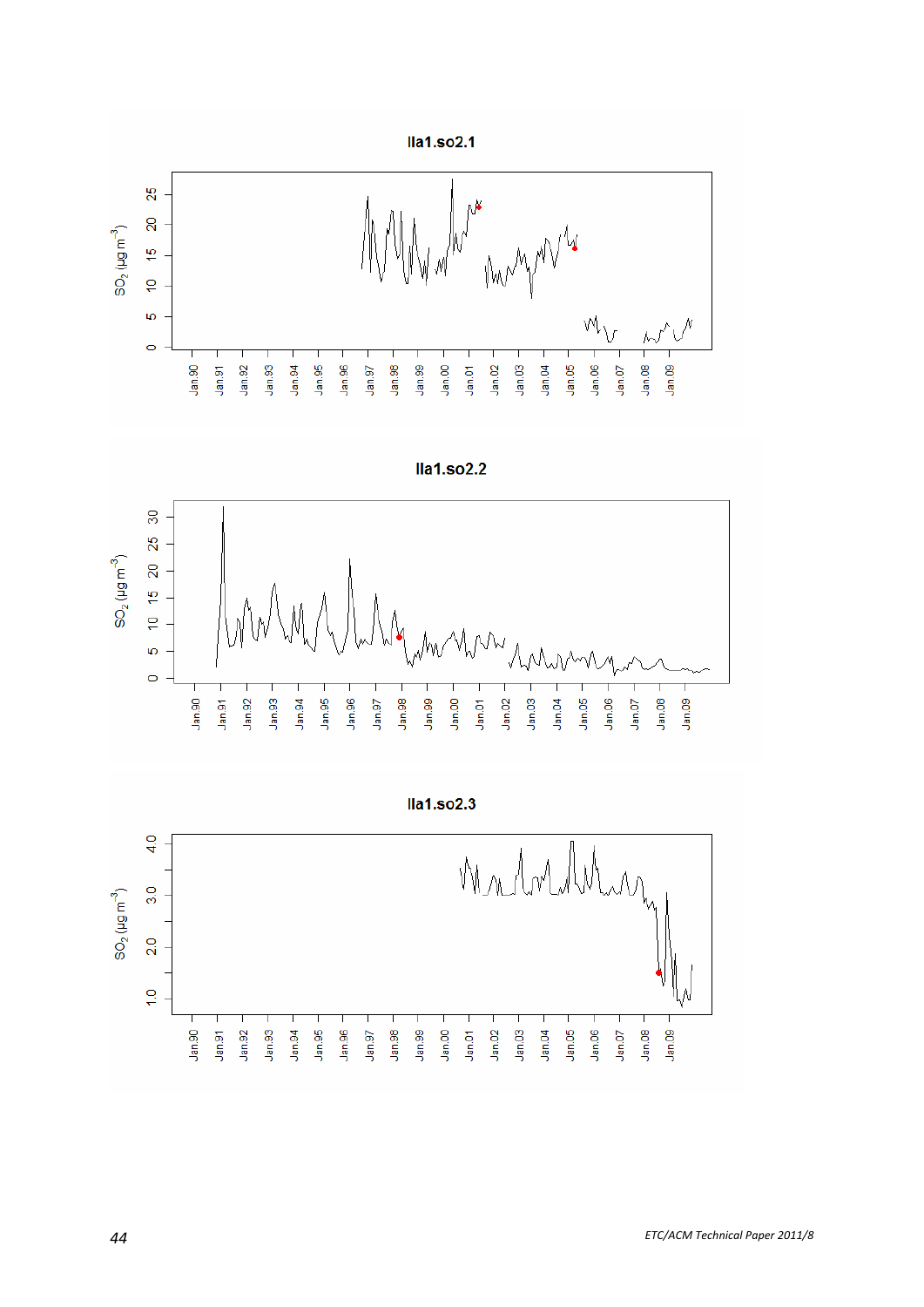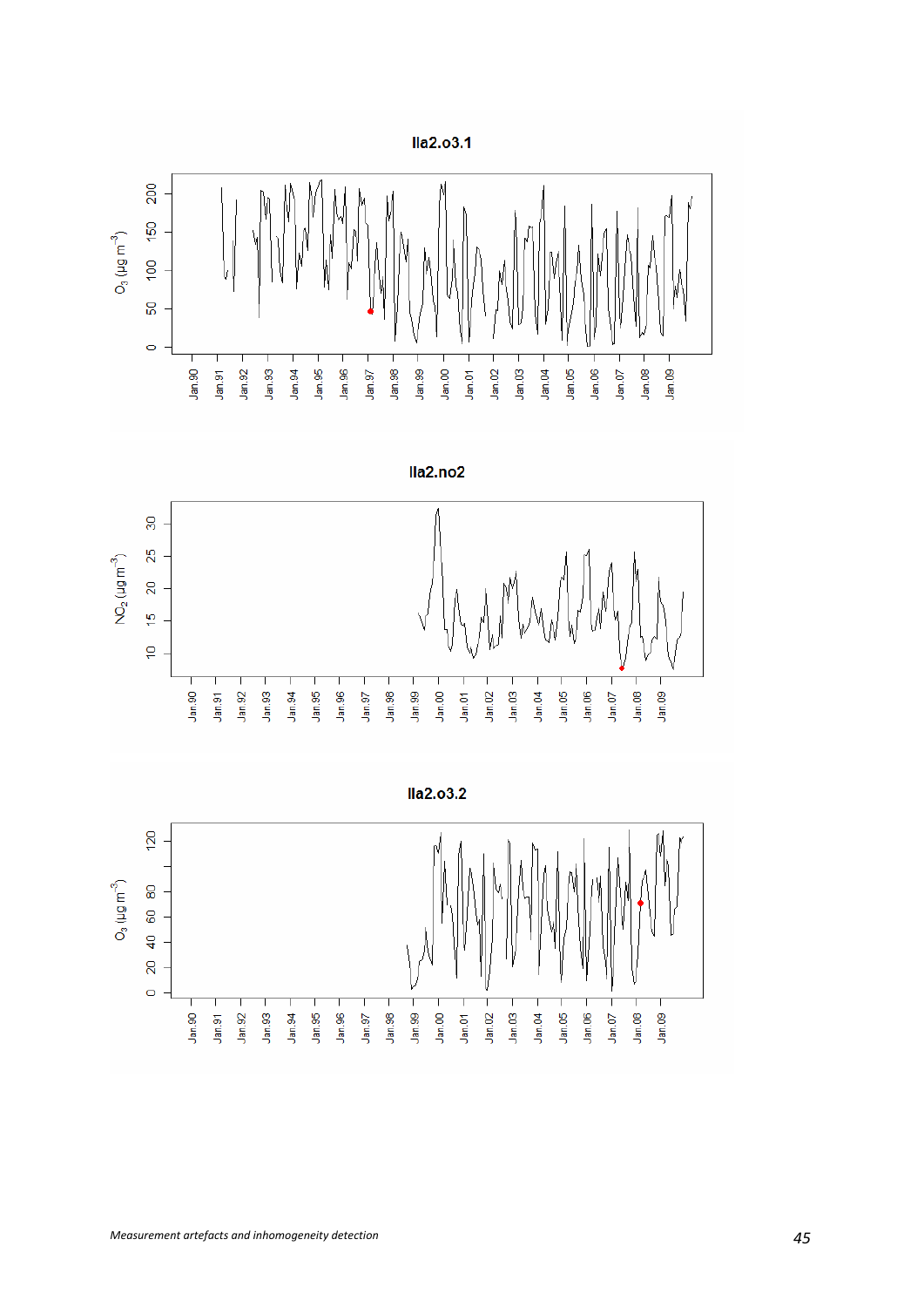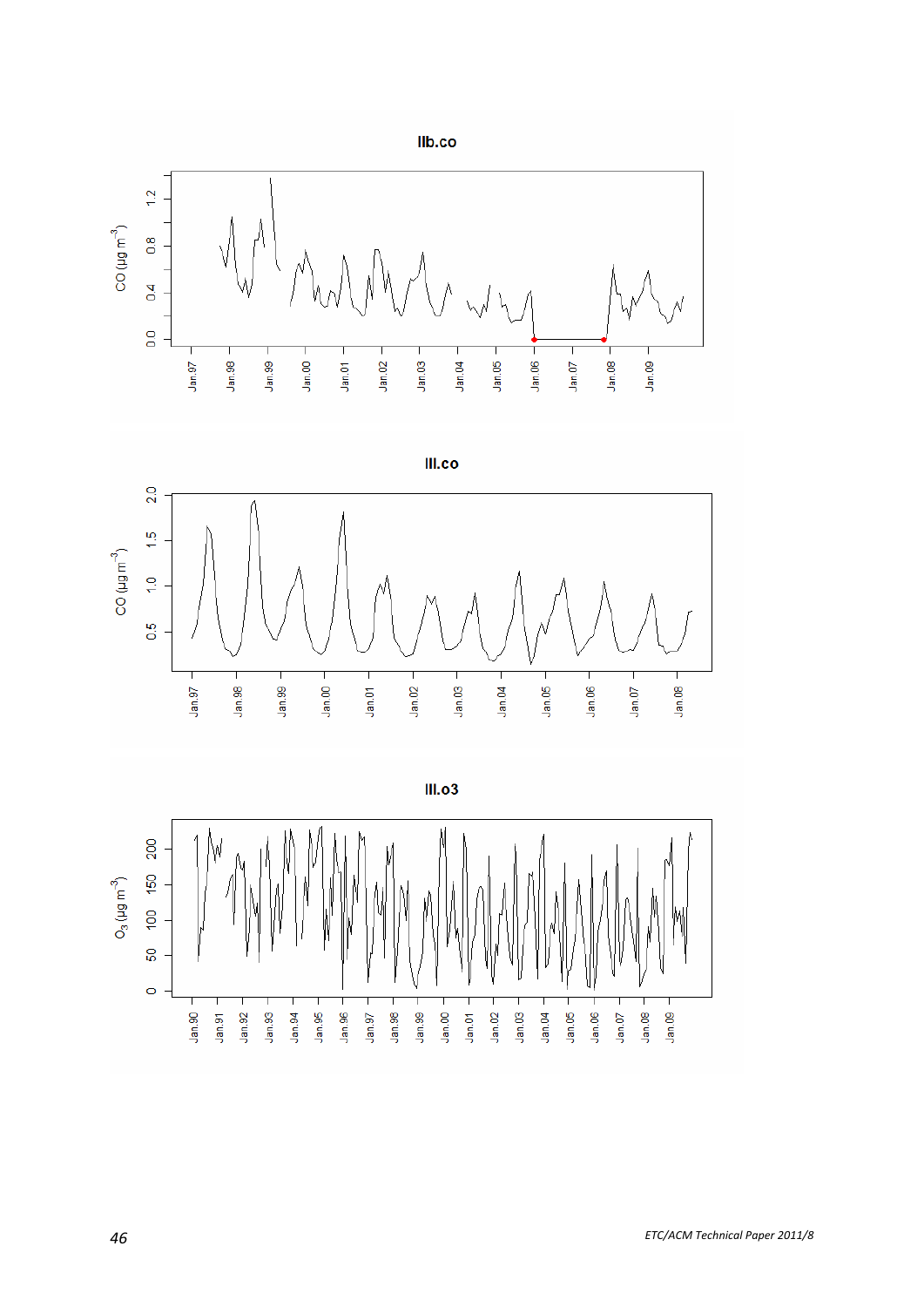



<span id="page-46-0"></span>



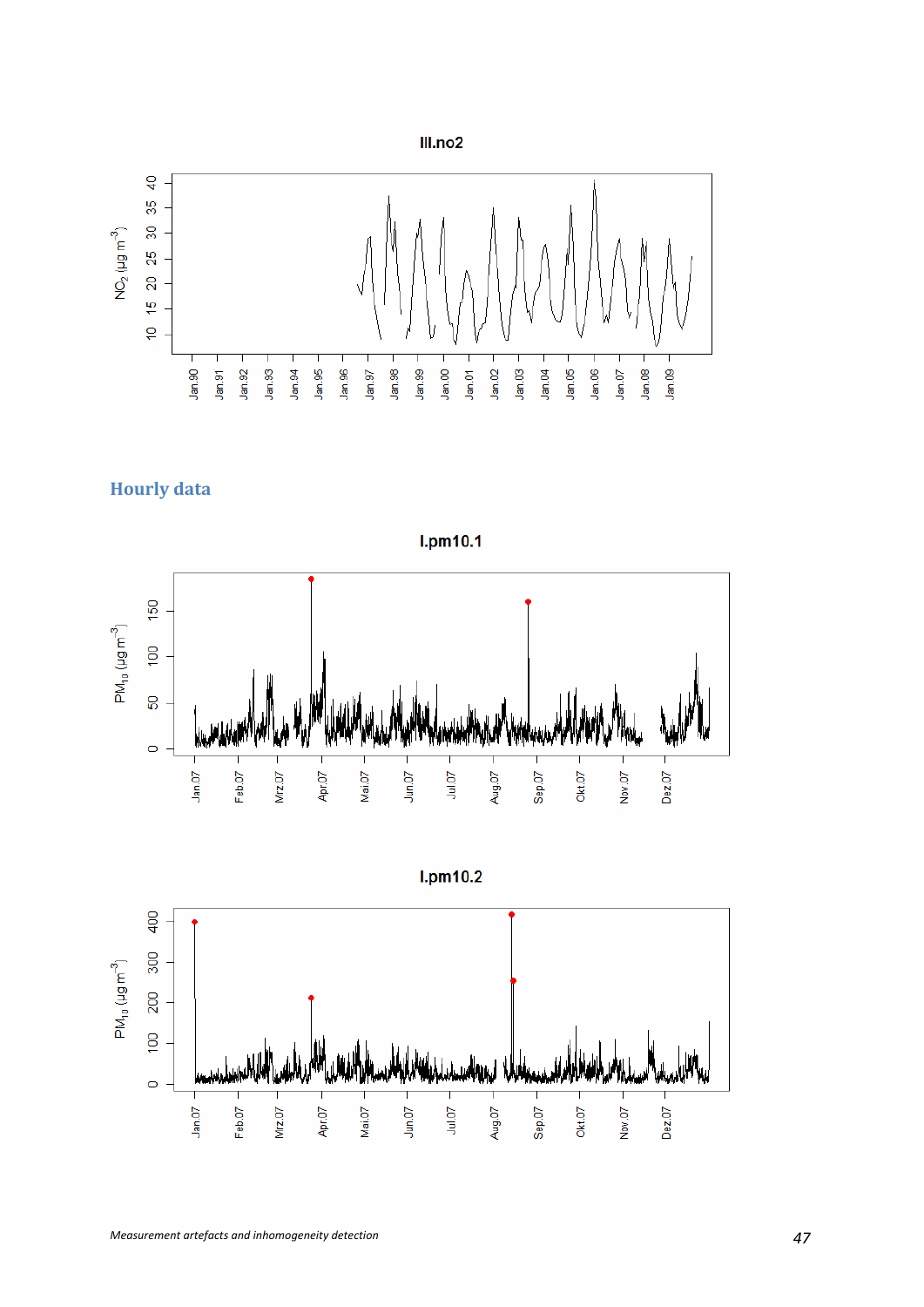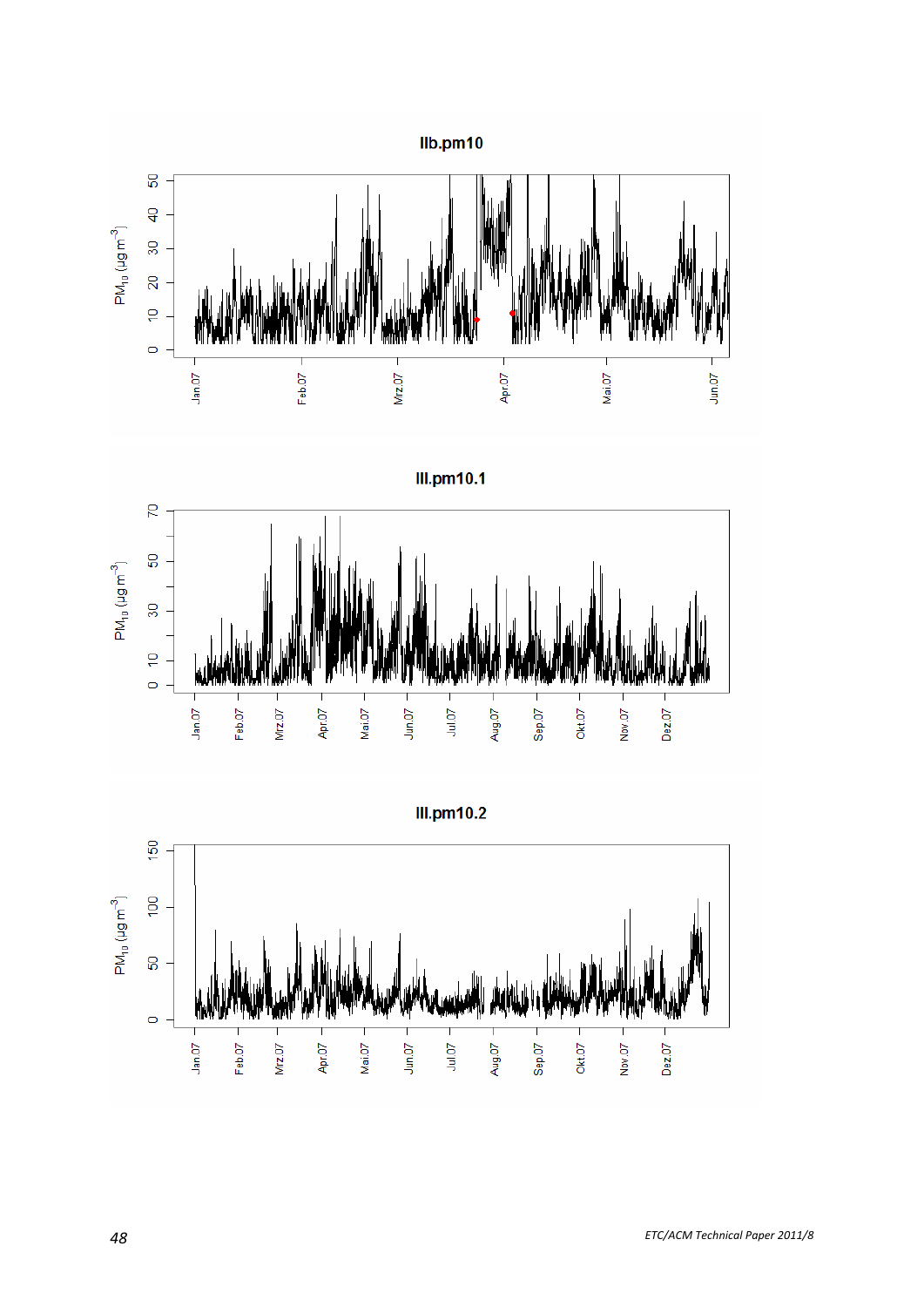#### <span id="page-48-0"></span>**A.2 Parameter optimisation plots per time series**

For well performing methods level plots of  $\varphi$  per window size and threshold value are shown for the combined analysis. In these plots the threshold values (thr) are given on the x-axis and the window sizes (q) are given on the y-axis. For each combination of threshold and window size the resulting value for  $\varphi$  is given as grey shade. Areas with high values for  $\varphi$  are depicted darker than areas with low  $\varphi$  indicating bad performance.

Plots for AR2 and LAG1 are omitted because of the poor results over the whole parameter range.

#### **Monthly data**

<span id="page-48-1"></span>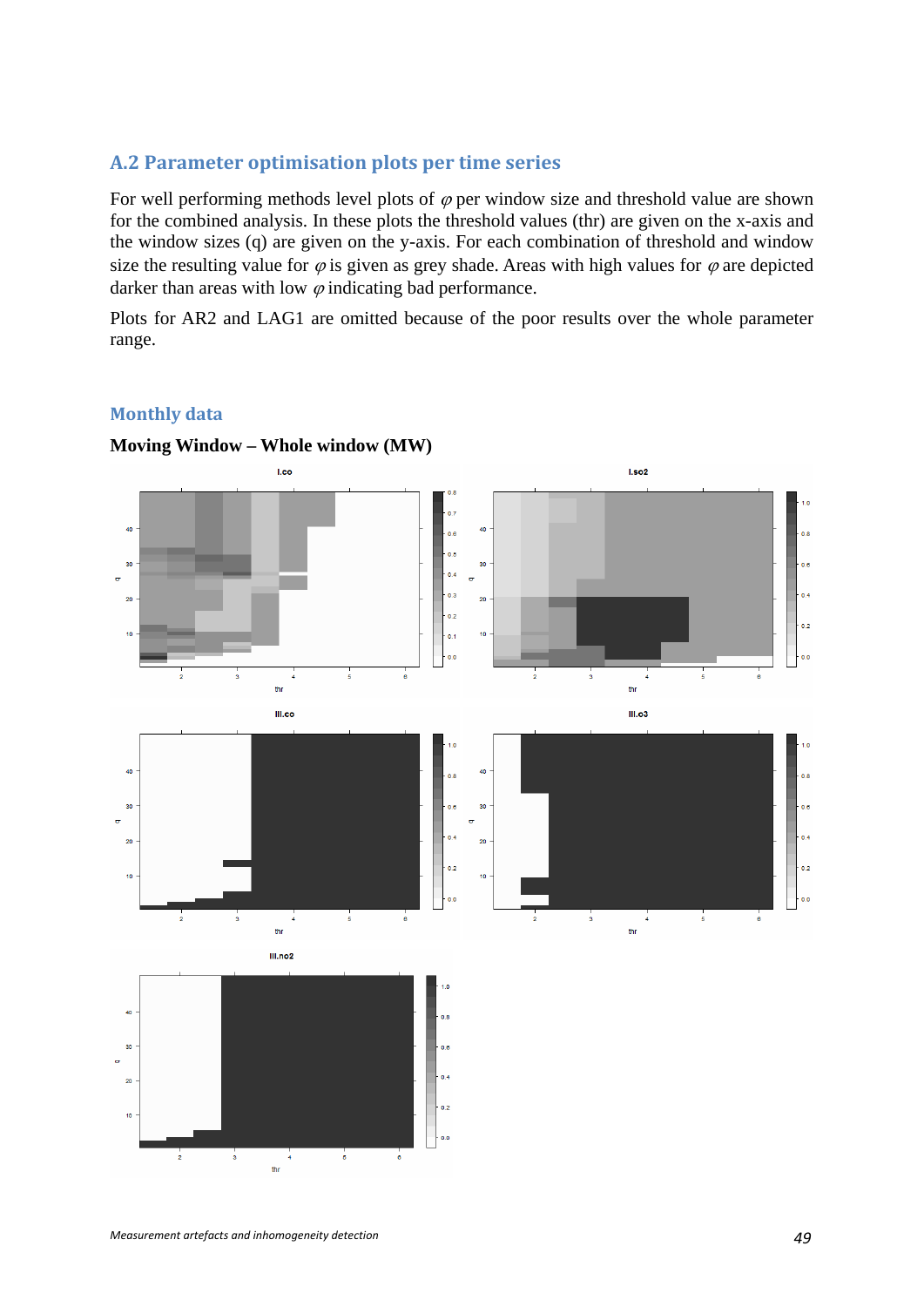

# **Moving Window – Two-sided window (MW2)**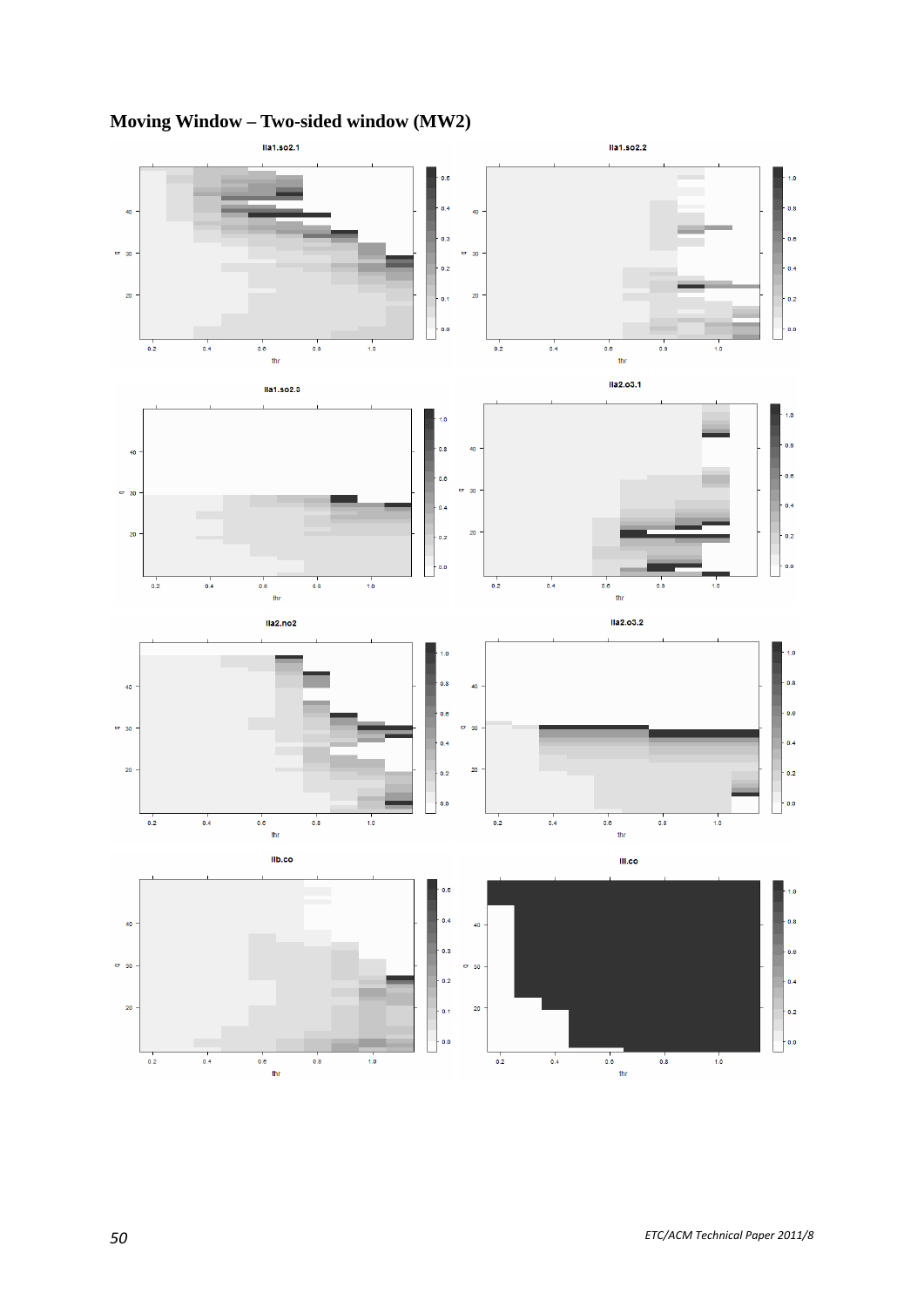

**Moving Average filter (MA filter)** 

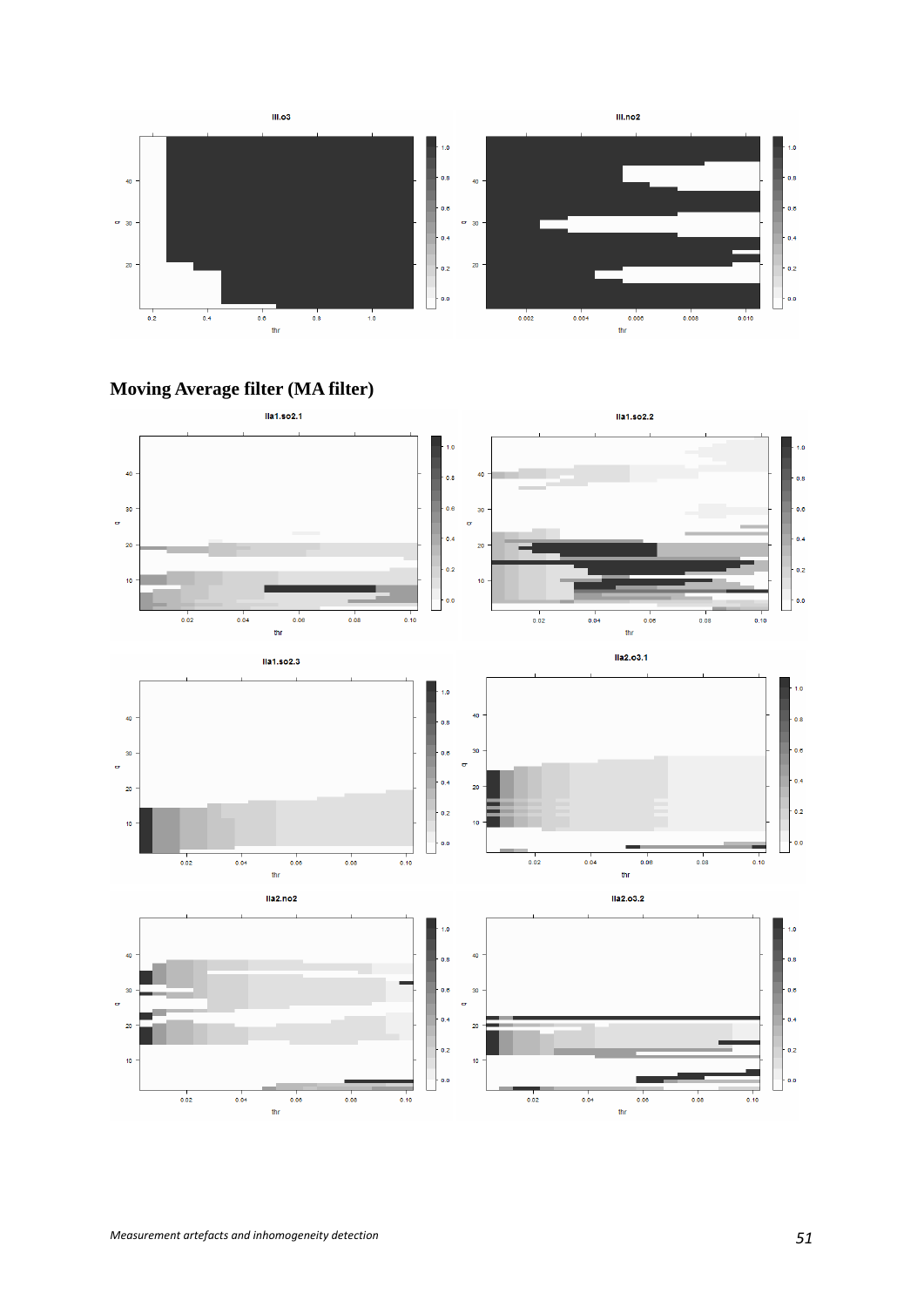

# **Hourly data**

<span id="page-51-0"></span>